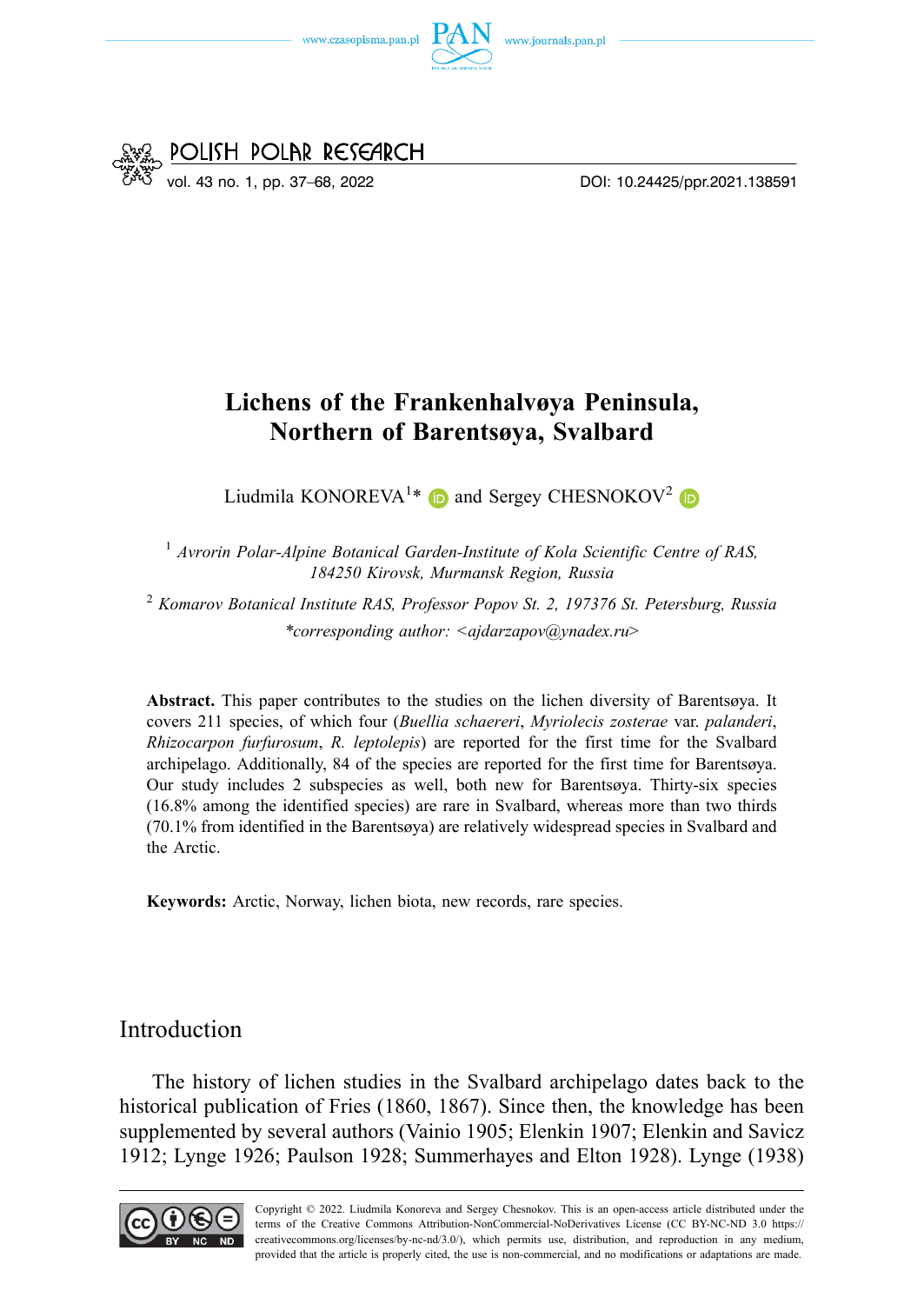summarized information on lichens given by various authors and listed 145 macrolichens, and Mattick (1949) reviewed the lichen flora of Svalbard and listed about 450 species known in the archipelago.

The lichen flora of Svalbard was later completed by Nowak (1965), who studied lichens in Horsund, and by Eurola (1968, 1971) who reported 32 species from western and southern of the archipelago. Hertel and Ullrich (1976) made large collections at Amsterdamøya, Kongsfjorden and Longyearbyen areas reporting 21 new species and 52 new records for Svalbard and Amsterdamøya, respectively. Finally, Hertel reported 473 lichen species and supplemented his list with three more species new to Svalbard (Hertel 1981, 1997a).

Knowledge on the lichens of Horsnund, Bockfjorden, Sørkapp Land, Edgeøya and several other parts of Svalbard was supplemented successively by: Hafellner (1982), Elvebakk (1984a), Nimis (1985), Olech (1987, 1990), Olech and Alstrup (1989), Aptroot and Alstrup (1991), Elvebakk and Tønsberg (1992), Schuhwerk (1992), Øvstedal *et al*. (2009), Redchenko *et al*. (2010), Konoreva (2011), Singh and Ravindra (2013), Zhurbenko and Brackel (2013), Węgrzyn *et al*. (2015, 2019), Wietrzyk *et al*. (2016, 2017), Breuss (2017), Konoreva and Chesnokov (2018, 2021), Maciejowski *et al*. (2018), Wietrzyk-Pelka *et al*. (2018, 2021), Inoue *et al*. (2019), Konoreva *et al*. (2019b) and Czernyadjeva *et al*. (2020). Finally, Øvstedal *et al*. (2009) reported 742 species from Svalbard, but only 34 species from Barentsøya. In addition, some information on lichens of the region can be found in several taxonomic works on genera as: *Acarospora* A. Massal (Magnusson 1935), *Caloplaca* Th. Fr. (Magnusson 1944, 1950; Søchting 1989, 1992; Søchting and Olech 1995), *Lecidea* Ach. *s.l.* (Hertel 1977b, 1981, 1991), *Peltigera* Willd. (Gyelnik 1932; Vitikainen 1994), *Rinodina* (Ach.) Gray and *Rinodinella* H. Mayrhofer *et* Poelt (Mayrhofer 1984), and *Sagiolechia* A. Massal. (Vězda 1967).

The data on the lichen flora of Svalbard published in 2008 as Svalbard Lichens Database (SLD) listed 597 taxa with detailed annotations, remarks on the rarity of species, and literature references. It includes information on specimens deposited in the herbaria of the Botanical Museum of the University of Oslo (O), the Bergen Museum, University Bergen (BG), and the Arctic University of Norway (TROM). It also presents the most complete list of 123 lichens taxa of the Barentsøya. The database, however, misses several species reported by Øvstedal *et al*. (2009), *e.g., Bryocaulon hyperborea* Øvstedal, *Cladonia* cf. *islandica*, *Lepraria rigidula* (de Lesd.) Tønsberg, *Montanelia sorediata* (Ach.) Divakar *et al*., *Rhizocarpon dahlia* Øvstedal, and *Sporodictyon schaererianum*  A. Massal.

The goal of this study is to collect and summarize information on the lichens of Barentsøya. Here we report both literature records and the results of our own fieldwork in this poorly studied and remote area.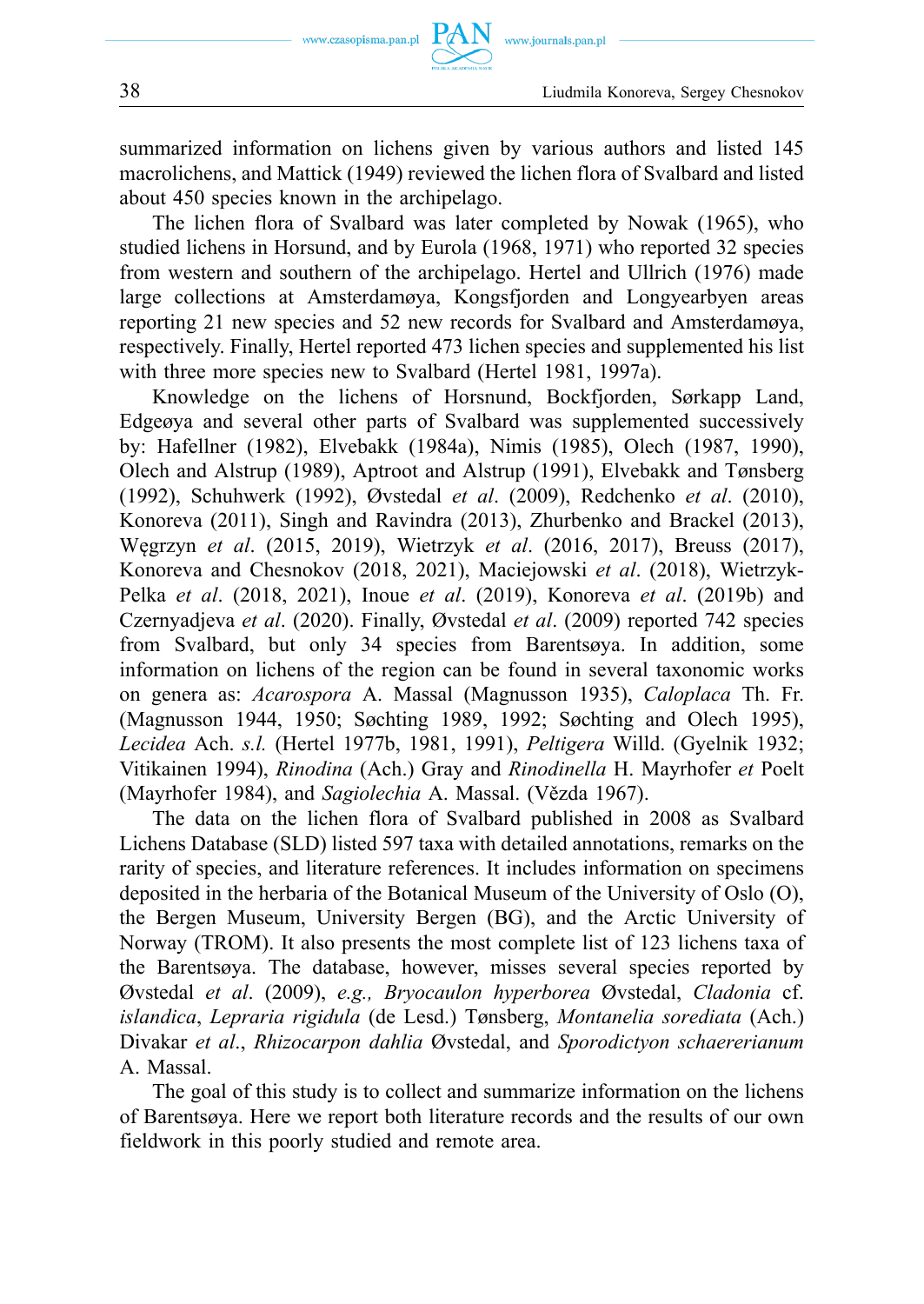Barentsøya (approximately 1300  $km^2$ ) is one of the five main islands of the Svalbard archipelago located in its eastern part, between Edgeøya and Western Spitsbergen. It is included in the Søraust-Svalbard Nature Reserve, together with Edgeøya and a number of smaller islands. While a significant part of the island (more than 500 km<sup>2</sup>) remains glaciated, there is the ice-free peninsula of Frankenhalvøya, located at the northern side of Barentsøya, between Ginevra Bay and Dorstbukta. In addition to that, an ice-free mountainous area called Grimheia extends over thirteen square kilometers, also at the northern part of the island. This territory can be classified as the Northern Arctic tundra (Elvebakk *et al*. 1999), and provides habitats for a plethora of lichens, vascular plants, and mosses.

### Materials and Methods

This work is a part of a large-scale study conducted by the Avrorin Polar-Alpine Botanical Garden-Institute Kola Science Center RAS in Svalbard. The lichens were collected by the first author in the area of Frankenhalvøya Peninsula (Barentsøya) in August 2011 (Table 1; Fig. 1) from coastal rocks and stone rubble, at a seashore colony of birds, a waterlogged area, river and stream valleys, and various types of tundra. In total, about 500 lichen specimens were collected, mainly terricolous and saxicolous, as well as species growing on driftwood, plant debris, mosses, and bones. We analyzed morphology and anatomy of the lichens using standard light microscopy and chemical tests (Smith *et al.* 2009), and identified species according to Foucard (2001), Øvstedal *et al*. (2009), Smith *et al.* (2009), and Nordic Lichen Flora (Ahti *et al*. 2002, 2007, 2013; Thell and Moberg 2011; Moberg *et al*. 2017). In addition, we used keys for individual lichen groups by Śliwa (2007) and Šoun *et al*. (2011). The voucher specimens are deposited at the herbarium of Avrorin Polar-Alpine Botanical Garden-Institute Kola Science Center RAS (KPABG).

The geographical names and topographic information used (Fig. 1) were obtained from the topographical Svalbard map service of the Norwegian Polar Institute ([https://toposvalbard.npolar.no/\).](https://toposvalbard.npolar.no/)) We based our estimates of species distributions on Elvebakk and Hertel (1996), Cooper and Wookey (2001), Osyczka (2006), Krzewicka and Maciejowski (2008), Osyczka and Węgrzyn (2008), Søchting *et al*. (2008), Urbanavichene and Koroleva (2008), Øvstedal *et al*. (2009), Ziaja *et al*. (2009), Redchenko *et al*. (2010), Konoreva (2011), Singh and Ravindra (2013), Zhurbenko and Brackel (2013), Węgrzyn *et al*. (2015, 2019), Wietrzyk *et al*. (2016, 2017), Breuss (2017), Konoreva and Chesnokov (2018, 2021), Maciejowski *et al*. (2018), Wietrzyk-Pelka *et al*. (2018,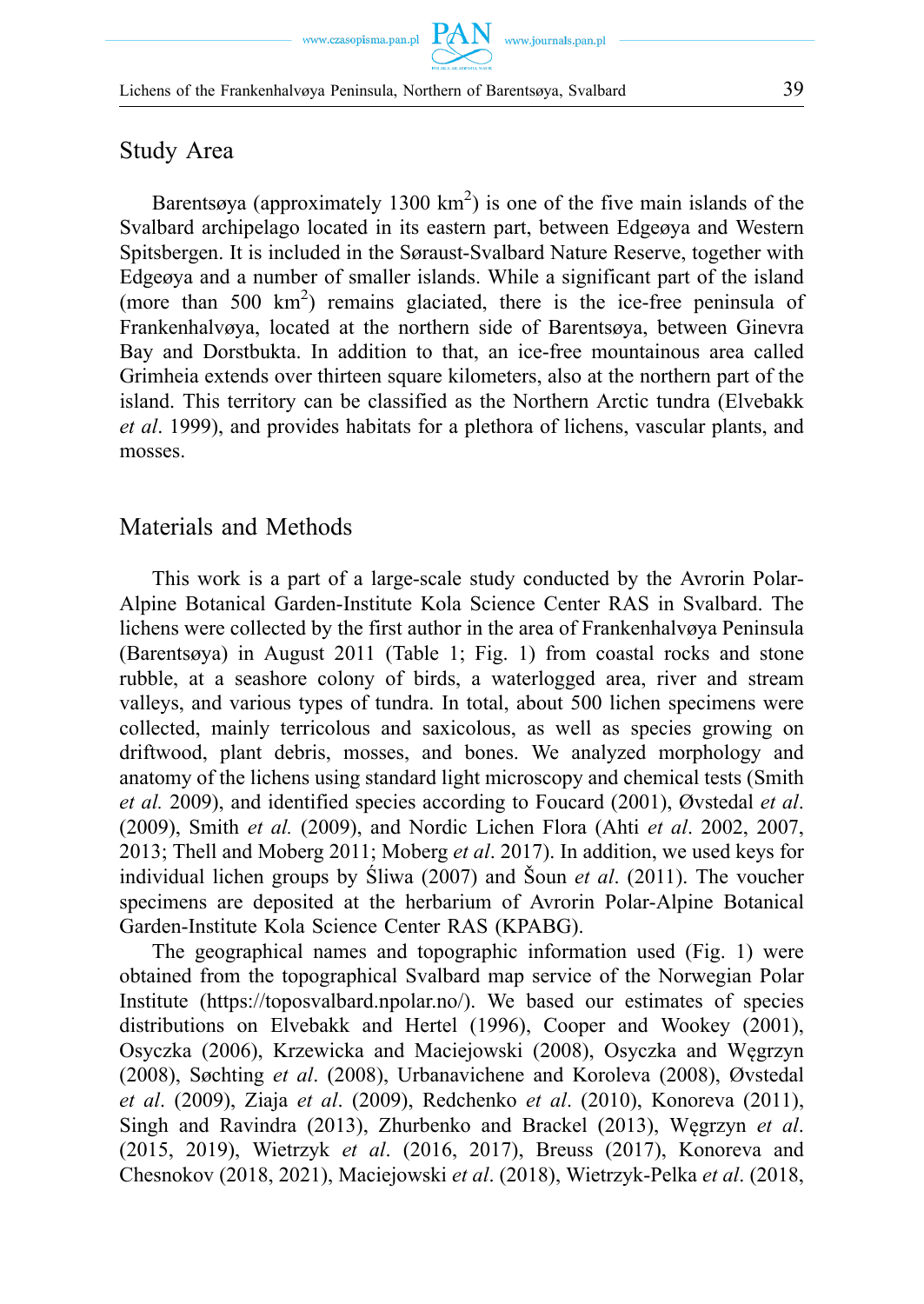| ω      |
|--------|
| ≏      |
| ದ<br>⊢ |

| reference    | this study                                                                     | this study                                                                                        | this study                                                           | this study                                                                                        | this study                                                                                                                          |
|--------------|--------------------------------------------------------------------------------|---------------------------------------------------------------------------------------------------|----------------------------------------------------------------------|---------------------------------------------------------------------------------------------------|-------------------------------------------------------------------------------------------------------------------------------------|
| date         | 03 Aug 2011                                                                    | 03 Aug 2011                                                                                       | 03 Aug 2011                                                          | 04 Aug 2011                                                                                       | 05 Aug 2011                                                                                                                         |
| habitat      | dolerite plateau, at the<br>at the bottom of the<br>southern slope of a<br>50g | of the southern slope of a<br>moist area at the bottom<br>dolerite plateau, moss-<br>sedge tundra | dry Luzula-grass moss<br>areas between streams<br>community covering | seashore colony of birds,<br>moss-grass-Salix sp.<br>cover                                        | Mountain, sedge-luzula-<br>watterloged area on the<br>bank of a brook at the<br>western slope of<br>Steinbeisfjellet<br>moss tundra |
| altitude [m] | alt. 10                                                                        | alt. 16                                                                                           | alt. 18                                                              | alt. 114                                                                                          | alt. $20$                                                                                                                           |
| long(E)      | 21°06'51"                                                                      | 21°07'24"                                                                                         | $21^{\circ}07'54.5''$                                                | 21°07'16''                                                                                        | 21°06'04"                                                                                                                           |
| lat. (N)     | 78°35'34"                                                                      | 78°35'33"                                                                                         | 78°35'20.0"                                                          | 78°34'45"                                                                                         | 78°34'28"                                                                                                                           |
| Location     | Coast of Ginevra<br>botnen,<br>Heimland                                        | Ginevrabotnen,<br>Heimland<br>Coast of                                                            | Ginevrabotnen,<br>Heimland<br>Coast of                               | Ginevrabotnen,<br>Heimland, steep<br>western slope of<br>Steinbeisfjellet<br>Mountain<br>Coast of | Ginevrabotnen,<br>Heimland<br>Coast of                                                                                              |
| Χo.          |                                                                                | $\mathbf 2$                                                                                       | 3                                                                    | 4                                                                                                 | 5                                                                                                                                   |



40 Liudmila Konoreva, Sergey Chesnokov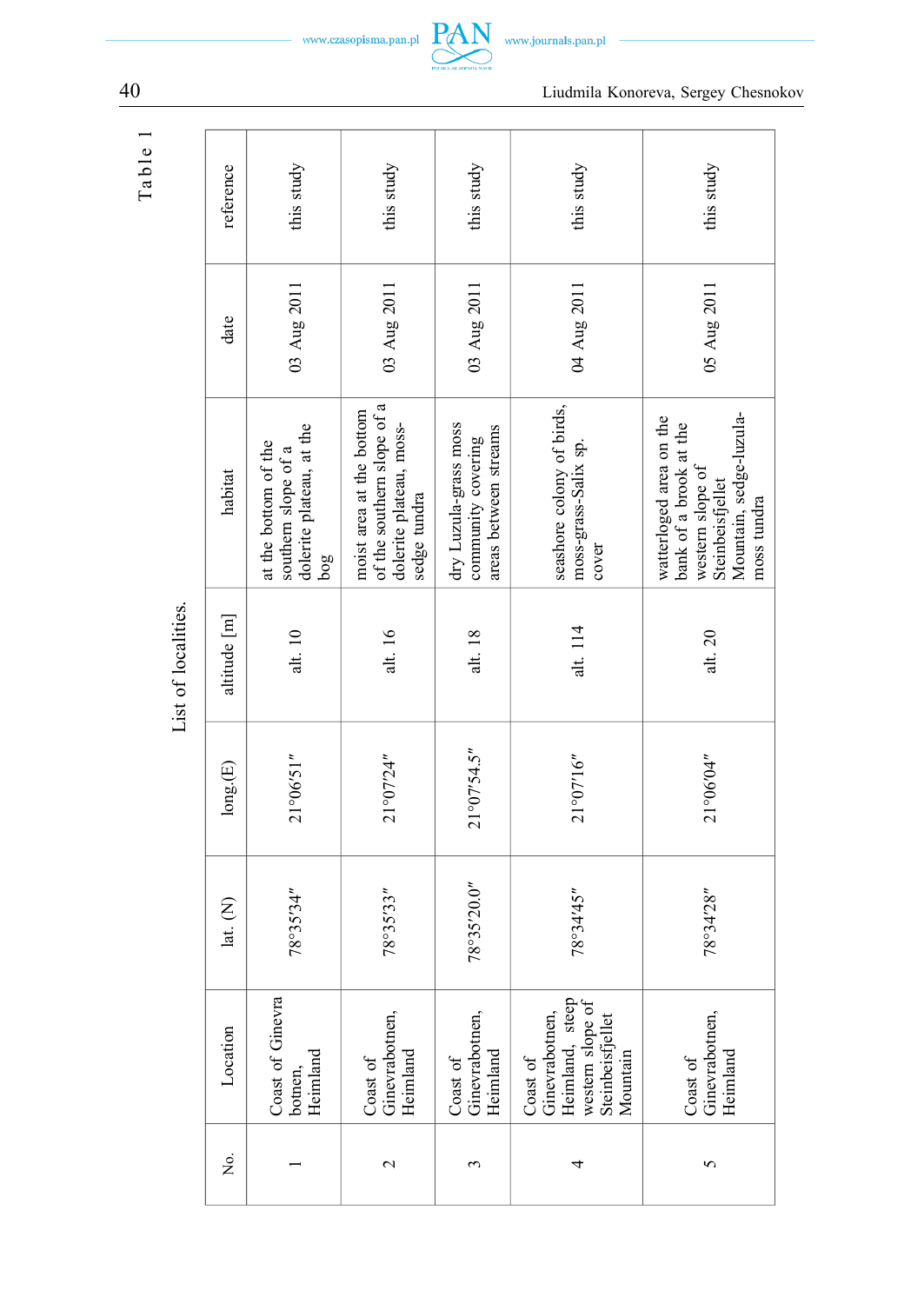



| ٠ |  |  |  |  |  |  |  |  |
|---|--|--|--|--|--|--|--|--|
|   |  |  |  |  |  |  |  |  |
|   |  |  |  |  |  |  |  |  |
|   |  |  |  |  |  |  |  |  |
|   |  |  |  |  |  |  |  |  |
|   |  |  |  |  |  |  |  |  |
|   |  |  |  |  |  |  |  |  |

| reference                    | this study                                                                                  | this study                                                                                  | this study                                                                                          | this study                                                                                          | this study                  | this study                                                  |
|------------------------------|---------------------------------------------------------------------------------------------|---------------------------------------------------------------------------------------------|-----------------------------------------------------------------------------------------------------|-----------------------------------------------------------------------------------------------------|-----------------------------|-------------------------------------------------------------|
| date                         | 05 Aug 2011                                                                                 | 05 Aug 2011                                                                                 | 05 Aug 2011                                                                                         | 05 Aug 2011                                                                                         | 05 Aug 2011                 | 05 Aug 2011                                                 |
| habitat                      | shallow brook in<br>watterloged area                                                        | stream on terrace, stone<br>rubble under the rocks                                          | tundra with frost boils                                                                             | watterloged area under a<br>rock stream                                                             |                             | outcrops on the bank of a<br>plateau, dolerite rock<br>lake |
| altitude [m]                 | alt. 26                                                                                     | alt. $37$                                                                                   | alt. 76                                                                                             | alt. 96                                                                                             | alt. 192                    | alt. 104                                                    |
| $\mathsf{long}.\mathsf{(E)}$ | $21^{\circ}06'17.2''$                                                                       | 21°06'27"                                                                                   | 21°08'01"E<br>21°08'52"                                                                             |                                                                                                     | 21°10'32"                   | 21°09'38"                                                   |
| lat. (N)                     | 78°34'16.9"                                                                                 | "80,78°34                                                                                   | 78°33'47"<br>78°33'42"                                                                              |                                                                                                     | 78°33'44"                   | 78°35'00"                                                   |
| Location                     | western slope of<br>Ginevrabotnen,<br>Steinbeisfjellet<br>Heimland,<br>Mountain<br>Coast of | western slope of<br>Ginevrabotnen,<br>Steinbeisfjellet<br>Heimland,<br>Mountain<br>Coast of | southern slope of<br>Steinbeisfjellet<br>Glama Stream<br>bottom of the<br>valley at the<br>Mountain | southern slope of<br>Steinbeisfjellet<br>Glama Stream<br>bottom of the<br>valley at the<br>Mountain | Steinbeisfjellet<br>plateau | Steinbeisfjellet<br>Mountain                                |
| Σó,                          | $\circ$                                                                                     | $\overline{ }$                                                                              | $\infty$                                                                                            | $\circ$                                                                                             | $\equiv$                    |                                                             |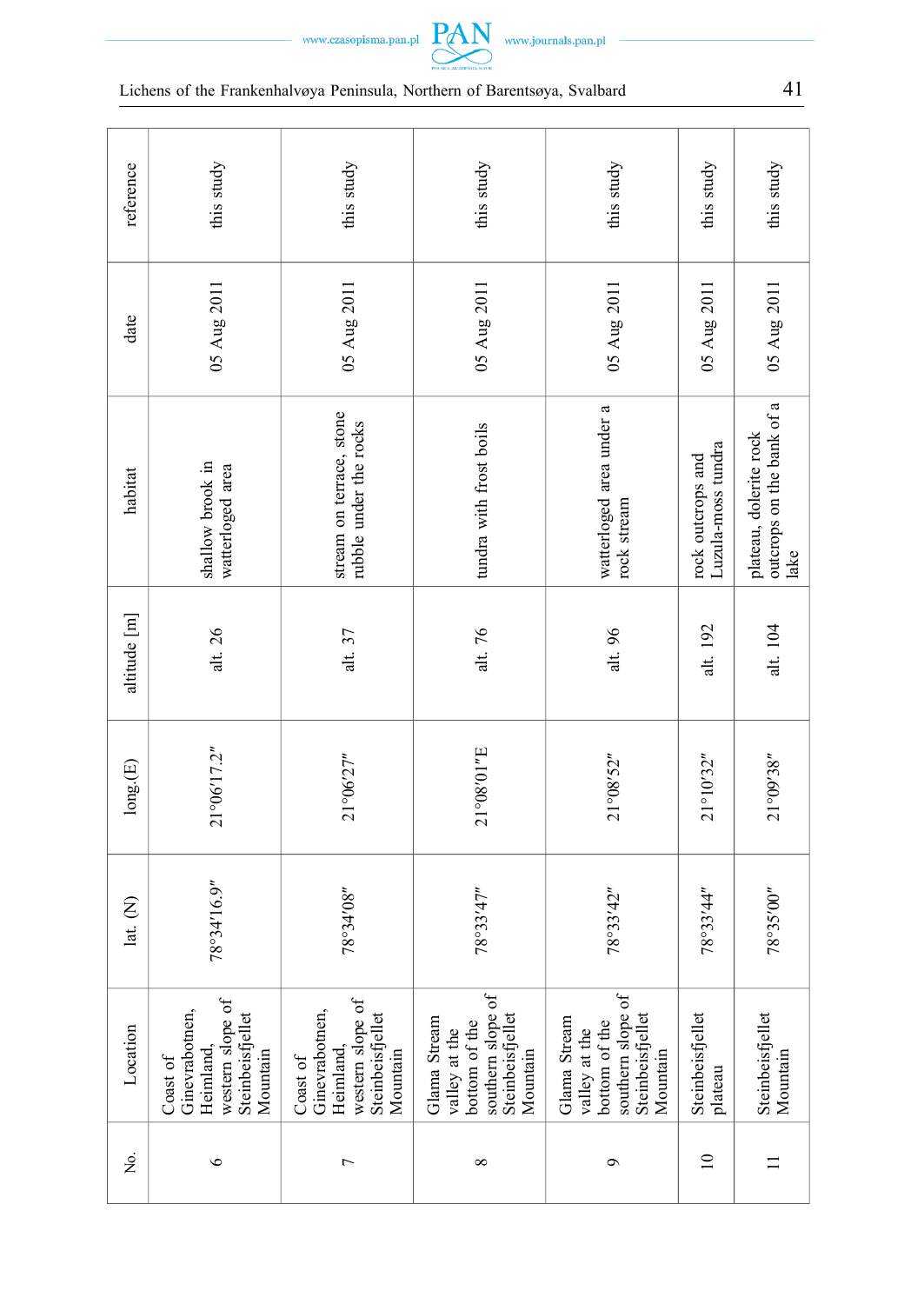| www.czasopisma.pan.j |  |
|----------------------|--|
|                      |  |



| reference    | this study                                                                                               | leg. E. Dahl                                                 | leg. E. Dahl                                  | leg. E. Dahl                                   | leg. E. Dahl                                             |
|--------------|----------------------------------------------------------------------------------------------------------|--------------------------------------------------------------|-----------------------------------------------|------------------------------------------------|----------------------------------------------------------|
| date         | 06 Aug 2011                                                                                              | 01 August 1936                                               | 01 August 1936                                | 01 August 1936                                 | 02 August 1936                                           |
| habitat      | cliffs with cracks along<br>the west bank of a stream<br>dolerite plateau, dolerite<br>when facing south | $\sum_{n=1}^{\infty}$                                        | $\frac{1}{2}$                                 | $\sum_{n=1}^{\infty}$                          | $\sum_{n=1}^{\infty}$                                    |
| altitude [m] | alt. 69                                                                                                  | $\sum_{n=1}^{\infty}$                                        | $\mathbf{p}/\mathbf{q}$                       | $\sum_{n=1}^{\infty}$                          | $\sum_{n=1}^{\infty}$                                    |
| long(E)      | 21°10'59"                                                                                                | 21°13'                                                       | 21°08'                                        | 21°06'                                         | 21°07'                                                   |
| lat. (N)     | 78°35'32"                                                                                                | 18°36'                                                       | 78°34'                                        | 78°34'                                         | 78°33'                                                   |
| Location     | Frankenhalvøya<br>Central part of<br>Peninsula<br>the                                                    | Cape Wojelkow<br>Steinbeisfjellet<br>Mountain and<br>Between | North side of<br>Steinbeisfjellet<br>Mountain | Northwest side<br>Steinbeisfjellet<br>Mountain | Southwest side<br>Steinbeisfjellet<br>Mountain<br>ზ<br>თ |
| ,<br>Ž       | $\overline{c}$                                                                                           | $\overline{13}$                                              | $\overline{4}$                                | $\overline{15}$                                | $\frac{6}{2}$                                            |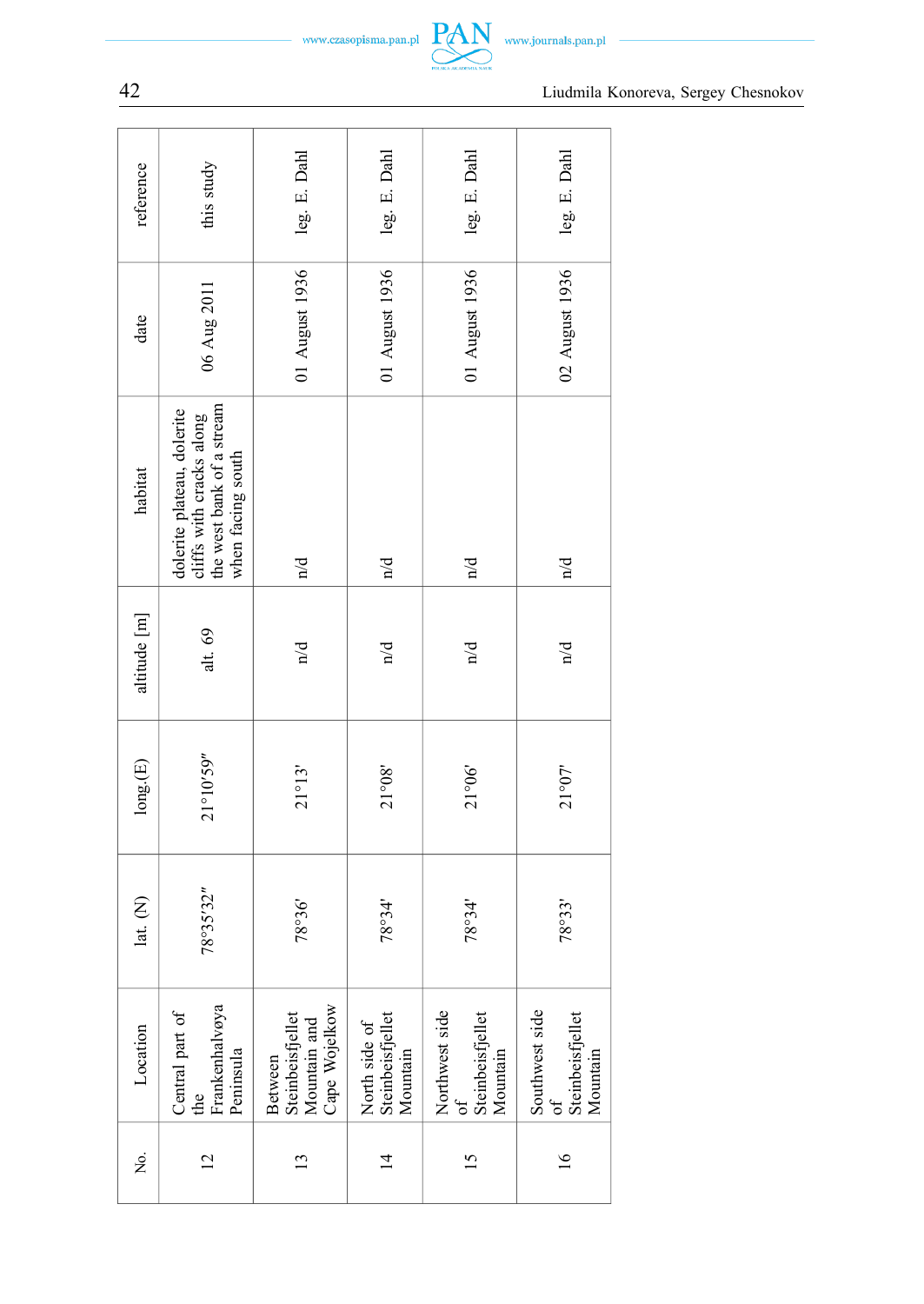www.czasopisma.pan.pl

Lichens of the Frankenhalvøya Peninsula, Northern of Barentsøya, Svalbard 43



Fig. 1. The location of the investigated area in relation to the Svalbard archipelago and collection sites. 1 –data from this study, 2 – data from the herbarium of the University of Oslo.

2021), Inoue *et al*. (2019), Konoreva *et al*. (2019b), and on the Svalbard Lichens Database (SLD). The lichen nomenclature follows for the most part Westberg *et al*. (2021), taking into account additions and changes made by Lumbsch and Huhndorf (2010) and Kondratyuk *et al*. (2020). Localities 13–16 (Table 1) represent location data for taxa known from Barentsøya included in the Svalbard Lichens Database.

#### Result and discussion

Here we present a check-list of lichens of Barentsøya, which includes 211 species and two subspecies, of which eighty-four lichen species and two subspecies are reported from Barentsøya for the first time. Among the reported species, 70% are relatively widespread in Svalbard and the Arctic (Øvstedal *et al.*  2009; Kristinsson *et al*. 2010), whereas 36 species (16.8%) are considered rare. *Buellia schaereri* De Not.*, Myriolecis zosterae* var. *palanderi* (Vain.) Śliwa, *Rhizocarpon furfurosum* H. Magn. *et* Poelt, *R. leptolepis* Anzi are new to the Svalbard archipelago. Most of the rare taxa are crustose, which means they are challenging to identify and therefore often overlooked, *e.g.*, *Acarospora fuscata*  (Schrad.) Th. Fr., *Biatora vernalis* (L.) Fr., *Bryostigma lapidicola* (Tayl.) S.Y. Kondr. *et* J.-S.Hur, *Candelariella borealis* M. Westb., *Henrica melaspora*  (Taylor) S. Savić *et* Tibell, *Lendemeriella nivalis* (Körb.) S.Y. Kondr., *Polychidium muscicola* (Sw.) Gray, *Rinodina terrestris* Tomin, *Rhizocarpon dahlia*, *Tetramelas concinnus* (Th. Fr.) Giralt. Among the macrolichens we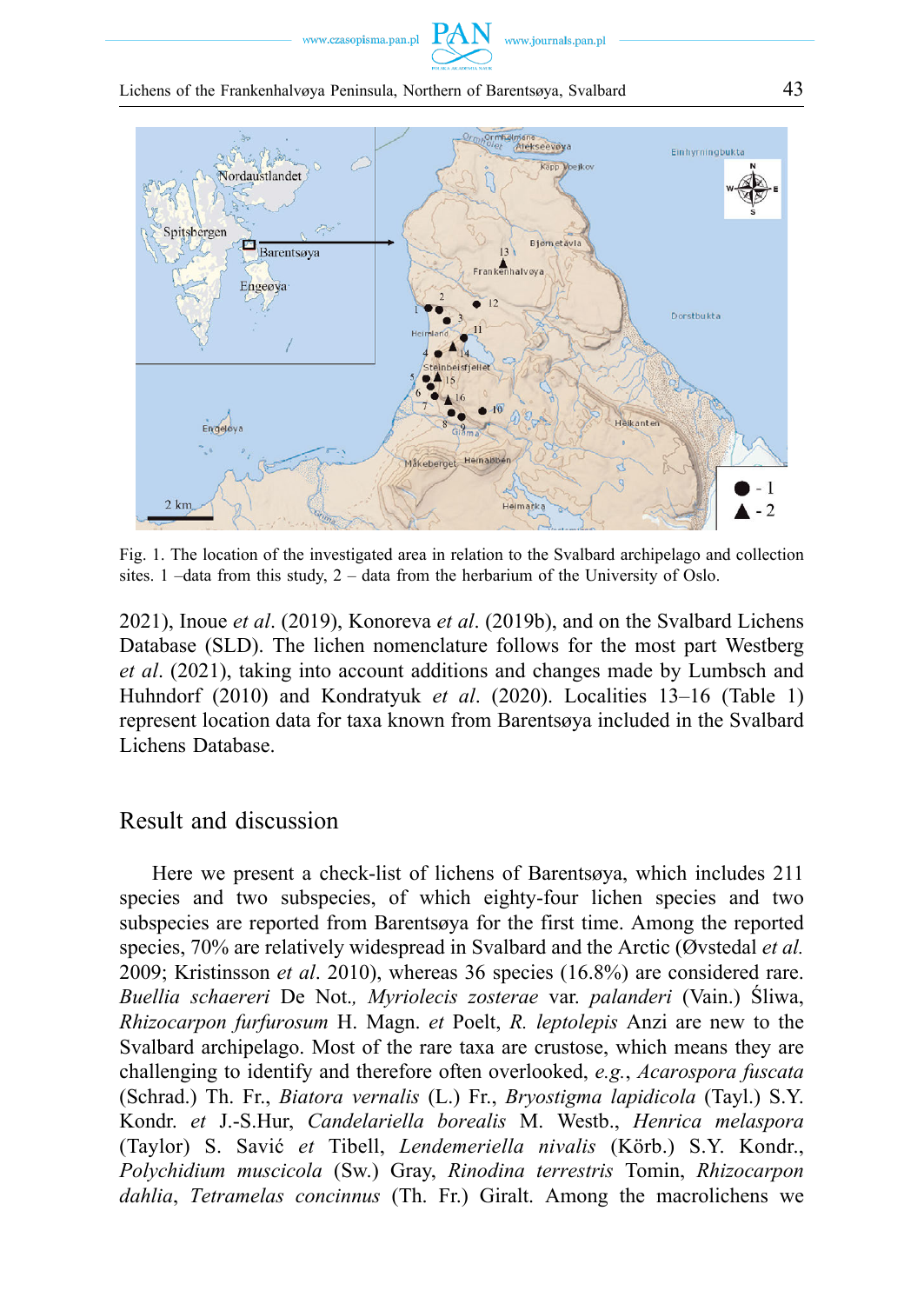identified as rare: *Alectoria gowardii* Lumbsch, *Bryocaulon hyperborea*, *Fuscopannaria abscondita* P. M. Jørg., *Peltigera extenuata* (Nyl. *ex* Vain.) Lojka, *Peltigera lyngei* Gyeln., and *Placynthium pulvinatum* Øvst.

Even though we significantly expanded the list of lichens known from the area by adding 84 species and two subspecies, the lichen flora of Barentsøya remains poorly studied. All listed species are common in the Arctic (Hansen 2009; Kristinsson *et al*. 2010; Konoreva *et al*. 2019a) and in high mountains (Makryi 2002; Urbanavichus and Urbanavichene 2004; Sedelnikova 2013; Chesnokov and Konoreva 2015), although with exception of: *Alectoria gowardii*, *Amandinea coniops* (Wahlenb.) M. Choisy *ex* Scheid. *et* H. Mayrhofer, *Bryocaulon hyperborea*, *Buellia schaereri*, *Fuscopannaria abscondita*, *Mycobilimbia* cf. *epixanthoides*, *Pannaria hookeri* (Borrer *ex* Sm.) Nyl., *Peltigera lyngei*, *Placynthium pulvinatum*, *Rhizocarpon dahlii*, and *Usnea sphacelata* R. Br., which are widespread in the boreal zone and rare in the Arctic. Although it could be argued that the presence of boreal species is an indicator of recent climate change, we suspect that this pattern may be an artifact due to the difficulty in identification of certain species. For instance, *Buellia schaereri* is probably more widespread in the Arctic on driftwood because the species is similar to the more common *Amandinea punctata* and thus could be overlooked. *Mycobilimbia* cf. *epixanthoides* were found Dahl (1936) but were not recorded by us. Its presence on Barentsøya, requires further study and observation. This species has so far been found on Svalbard, and Øvstedal *et al*. (2009) ephasised that due to the wider ascospores the presence of this species on the island needs to be reviewed.

Among the Svalbard lichens, nine species, *i.e.*, *Alectoria gowardii*, *Amandinea coniops*, *Bryocaulon hyperborea*, *Fuscopannaria abscondita*, *Pannaria hookeri*, *Peltigera lyngei*, *Placynthium pulvinatum*, *Rhizocarpon dahlii*, and *Usnea sphacelata*, are known only from the Arctic. A few of them, *i.e.*, *Alectoria gowardii*, *Bryocaulon hyperborea*, *Fuscopannaria abscondita*, *Placynthium pulvinatum*, and *Rhizocarpon dahlii*, were described just recently (Halonen *et al*. 2009, Øvstedal *et al.* 2009) and their distribution and ecology need further research.

Lichen diversity was the highest in the communities associated with coastal rocks and bird colonies (locality 4 with 53 species), and swampy seacoast (localities 1 and 5 with 41 and 33 species, respectively). The swampy communities, with higher humidity, had fewer lichen species (localities 6 and 9 with 13 and 8 species, respectively), presumably because lichens were outcompeted by faster growing bryophytes.

Rock outcrops (localities 10, 11 and 12), stone rubble (locality 7) and tundra (localities 2, 3 and 8) contained more than half of the identified species, one third of which were not found in other communities. Each of these communities contains several species (from 13 to 22 species), which are up to this point insufficiently studied, due to the prevailing severe weather conditions and the presence of a polar bear in the area.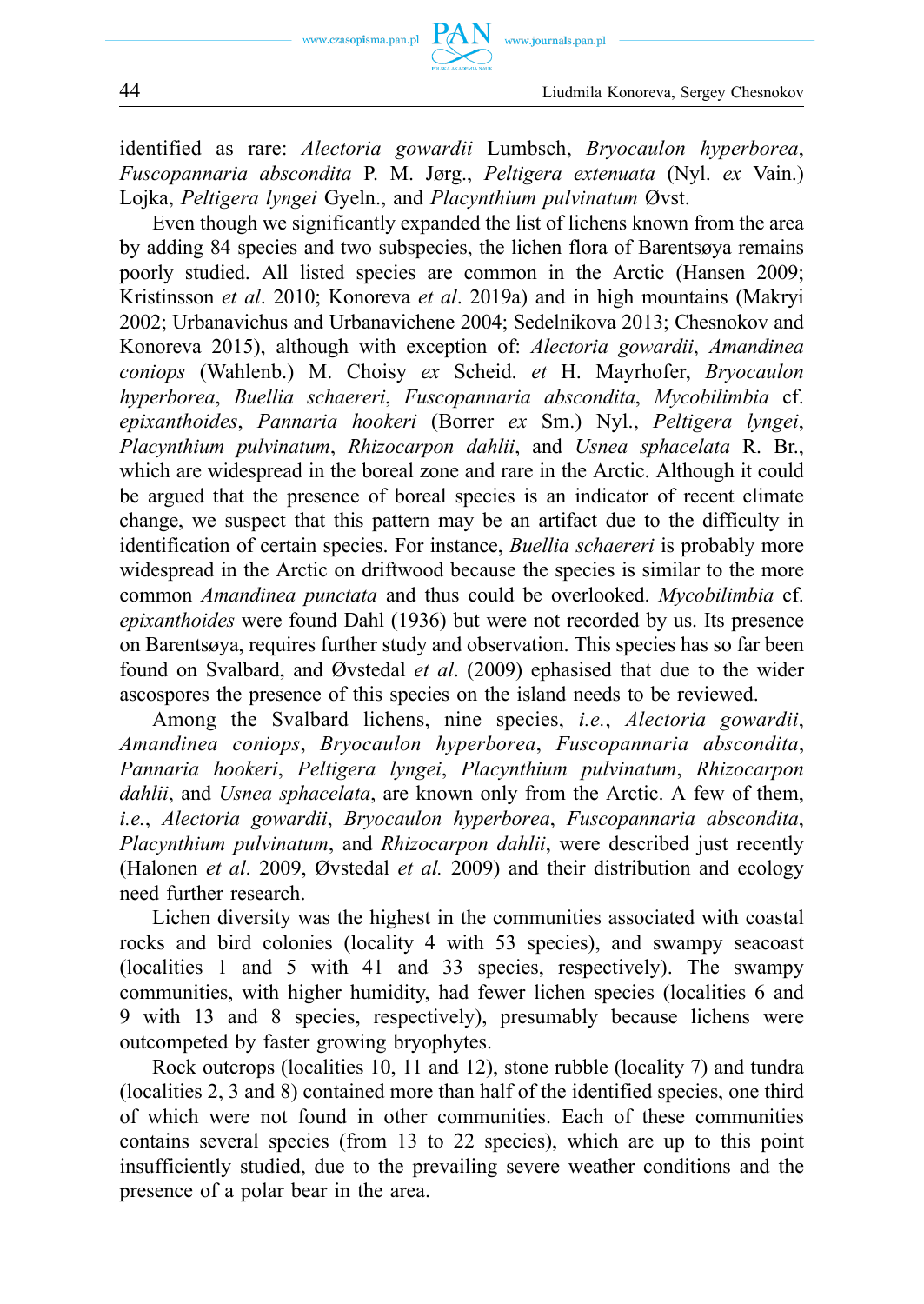### Conclusion

The total of 211 lichen species and two subspecies were reported from Barentsøya, of which 84 species and two subspecies are reported for the first time. *Buellia schaereri*, *Myriolecis zosterae* var. *palanderi*, *Rhizocarpon furfurosum*, *R. leptolepis* are new to the Svalbard archipelago. No species indicative of climate change have been found on the Barentsøya.

**Acknowledgements.** — We are grateful to Einar Timdal, University of Oslo, Norway, for managing the Svalbard lichen database. The work of L. Konoreva was supported by the institutional research projects of the Avrorin Polar-Alpine Botanical Garden-Institute of Kola SC RAS *Plant and soil resources, improvement of management practices in protected natural areas in the context of climate change and anthropogenic impact and optimization of human habitat in Spitsbergen Archipelago*, No. 1021032422551-2-1.6.11 and No. 1021071612832-8-1.6.11 *Flora of lichens, cyanoprokaryotes, bryophytes and vascular plants of the European Arctic and Subarctic*. The work of S. Chesnokov was supported by Russian Foundation for Basic Research (RFBR) grant No. 18-05-60093\_Arctic *Spatial and temporal changes in lichen- and bryophyte flora of Russian Arctic and adjacent territories in relation to natural processes and anthropogenic influence* and institutional research projects of the Komarov Botanical Institute RAS *Flora and taxanomy of algae, lichens and bryophytes of Russia and phytogeographically important regions of the world* No. 121021600184-6. We would like to thank two reviewers for their valuable comments who helped to improve this paper.

## References

- Ahti T., Jørgensen P.M., Kristinsson H., Moberg R., Søchting U. and Thor G. 2002. *Nordic Lichen Flora Vol. 2. Physciaceae*. TH-tryck AB, Uddevalla.
- Ahti T., Jørgensen P.M., Kristinsson H., Moberg R., Søchting U. and Thor G. 2007. *Nordic Lichen Flora Vol. 3. Cyanolichens*. Mediaprint AB, Uddevalla.
- Ahti T., Stenroos S. and Moberg R. 2013. *Nordic Lichen Flora Vol. 5. Cladoniaceae*. Zetterqvist tryckeri AB, Göteborg.
- Alstrup V. and Olech M. 1993. Lichenicolous fungi from Spitsbergen. *Polish Polar Research* 14: 33–42.
- Aptroot A. and Alstrup V. 1991. I.ichens from Edgeøya, Svalbard. *Graphis Scripta* 3: 73–75.
- Breuss O. 2017. Flechten aus Spitzbergen im Herbarium des Oberösterreichischen landesmuseums (LI), gesammelt 1975 von Werner Repetzky. *Stapfia* 107: 163–168.
- Chesnokov S. and Konoreva L. 2015. Additions to the lichen biota of SE Siberia: records from the Stanovoye Nagor'e Highlands (Trans-Baikal Region, Russia). *Polish Botanical Journal* 60: 203–216.
- Cooper E.J. and Wookey P.A. 2001. Field measurements of the growth rates of forage lichens, and the implications of grazing by Svalbard reindeer. *Symbiosis* 31: 173–186.
- Czernyadjeva I.V., Ahti T., Boldina O.N., Chesnokov S.V., Davydov E.A., Doroshina G.Ya., Fedosov V.E., Khetagurov Kh.М., Konoreva L.A., Kotkova V.M., Kuzmina E.Yu., Lavrentiev M.V., Liksakova N.S., Nikolayev I.А., Popova N.N., Safronova T.V., Shadrina S.N. and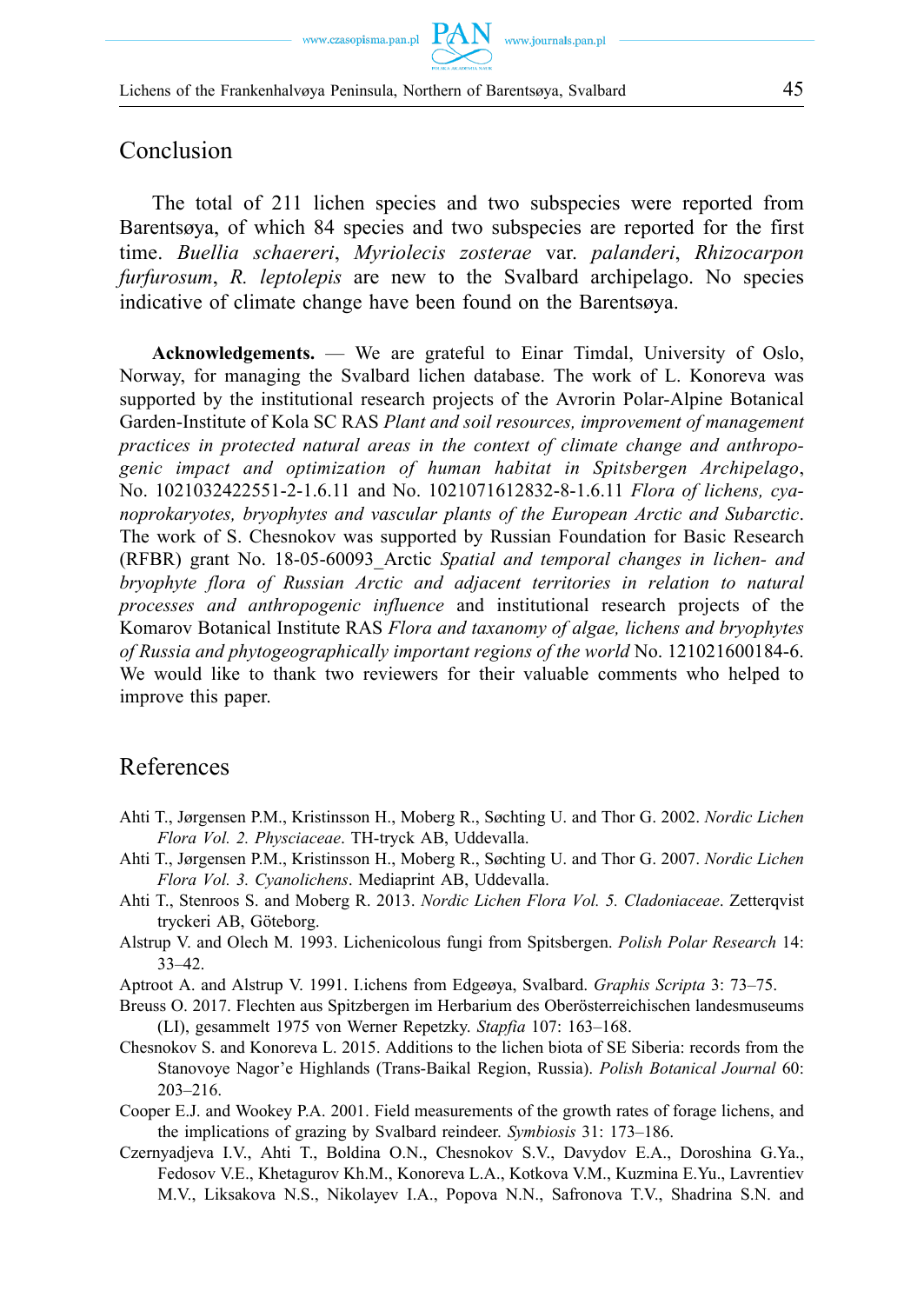Yakovchenko L.S. 2020. New cryptogamic records. 6. *Novosti Sistematiki Nizshikh Rastenii*  54: 537–557.

- Dobrysh A.A. 2003. Rhizocarpaceae М. Choisy ех Hafellner. *In*: Golubkova N.S. (eds.). *Handbook of the lichens of Russia 8. Bacidiaceae, Саtillariaceae, Lecanoraceae, Megalariaceae, Mycobilimbiaceae, Rhizocarpaceae, Trapeliaceae*. Saint-Petersburg, Nauka: 198–238 (in Russin).
- Elenkin A.A. 1907. Lichens collected on the Spitsbergen Islands by A. A. Byalynitskiy-Birulei and A. Bunge in 1899. *Trudy Botanicheskago Muzeia Imperatorskoi Akademii Nauk* 3: 60–63 (in Russian).
- Elenkin A.A. and Savicz V.P. 1912. Lichens collected by I.V. Palibin in the voyage of the icebreaker *Ermak* in the Arctic Ocean in 1901. *Acta Horti Petropolitani* 32: 94–97 (in Russian).
- Elvebakk A. 1984. Contributions to the lichen flora and ecology of Svalbard, Arctic Norway. *The Bryologist* 87: 308–313.
- Elvebakk A. and Hertel H. 1996. A catalogue of Svalbard plants, fungi, algae and cyanobacteria. Part 6. Lichens. *Norsk Polarinstitutt Skrifter* 198: 271–359.
- Elvebakk A. and Tønsberg T. 1992. Additions to the lichen flora of Svalbard. *Graphis Scripta* 3: 140–147.
- Elvebakk A., Elven R. and Razzhivin V.Y. 1999. Delimitation, zonal and sectoral subdivision of the Arctic for the Panarctic Flora Project. *In*: Nordal I. and Razzhivin V.Y (eds.). *The species concept in the High North – A panarctic flora initiativ*. The Norwegian Academy of Science and Letters, Oslo, Norway: 375–386.
- Eurola S. 1968. Űber die Fjeldheidevegetation in den Gebietcn von Isfjorden und Hornsund in Westspitzbergen. *Aquilo. Seria Botanica* 7: l–56.
- Eurola S. 1971. Die Vegctation einer Sturzhalde (Sveagruva, Spitzbergen, 77°53′ n. Br.). *Aquilo, Seria Botanica* 10: 8–28.
- Foucard T. 2001. *Svenska skorplavar och svampar som växer på dem*. Interpubllshing, Stockholm.
- Foucard T., Moberg R. and Nordin A. 2002. *Buellia*. *In*: Ahti T., Jørgensen P.M., Kristinsson H., Moberg R., Søchting U. and Thor G. (eds.). *Nordic Lichen Flora Vol. 2. Physciaceae*. TH-tryck AB, Uddevalla: 11–25.
- Fries T.M. 1860. Lichenes Arctoi. *Ex Actis Regiae Societatis Scientiarum Upsaliensis Seriei III 3*: 103–398.
- Fries T.M. 1867. Lichenes Spitsbergenses. *Kongl Svenska Vetenskaps-Akademiens Handlingar* 72: 1–53.
- Gyelnik V. 1932. Enumeratiolichenum europaeorum novorum rariorumque. 1. *Annales Mycologici*  30: 442–459.
- Hafellner J. 1982. Flechtenfunde am Bockfjord, Spitzbergen. Ergebnisse der Österreichischen Spitzbergen-Expedition 1979, I. *Phyton* 22: 23–50.
- Hafellner J. 2010. Contributions to a revision of lichenized, phaeospored species of *Polyblastia*  coll., mainly in Central European mountains. *Bibliotheca Lichenologica* 104: 117–141.
- Halonen P., Myllys L., Velmala S. and Hyvärinen H. 2009. *Gowardia* (Parmeliaceae) a new alectorioid lichen genus with two species. *The Bryologist* 112: 138–146.
- Hansen E.S. 2009. Lichens from Johannes V. Jensen Land, N Greenland, the northermost arctic land area. *Willdenowia* 39:179–186.
- Hertel H. 1977a. Bemerkenswerte Flechtenfunde aus dem Gebiet des Kongsfjordes und des Isfjordes (Spitzbergen). *Herzogia* 4: 367–401.
- Hertel H. 1977b. *Lecidea* in der Arktis I. *Mitteilungen der Botanischen Staatssammlung München*  13: 337–352.
- Hertel H. 1981. *Lecidea* in der Arktis II. *Mitteilungen der Botanischen Staatssammlung München*  17: 171–184.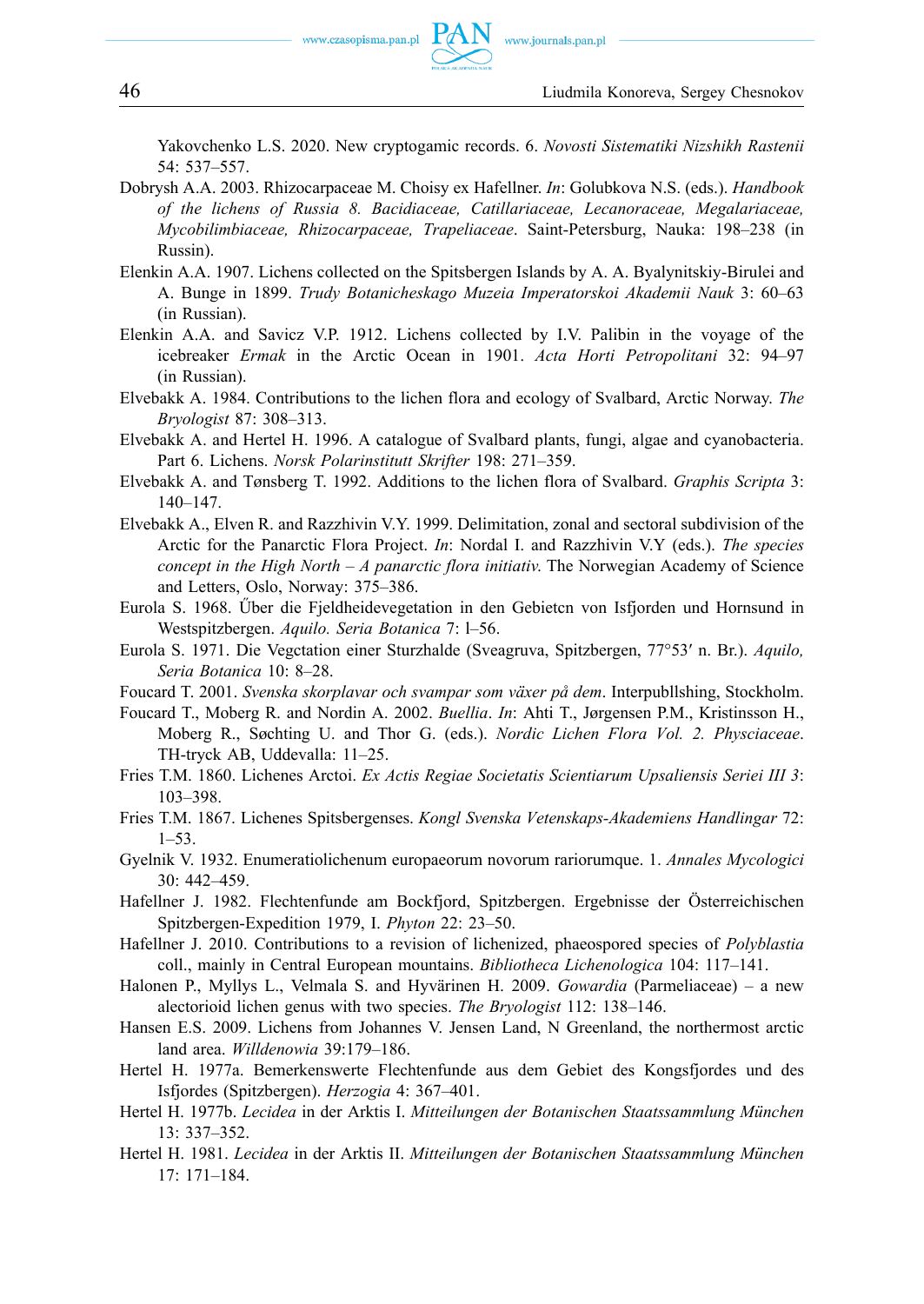- Hertel H. 1991. *Lecidea* in der Arktis III (lecideoide Flechten, Lecanorales). *Mitteilungen der Botanischen Staatssammlung München* 30: 297–333.
- Hertel H. and Ullrich H. 1976. Flechten von Amsterdamøya (Svalbard). *Mitteilungen aus der Botanischen Staatssammlung München* 12: 417–512.
- Inoue T., Uchida M., Inoue M., Kaneko R., Kudoh S., Minami Y. and Kanda H. 2019. Vegetation data of high Arctic lichens on Austre Brøggerbreen glacier foreland, Ny-Ålesund, Svalbard, in 1994. *Polar Data Journal* 3: 1–11.
- Jørgensen P.M. and Zhurbenko M. 2002. Two new, remarkable, Arctic species in the lichen genus *Fuscopannaria* (Pannariaceae, lichenized Ascomycetes). *The Bryologist* 105: 465–469.
- Kondratyuk S.Y., Lőkös L., Farkas E., Kärnefelt I., Thell A., Yamamoto Y. and Hur J.-S. 2020. Three new genera of the Teloschistaceae proved by three gene phylogeny. *Acta Botanica Hungarica* 62: 109–136.
- Konoreva L.A. 2011. A contribution to the lichens of vicinity of the former Pyramiden settlement (Spitsbergen Island, Svalbard Archipelago). *Novosti sistematiki nizshikh rastenii* 45: 183–193 (in Russian).
- Konoreva L.A. and Chesnokov S.V. 2018. Lichens of vicinity of the former township Kolsbey (West Spitsbergen). *Bulletin of the Kola Scientific Center of the Russian Academy of Sciences*  3: 31–42 (in Russian).
- Konoreva L.A. and Chesnokov S.V. 2021. Lichens of Innvika Bay, Prins Oscars Land (Nordaustlandet, Svalbard). *Czech Polar Reports* 11: 253–269.
- Konoreva L.A., Kholod S.S., Chesnokov S.V. and Zhurbenko M.P. 2019a. Lichens of Franz Josef Land archipelago. *Polish Polar Research* 40: 139–170.
- Konoreva L., Kozhin M., Chesnokov S. and Hong S.G. 2019b. Lichens and vascular plants in Duvefjorden area on Nordaustlandet, Svalbard. *Czech Polar Reports* 9: 182–199.
- Kristinsson H., Zhurbenko M.P. and Hansen E.S. 2010. Panarctic checklist of lichens and lichenicolous fungi. *CAFF Technical Report* 20: 1–120.
- Krzewicka B. and Maciejowski W. 2008. Lichen species from the northeastern shore of Sørkapp Land (Svalbard). *Polar Biology* 31: 1319–1324.
- Lumbsch H.T. and Huhndorf S.M. 2010. Myconet Volume 14. Part One. Outline of Ascomycota— 2009. Part Two. Notes on Ascomycete Systematics. Nos. 4751–5113. *Fieldiana Life and Earth Sciences* 1: 1–64.
- Lynge B. 1926. Lichens from Bear Island (Bjørnøya) collected by Norwegian and Swedish expeditions, chiefly by Th. M. Fries during the Swedish polar expedition of 1868. *Resultater av de Norske Statsunderstøttede Spitsbergen Ekspeditioner* 1: 1–78.
- Lynge B. 1938. Lichens from the west and north coasts of Spitsbergen and the North-East Land collected by numerous expeditions. l. The macrolichens. *Skrifter Norsk videnskaps-akademi i Oslo. 1. Mathematisk-naturvidenskabelig klasse* 6: 1–136.
- Lynge B. 1940. Et bidrag til Spitsbergens lavflora. Laver samlet av Emil Hadac, fortrinsvis i Sassenområdet, sommeren 1939. *Skrifter om Svalbard og Ishavet* 79: 1–22.
- Maciejowski W., Osyczka P., Smykla J., Ziaja W., Ostafin K. and Krzewicka B. 2018. Diversity and distribution of lichens in recently deglaciated areas of southeastern Spitsbergen. *Acta Societatis Botanicorum Poloniae* 87: 3596.
- Magnusson A.H. 1935. The lichen-genus *Acarospora* in Greenland and Spitsbergen. *Nyt Magazin for Naturvidenskaberne* 75: 221–241.
- Magnusson A.H. 1944. Studies in the ferruginea-group of the genus *Caloplaca*. *Kungliga Vetenskaps- och Vitterhets-samhälles Handlingar, Sjätte Följden, serie B* 3: 1–71.
- Magnusson A.B. 1950. On some species of *Blastenia* and *Caloplaca* with black apothecia, *Botaniska Notiser* 1950: 369–386.
- Makryi T.V. 2002. To the lichen flora of the Stanovoye Nagorye Uplands (Baikalian Siberia). I. The epilithic lichens of the Kodar Range. *Turczaninowia* 5: 47–67 (in Russian).
- Mattick F. 1949. Die Flechten Spitzbergens. *Polarforschung* 19: 261–273.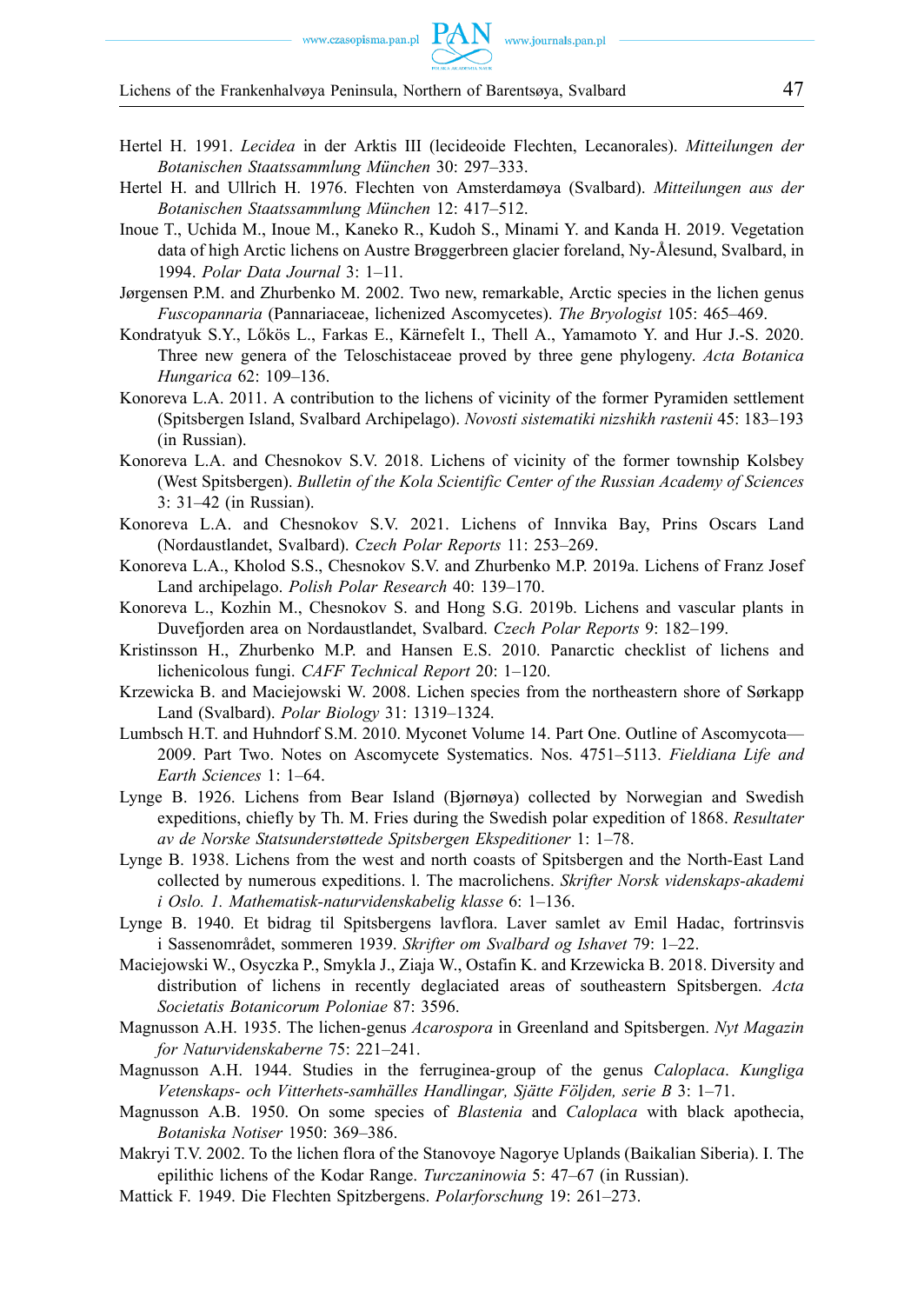- Mayrhofer H. 1984. Die saxicolen Arten der Fleehtengattung *Rinodina* und *Rinodinella* in der alten Welt. *Journal of the Hattori Botanical Laboratory* 55: 327–493.
- Moberg R., Tibell S. and Tibell L. 2017. *Nordic Lichen Flora Vol. 6. Verrucariaceae 1*. Billes Tryckeri AB, Molndal.
- Nimis P.L 1985. Structure and floristie eomposition of a high arctic tundra: Ny Ålesund (Svalbard archipelago). *Inter-Nord* 17: 47–58.
- Nowak J. 1965. The lichens from Hornsund (S.W.-Spitsbergen) collected during the Polish polar expeditions in 1957 and 1958. *Fragmenta Floristica et Geobotanica* 11: 171–190.
- Olech M. 1987. Materials to the lichen flora of Hornsund (SW Spitsbergen). *Zeszyty Naukowe Universytetu Jagiellońskiego, Prace Botaniczne* 15: 165–168.
- Olech M. 1990. Lichens of the NW Sørkapp Land (Spitsbergen). *Zeszyty Naukowe Universytetu Jagiellońskiego, Prace Botaniczne* 21: 197–210.
- Olech M. and Alstrup V. 1989. Lichens new to Spitsbergen. *Graphis Scripta* 2: 146–148.
- Osyczka P. 2006. The lichen genus *Cladonia* (Cladoniaceae, lichenized Ascomycota) from Spitsbergen. *Polish Polar Research* 27: 207–242.
- Osyczka P. and Węgrzyn M. 2008. Lichens on lignum in the coastal regions of western Spitsbergen (Svalbard). *Biologia* 63: 1069–1072.
- Øvstedal D.O., Tønsberg T. and Elvebakk A. 2009. The lichen flora of Svalbard. *Sommerfeltia* 33: 1–393.
- Paulson R. 1928. Lichens of Spitsbergen and North-East Land. *Journal of Botany* 66: 249–253.
- Redchenko O., Košnar J. and Gloser J. 2010. A contribution to lichen biota of the central part of Spitsbergen, Svalbard Archipelago. *Polish Polar Research* 31: 159–168.
- Saag L., Saag A. and Randlane T. 2009. World survey of the genus *Lepraria* (Stereocaulaceae, lichenized Ascomycota). *The Lichenologist* 41: 25–60.
- Schuhwerk F. 1992. Die Berucksichtigung der Okologie in der Lichenometrie: Datierung mit Sukzessionsstadien von Flechtengesellschaften. *In*: Blümel W.D. (ed.). *Geowissenschaftliche Spitzbergen-Expedition 1990 und 1991 "Stofftransporte Land-Meer in polaren Geosystemen"*. Stuttgarter Geographische Studien 117: 161–175.
- Sedelnikova N.V. 2013. Species diversity of lichen biota of the Altai-Sayan ecological region. *Plant Life of Asian Russia* 2: 12–54 (in Russian).
- Singh S.M. and Ravindra R. 2013. Chapter 7. Impact of Climate Change on Lichen and Moss Communities in Ny-Ålesund, Arctic: Some Preliminary Observations. *In*: Sinha R. and Ravindra R. (eds.). *Earth System Processes and Disaster Management*. Society of Earth Scientists Series 1, Springer-Verlag Berlin Heidelberg: 93–100.
- Svalbard Lichens Database. 2008. [https://nhm2.uio.no/botanisk/nxd/sval\\_L/sld\\_e.htm](https://nhm2.uio.no/botanisk/nxd/sval_L/sld_e.htm)
- Śliwa L. 2007. A revision of the *Lecanora dispersa* complex in North America. *Polish Botanical Journal* 52: 1–70.
- Smith C.W., Aptroot A., Coppins B.J., Fletcher A., Gilbert O.L., James P.W. and Wolseley P.A. 2009. *The lichens of Great Britain and Ireland*. The British Lichen Society, London.
- Søchting U. 1989. Lignicolous species of the lichen genus *Caloplaca* from Svalbard. *Opera botanica* 100: 241–257.
- Søchting U. 1992. On the identity and distribution of some Nordic *Caloplaca* species. *Graphis Scripta* 4: 91–92.
- Søchting U. and Olech M. 1995. The lichen genus *Caloplaca* in polar regions. *The Lichenologist*  27: 463–471.
- Søchting U., Balschmidt Lorentsen L. and Arup U. 2008. The lichen genus *Caloplaca* (Ascomycota, Lecanoromycetes) on Svalbard. Notes and additions. *Nova Hedwigia* 87: 69–96.
- Šoun J., Vondrák J., Søchting U., Hrouzek P., Khodosovtsev A. and Arup U. 2011. Taxonomy and phylogeny of the *Caloplaca cerina* group in Europe. *The Lichenologist* 43: 113–135.
- Summerhayes V.S. and Elton C.S. 1928. Further contributions to the ecology of Spitsbergen. *Journal of Ecology* 16: 193–268.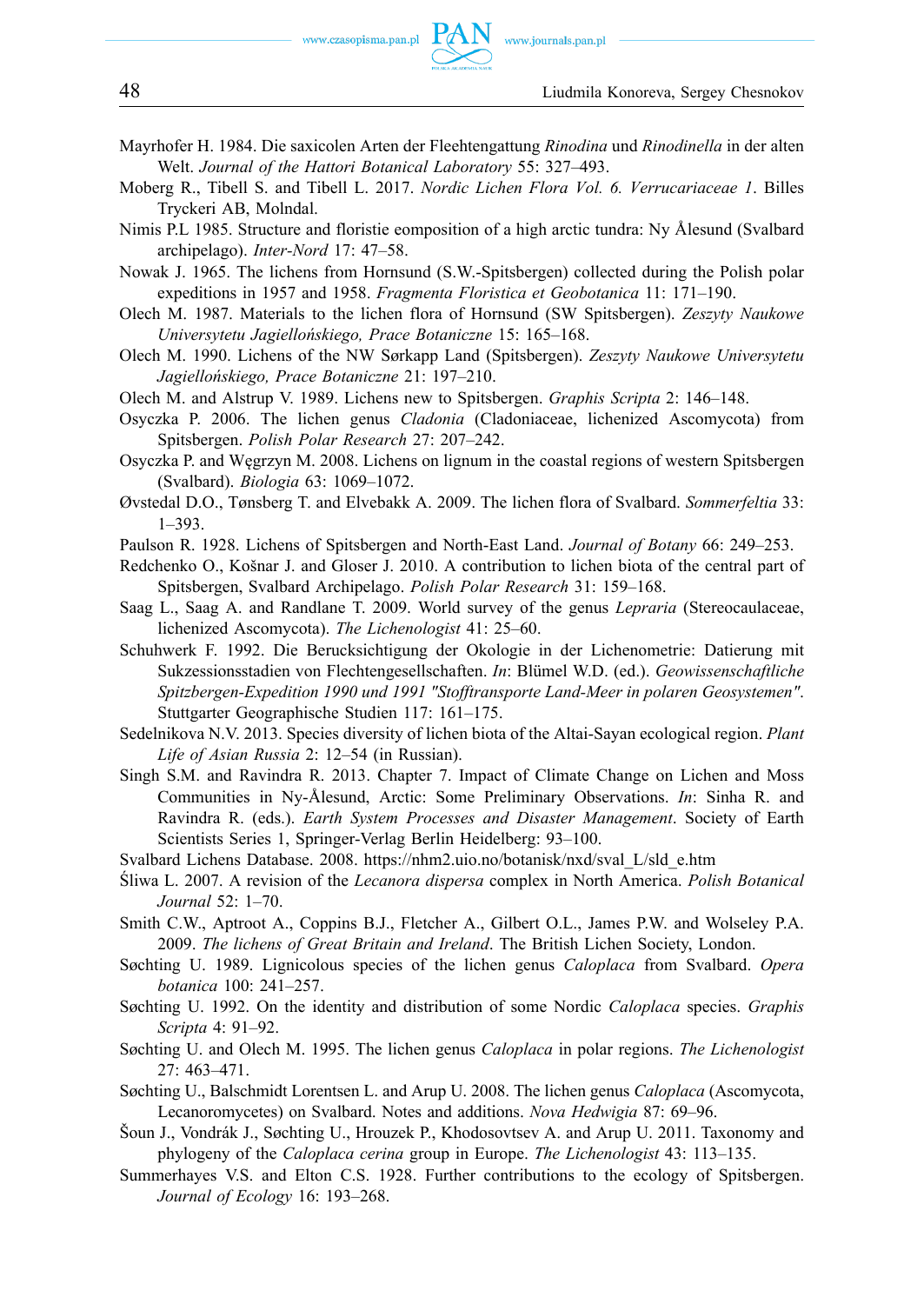Lichens of the Frankenhalvøya Peninsula, Northern of Barentsøya, Svalbard 49

- Thell A. and Moberg R. 2011. *Nordic Lichen Flora Vol. 4. Parmeliaceae*. Zetterqvist tryckeri, Goteborg.
- Urbanavichene I.N. and Koroleva N.E. 2008. Lichens. *In*: Koroleva N.E., Konstantinova N.A., Belkina O.A., Davydov D.A., Likhachev A.Yu., Savchenko A.N. and Urbanavichene I.N. (eds.). *Flora of Vegetation of Grønfjord area (Spitsbergen archipelago)*. K&M, Apatity: 81– 92 (in Russian).
- Urbanavichus G.P. 2010. A checklist of the lichen flora of Russia. St. Petersburg, Nauka (in Russian).
- Urbanavichus G.P. and Urbanavichene I.N. 2004. Lichens. *In*: Afonina O.M. and Golubkova N.S. (eds.). *The present-day state of biological diversity within protected areas in Russia. Issue 3. Lichens and Bryophytes*. IUCN – The World Conservation Union, Moscow: 5–235 (in Russian).
- Vainio E.A. 1905. Lichenes expeditionis G. Amdrup (1898-1902). *Meddelelser om Grønland* 30: 125–141.
- Vězda J. 1967. Flechtensystematischc Studien VI. Die GaUttung *Sagiolechia* Massal. *Folia Geobotanica et Phytotaxonomica* 2: 383–396.
- Vitikainen O. 1994. Taxonomic revision of *Peltigera* (lichenized Ascomycotina) in Europe. *Annales Botanici Fennici* 152: 1–96.
- Vitikainen O. 2007. Peltigeraceae. *In*: Ahti T., Jørgensen P.M., Kristinsson H., Moberg R., Søchting U. and Thor G. (eds.). *Nordic Lichen Flora 3. Cyanolichens*. The Nordic Lichen Society, Museum of Evolution, Uppsala University, Uddevalla: 113–131.
- Węgrzyn M., Wietrzyk P., Adamska E. and Nicia P. 2015. New records of driftwood lichens in the Kaffiøyra Plain (NW Spitsbergen, Svalbard). *Polish Polar Research* 36: 189–195.
- Węgrzyn M.H., Wietrzyk-Pełka P., Galanty A., Cykowska-Marzencka B. and Sundset M.A. 2019. Incomplete degradation of lichen usnic acid and atranorin in Svalbard reindeer (Rangifer tarandus platyrhynchus). *Polar Research* 38: 3375.
- Westberg M. 2007. *Candelariella* (Candelariaceae) in western United States and northern Mexico: the polysporous species. *The Bryologist* 110: 375–390.
- Westberg M., Moberg R., Myrdal M., Nordin A. and Ekman S. 2021. *Santesson's Checklist of Fennoscandian Lichen-Forming and Lichenicolous Fungi*. Uppsala University, Museum of Evolution.
- Wietrzyk P., Węgrzyn M. and Lisowska M. 2016. Vegetation diversity and selected abiotic factors influencing the primary succession process on the foreland of Gåsbreen, Svalbard. *Polish Polar Research* 37: 493–509.
- Wietrzyk P., Węgrzyn M. and Lisowska M. 2017. Lichen diversity on glacier moraines in Svalbard. *Cryptogamie, Mycologie* 38: 67–80.
- Wietrzyk-Pełka P., Otte V., Węgrzyn M.H. and Olech M. 2018. From barren substrate to mature tundra – lichen colonization in the forelands of Svalbard glaciers. *Acta Societatis Botanicorum Poloniae* 87: 3599.
- Wietrzyk-Pełka P., Rola K., Patchett A., Szymański W., Węgrzyn M.H. and Björk R.G. 2021. Patterns and drivers of cryptogam and vascular plant diversity in glacier forelands. *Science of The Total Environment* 770: 144793.
- Zhurbenko M.P. 2010. Lichenicolous fungi and lichens growing on *Stereocaulon* from the Holarctic, with a key to the known species. *Opuscula Philolichenum* 8: 9–39.
- Zhurbenko M.P. and Brackel W.V. 2013. Checklist of lichenicolous fungi and lichenicolous lichens of Svalbard, including new species, new records and revisions. *Herzogia* 26: 323–359.
- Ziaja W., Maciejowski W. and Ostafin K. 2009. Coastal Landscape Dynamics in NE Sørkapp Land (SE Spitsbergen), 1900–2005. *A Journal of the Human Environment* 38: 201–208.

Received 20 May 2021 Accepted 26 October 2021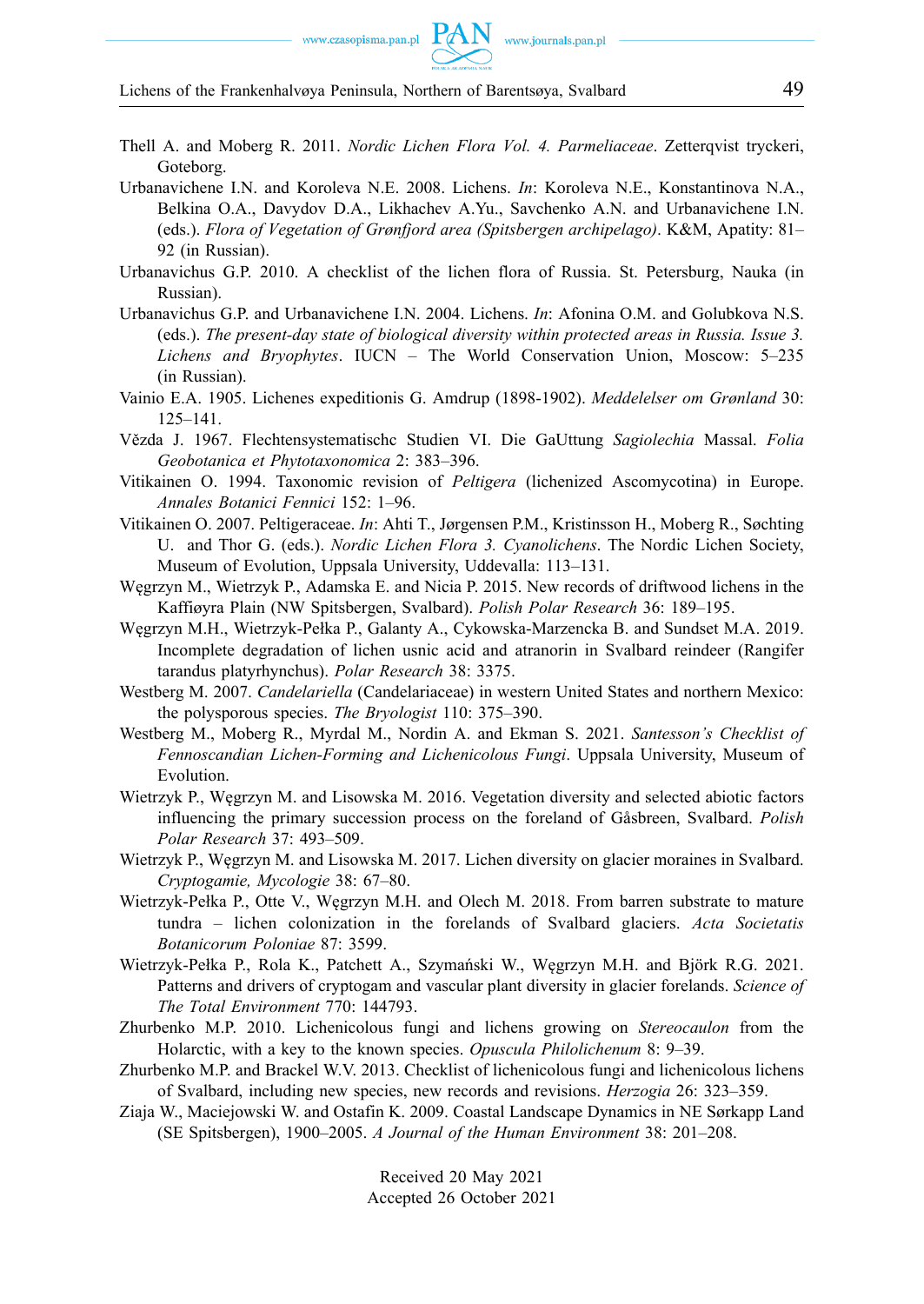www.journals.pan.pl

## Appendix

- Annotated check-list of lichens in the northern part of Barentsøya, Svalbard; details of the location are given in Table 1.
- The following abbreviations and notation are in the list:
- ! new to Svalbard;
- \*– new to Barentsøya;
- known only from the Svalbard Lichens Database and Øvstedal *et al*. (2009);
- KPABG herbarium of the Polar-Alpine Botanical Garden-Institute;
- O herbarium of the University of Oslo;
- BG herbarium of the University of Bergen;
- TROM herbarium of the Arctic University of Norway.
- *Acarospora badiofusca* (Nyl.) Th. Fr. **14** (O-L125351), **15** (O-L162852), on both calcareous and non-calcareous rock. Widely distributed throughout Svalbard, but it is no common (Elvebakk and Hertel 1996; Øvstedal *et al*. 2009; Breuss 2017; Maciejowski *et al*. 2018; SLD 2008).
- \**Acarospora fuscata* (Schrad.) Th. Fr. **1** (KPABG-13378, 13382), **4** (KPABG-13393), on siliceous stones on the coast and seashore colony of birds. Rare in Svalbard. Known from a few scattered sites of Svalbard: Ny-Friesland – Dirksbukta as f. *flavescens* H. Magn. (Summerhayes and Elton 1928), Nordenskiöld Land – Grønfjorden, Longyearbyen, Van Mijenfjorden as "very scantily" or as "not typical" (Magnusson 1935), Rieperbreen (Wietrzyk *et al*. 2017) and Björndalen (Breuss 2017); Oskar II Land – Irenebreen (Wietrzyk *et al*. 2017).
- *Acarospora molybdina* (Wahlenb.) A. Massal. **4** (KPABG-13154, 13156, 13162, 13163, 13168, 13199), **5** (KPABG-13176, 13393–13397, 13399, 13402, 13403, 13406, 13410, 13411, 13417, 13420, 13424, 13428), **16** (O-L127182), on siliceous stones on the coast and seashore colony of birds. Widely distributed throughout Svalbard, especially along the seashore (Elvebakk and Hertel 1996; Krzewicka and Maciejowski 2008; Øvstedal *et al*. 2009; Ziaja *et al*. 2009; Wietrzyk *et al*. 2017; Konoreva and Chesnokov 2018; Maciejowski *et al*. 2018; SLD).
- \**Acarospora veronensis* A. Massal. **11** (KPABG-13344), on dolerite rock. Rare in Svalbard. Known from a few scattered sites of Svalbard: Ny-Friesland – Dirksbukta (Summerhayes and Elton 1928); Nathorst Land – Forsbladhamna (Magnusson 1935); Nordenskiöld Land – Longyearbyen (Øvstedal *et al*. 2009); Nordaustlandet – Sjuøyane, Phippsøya (Øvstedal *et al*. 2009), Damflya (Konoreva *et al*. 2019b), Innvika Bay (Konoreva and Chesnokov 2021); Sørkapp Land – Tvillingtoppen (Maciejowski *et al*. 2018).
- \**Adelolecia kolaënsis* (Nyl.) Hertel *et* Rambold **1** (KPABG-13377), **4** (KPABG-133422), **8** (KPABG-13341), on siliceous stones on the coast, seashore colony of birds and tundra. Widely distributed throughout Svalbard, but easily overlooked species (Elvebakk and Hertel 1996; Øvstedal *et al*. 2009; Konoreva and Chesnokov 2021; SLD).
- *\*Alectoria gowardii* Lumbsch **11** (KPABG-13345), on soil. Rare in Svalbard. Reported to the second time from Svalbard. Previously reported from Nordaustlandet – Innvika Bay (Konoreva and Chesnokov 2021). The species was described by Halonen *et al*. (2009) as *Gowardia arctica* Halonen et al. from the closely related *Alectoria nigricans* it is distinguished by shiny thallus and mainly uniform color, as well as the absence of welldefined main branches. *Alectoria gowardii* could be confused with *Bryoria nitidula* (Th. Fr.) Brodo & D. Hawksw. and *Bryocaulon divergens* (Ach.) Kärnefelt. But *Bryoria nitidula* has dark-colored pseudocyphellae and produces fumarprotocetraric acid (K-, PD+ red); and *Bryocaulon divergens* is readily separated by its red-brown color. In the world, the species is known from northern regions of Canada and Russia along the Arctic Ocean coast and islands (Halonen *et al*. 2009).
- *Alectoria nigricans* (Ach.) Nyl. **1** (KPABG-13144), **7** (KPABG-13184), **13** (O-L126259, O-L126263, O-L138267, O-L152990), **16** (O-L138405), on soil over the boulders, among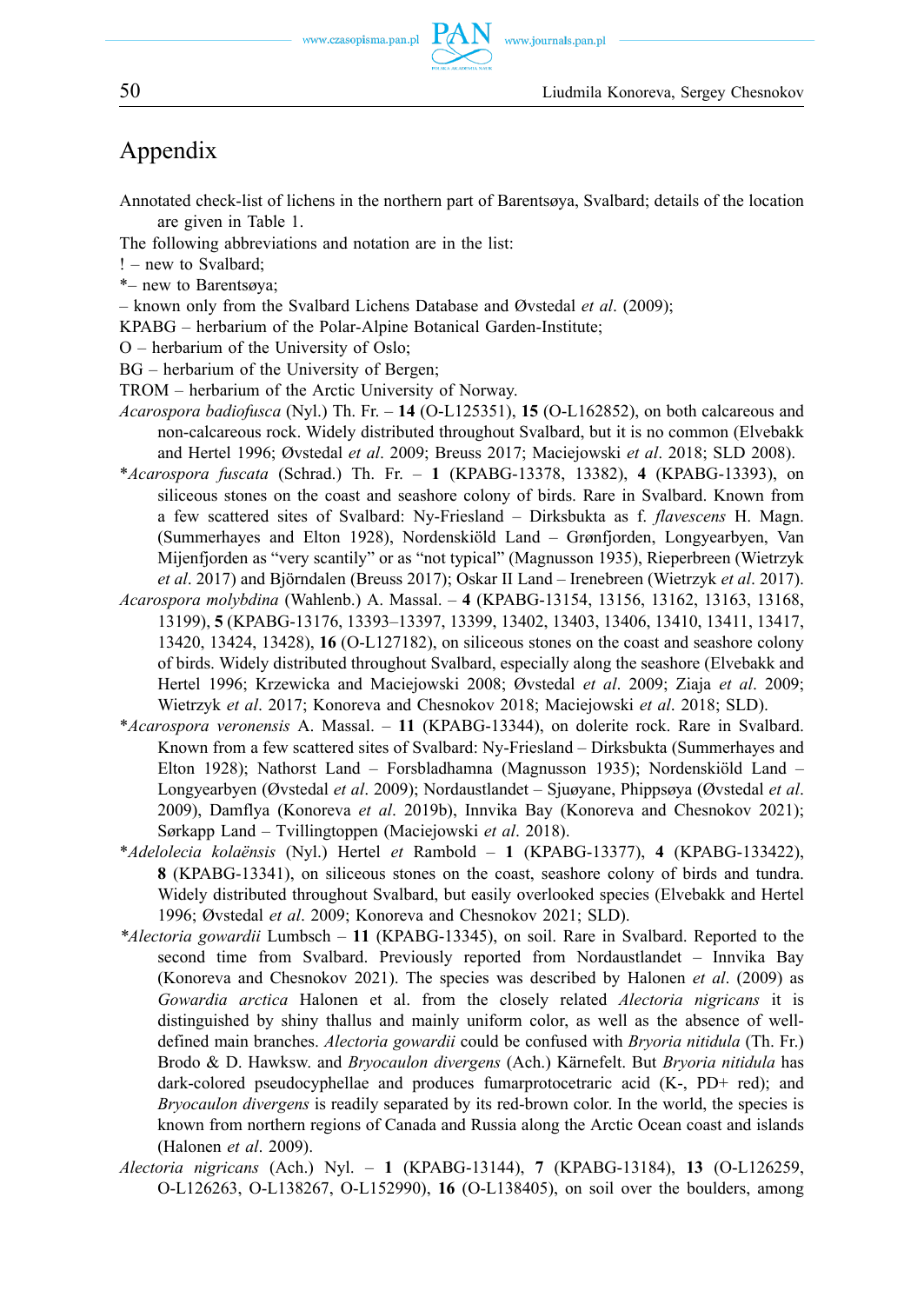mosses and small stones. Widely distributed throughout Svalbard and common (Elvebakk and Hertel 1996; Cooper and Wookey 2001; Urbanavichene and Koroleva 2008; Øvstedal *et al*. 2009; Konoreva 2011; Breuss 2017; Konoreva and Chesnokov 2018, 2021; Maciejowski *et al*. 2018; Inoue *et al*. 2019; Konoreva *et al*. 2019b; SLD).

- *Allantoparmelia alpicola* (Th. Fr.) Essl. **14** (O-L132454, O-L132466, O-L134829), on siliceous stones. Widely distributed throughout Svalbard and it is common species on siliceous rocks (Elvebakk and Hertel 1996; Øvstedal *et al*. 2009; Konoreva 2011; Breuss 2017; Konoreva and Chesnokov 2018, 2021; Konoreva *et al*. 2019b; SLD).
- \**Amandinea coniops* (Wahlenb.) M. Choisy *ex* Scheid. *et* H. Mayrhofer **4** (KPABG-13393, 13395, 13396, 13397, 13399, 13402, 13403, 13406, 13411, 13418, 13420–13423, 13436), on siliceous stones on the coast and seashore colony of birds. Widely distributed throughout Svalbard, especially along the seashore colony of birds and rocks (Elvebakk and Hertel 1996; Øvstedal *et al*. 2009; Breuss 2017; Maciejowski *et al*. 2018; Inoue *et al*. 2019; Konoreva and Chesnokov 2021; SLD).
- \**Arthonia epiphyscia* Nyl. **4** (KPABG-13401), on the thallus of *Physcia* sp. Rare in Svalbard. Reported to the second time from Svalbard. Previously reported on *Physcia dubia* thallus from Dickson Land – near Nidedalselva River mouth (Zhurbenko and Brackel 2013).
- *Aspicilia heteroplaca* (Zahlbr.) Oxner **13** (O-L135279), **15** (O-L171662), on stone. It is apparently a variable species. Probably widely distributed throughout Svalbard. The specimens verified by Øvstedal and coauthors (2009) refer to Barentsøya and James I Land – Kapp Smith. Also, it known from Nordenskiöld Land – Longyearbyen (Breuss 2017).
- *Aspicilia nikrapensis* Darb. **15** (O-L126273, O-L171641), **16** (O-L171681), on sandstones. Widely distributed throughout Svalbard and common (Elvebakk and Hertel 1996; Øvstedal *et al*. 2009; Zhurbenko and Brackel 2013; Breuss 2017; SLD).
- *Aspicilia rosulata* Körb. **15** (O-L171764), on sandstones and limestones. Widely distributed throughout Svalbard and common (Øvstedal *et al*. 2009; Breuss 2017; SLD).
- \**Athallia holocarpa* (Hoffm.) Arup *et al*. **4** (KPABG-13393, 13395, 13418), **12** (KPABG-13213), on siliceous stones near seashore colony of birds and on stone near creek in tundra. Widely distributed throughout Svalbard and common (Øvstedal *et al*. 2009; Osyczka and Węgrzyn 2008; Søchting *et al*. 2008; Konoreva 2011; Wietrzyk *et al*. 2017; SLD).
- *Bellemerea subsorediza* (Lynge) R. Sant. **15** (O-L171697), on stone. Widely distributed throughout Svalbard, but it is no common (Elvebakk and Hertel 1996; Øvstedal *et al*. 2009; Breuss 2017; Maciejowski *et al*. 2018; SLD).
- *Biatora subduplex* (Nyl.) Räsänen *ex* Printzen **1** (KPABG-13391), **5** (KPABG-13170), **6** (KPABG-13360), **12** (KPABG-13215, 13368), **15** (O-L128295), on soil and mosses. Widely distributed throughout Svalbard and common (Elvebakk and Hertel 1996; Urbanavichene and Koroleva 2008; Øvstedal *et al*. 2009; Zhurbenko and Brackel 2013; Breuss 2017; Wietrzyk *et al*. 2017; Wietrzyk-Pelka *et al*. 2018; Inoue *et al*. 2019; Konoreva *et al*. 2019b; Węgrzyn *et al*. 2019; Konoreva and Chesnokov 2021; SLD).
- \**Biatora vernalis* (L.) Fr. **12** (KPABG-13372), on soil and mosses. Rare in Svalbard. Known from a few scattered sites of Svalbard: Sørkapp Land – Sergeijevskardet (Alstrup and Olech 1993); Oscar II Land – Ny-Ålesund area (as *B.* cf. *vernalis*; Inoue *et al*. 2019); Bjørnøya (TROM-L690793, L690796, L690797); Nathorst Land – Ullafjell (BG-L73318); Albert I Land – Konglomeratodden (O-L161319); without locality (Fries 1860).
- \**Bilimbia lobulata* (Sommerf.) Hafellner *et* Coppins **8** (KPABG-13353), on calcareous soil. Widely distributed throughout Svalbard common species on calcareous soil (Elvebakk and Hertel 1996; Øvstedal *et al*. 2009; Zhurbenko and Brackel 2013; Węgrzyn *et al*. 2015; Breuss 2017; Wietrzyk-Pelka *et al*. 2018; Konoreva *et al*. 2019b; SLD).
- \**Blastenia ammiospila* (Wahlenb.) Arup *et al*. **1** (KPABG-13338-13340, 13389), **4** (KPABG-13169, 13409), **5** (KPABG-13351), **7** (KPABG-13355), on soil, plant debris and driftwood. Widely distributed throughout Svalbard and common (Elvebakk and Hertel 1996; Søchting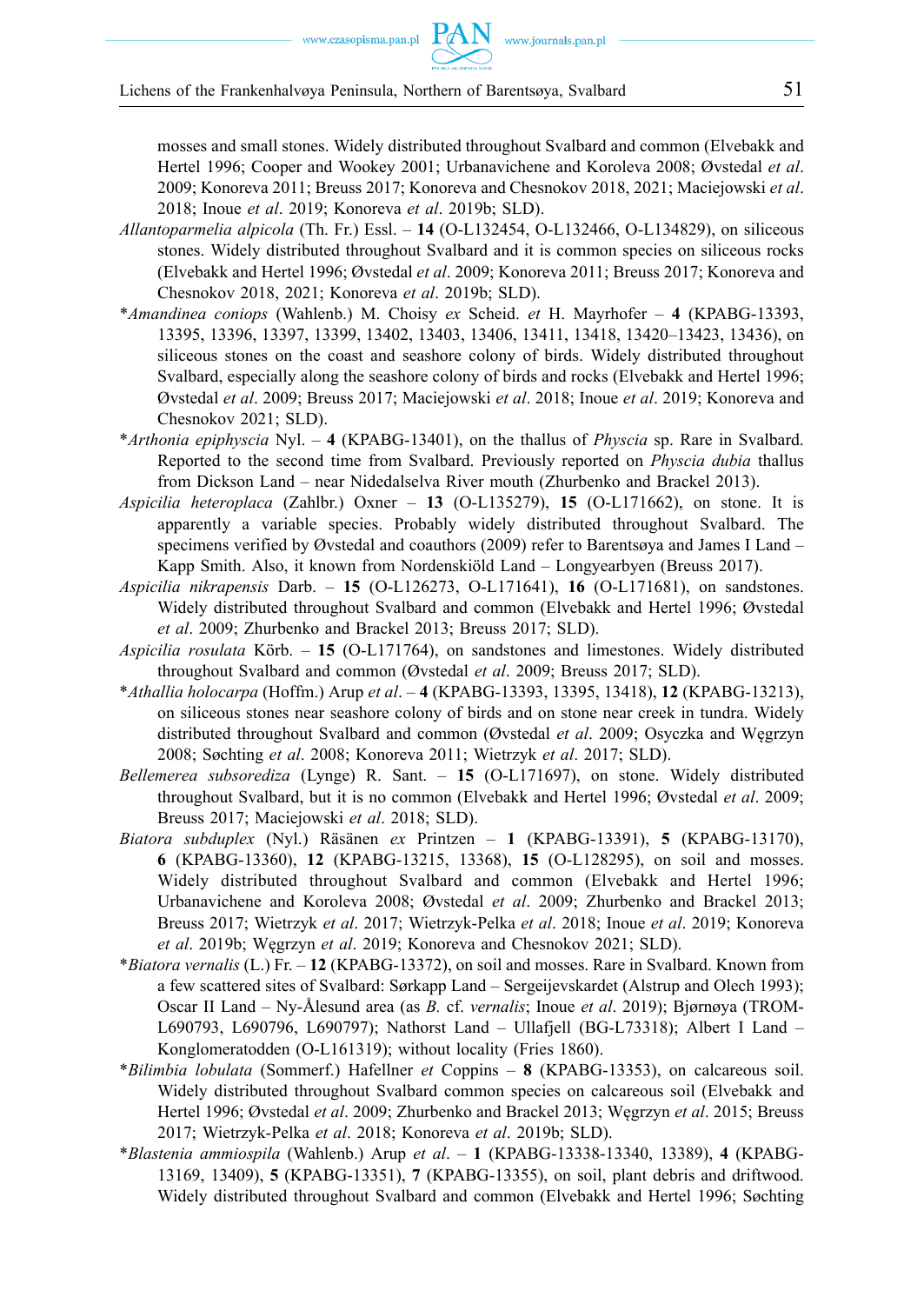*et al*. 2008; Urbanavichene and Koroleva 2008; Øvstedal *et al*. 2009; Zhurbenko and Brackel 2013; Węgrzyn *et al*. 2015, 2019; Breuss 2017; Wietrzyk *et al*. 2017; Wietrzyk-Pelka *et al*. 2018, 2021; Inoue *et al*. 2019; Konoreva and Chesnokov 2021; SLD).

- *Bryocaulon divergens* (Ach.) Kärnefelt **3** (KPABG-13217), **14** (O-L150568), **16** (O-L125380), on soil among mosses in dry places. Widely distributed throughout Svalbard and common (Elvebakk and Hertel 1996; Øvstedal *et al*. 2009; Breuss 2017; Konoreva and Chesnokov 2018, 2021; Konoreva *et al*. 2019b; SLD).
- *Bryocaulon hyperborea* Øvstedal without localities (Øvstedal *et al*. 2009), among bryophytes. Rare in Svalbard. Known from only Barentsøya and Nordaustlandet – Rijpfjorden (Øvstedal *et al*. 2009).
- *Bryonora septentrionalis* Holt.-Hartw. **3** (KPABG-13219), **15** (O-L138287), on soil and mosses. Widely distributed throughout Svalbard (Elvebakk and Hertel 1996; Øvstedal *et al*. 2009; Konoreva and Chesnokov 2018, 2021; Konoreva *et al*. 2019b; SLD).
- \**Bryoplaca jungermanniae* (Vahl) Søchting *et al*. **4** (KPABG-13166), on mosses and plant debris. Widely distributed throughout Svalbard (Elvebakk and Hertel 1996; Søchting *et al*. 2008; Øvstedal *et al*. 2009; Redchenko *et al*. 2010; Konoreva 2011; Zhurbenko and Brackel 2013; Breuss 2017; Konoreva and Chesnokov 2018, 2021; SLD).
- \**Bryoplaca tetraspora* (Nyl.) Søchting *et al*. **6** (KPABG-13364, 13365), **12** (KPABG-13214), on mosses and plant debris. Widely distributed throughout Svalbard (Elvebakk and Hertel 1996; Søchting *et al*. 2008; Øvstedal *et al*. 2009; Zhurbenko and Brackel 2013; Breuss 2017; Konoreva and Chesnokov 2018, 2021; Wietrzyk-Pelka *et al*. 2018; Inoue *et al*. 2019; Konoreva *et al*. 2019b; SLD).
- *Bryoria chalybeiformis* (L.) Brodo *et* D. Hawksw. **13** (O-L126292), **16** (O-L126994), among mosses on rock and on soil. Widely distributed throughout Svalbard (Elvebakk and Hertel 1996; Øvstedal *et al*. 2009; Zhurbenko and Brackel 2013; Breuss 2017; SLD).
- \**Bryostigma lapidicola* (Tayl.) S.Y.Kondr. *et* J.-S.Hur **1** (KPABG-13385), on small siliceous stones on the swampy coast. Rare in Svalbard. Known from a few scattered sites of Svalbard: Lomfjorden and Brennevinsfjorden (Fries 1867), Haakon VII Land – Bockfjorden as var. *ruderella* (Hafellner 1982); Nordenskiöld Land – Adventdalen (Øvstedal *et al*. 2009), Rieperbreen (Wietrzyk-Pelka *et al*. 2018); Nathorst Land – Hesselmannodden (Øvstedal *et al*. 2009); Dickson Land – Svenbreen (Wietrzyk-Pelka *et al*. 2018).
- \**Buellia badia* (Fr.) A. Massal. **4** (KPABG-13156, 13195), on siliceous stones on seashore colony of birds. Rare in Svalbard. Probably widely distributed throughout Svalbard, but currently known from a few scattered sites of Svalbard: Nordenskiöld Land – Blåhuken (Øvstedal *et al*. 2009), Longyearbreen (Wietrzyk *et al*. 2017); Nordaustlandet – Wahlenbergfjorden (Øvstedal *et al*. 2009), Nathorst Land – Forsbladhamna (as *Buellia* cf. *badia*, O-L129848).
- \**Buellia ectolechioides* (Vain.) Erichsen **4** (KPABG-13410), on siliceous stone. Rare in Svalbard. Known from a few scattered sites of Svalbard: Bellsund, Isfjorden (Lynge 1940); Amsterdamøya – Söre Salatberget (Hertel and Ullrich 1976); Nathorst Land – Ullahamna; Kong Karls Land – Hårfagrehaugen (Øvstedal *et al*. 2009); Nordenskiöld Land – Adventdalen (as *Buellia* cf. *ectolechioides* O-L116710).
- *!Buellia schaereri* De Not. **1** (KPABG-13149), on driftwood. Reported to the first time from Svalbard. Rare in the Arctic. In the Arctic known from Kola Peninsula and Polar Ural (Kristinsson *et al*. 2010). It characterized by the indistinct thallus, and small apothecia with small, pale brown spores (6–11 × 3–4 μm). *Buellia schaereri* can be confused with *Amandinea punctata* (Hoffm.) Coppins & Scheid. but the latter has more ascospore (12-15  $\times$  6-8  $\mu$ m) (Foucard *et al*. 2002).
- *Caloplaca cerina* (Hedw.) Th. Fr. **16** (O-L150747). There is no substrate data for this specimens in the Svalbard Lichens Database. Probably widely distributed throughout Svalbard. More thorough research is needed on the *Caloplaca cerina*-group in Svalbard.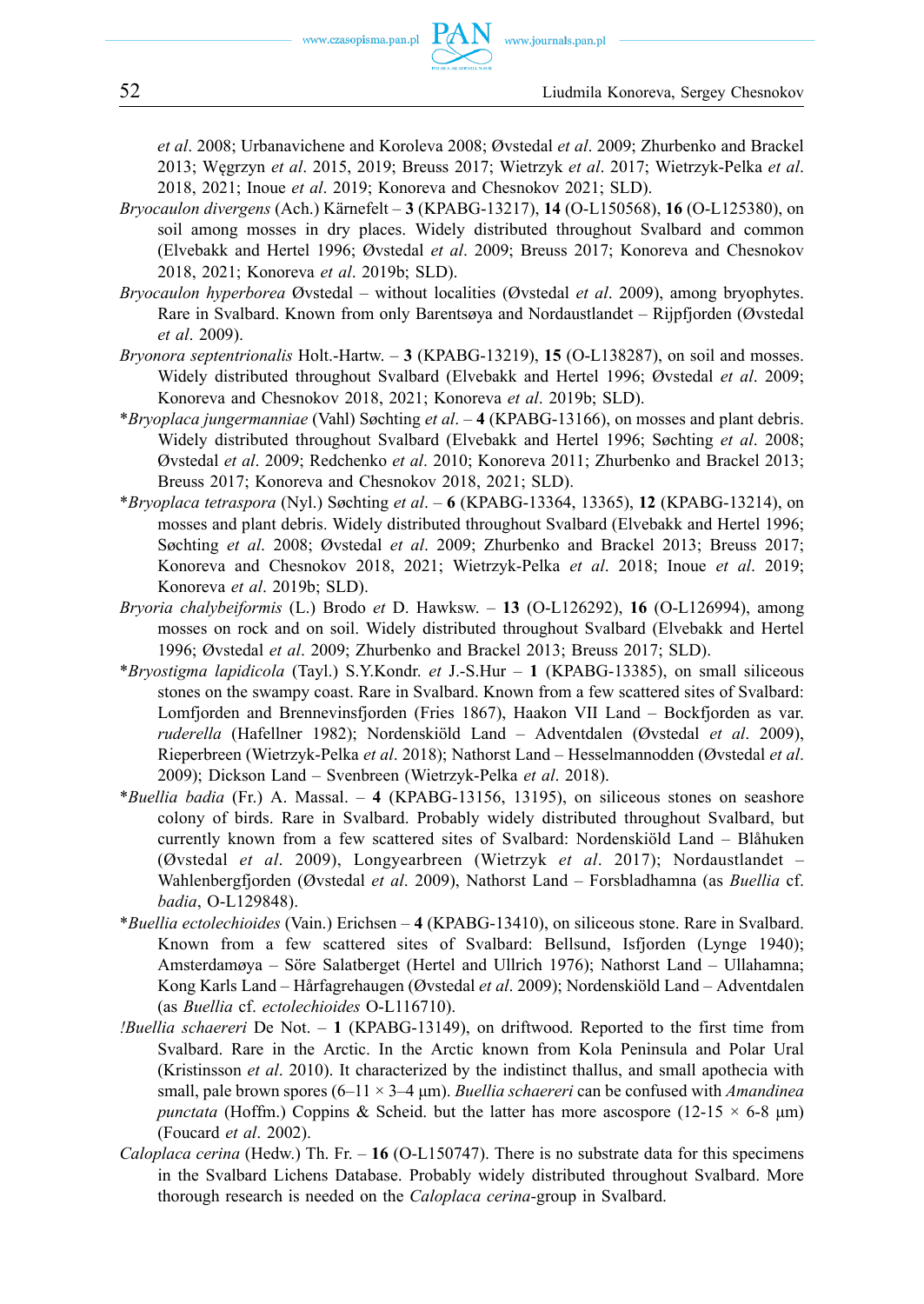- \**Caloplaca spitsbergensis* H. Magn. **1** (KPABG-13149), on driftwood. Widely distributed throughout Svalbard and it has been found on old driftwood (Elvebakk and Hertel 1996; Osyczka and Węgrzyn 2008; Søchting *et al*. 2008; Øvstedal *et al*. 2009; Węgrzyn *et al*. 2015; Konoreva *et al*. 2019b; SLD).
- \**Caloplaca stillicidiorum* (Vahl) Lynge **4** (KPABG-13155, 13164, 13196, 13407, 13413, 13432), **8** (KPABG-13187, 13354), **12** (KPABG-13214), on soil, mosses, plant debris and driftwood. Probably widely distributed throughout Svalbard and common, but is often confused with *Caloplaca cerina* (Hedw.) Th. Fr. from which it differs by substratum specificity. So *Caloplaca cerina* grows on the bark of trees and shrubs, and *C. stillicidiorum* s. lat. growing on or near the ground on various substrata such as mosses, soil, plant debris, horns, bones and driftwood (Šoun *et al.* 2011). Øvstedal *et al*. (2009) report that *C. cerina* is "one of the most common muscicolous species", this ecological feature is typical for *C. stillicidiorum* s. lat.
- *Calvitimela armeniaca* (DC.) Hafellner **16** (O-L135307), on siliceous stone. Widely distributed throughout Svalbard (Elvebakk and Hertel 1996; Krzewicka and Maciejowski 2008; Øvstedal *et al*. 2009; Breuss 2017; Konoreva and Chesnokov 2021; SLD).
- *Calvitimela melaleuca* (Sommerf.) M.P. Andreev **14** (O-L132444), on siliceous stone. Widely distributed throughout Svalbard (Øvstedal *et al*. 2009; SLD).
- \**Candelariella aurella* (Hoffm.) Zahlbr. **4** (KPABG-13154, 13395, 13400, 13418), **12** (KPABG-13216), on sandstones, siliceous stones on seashore colony of birds. Widely distributed throughout Svalbard (Elvebakk and Hertel 1996; Krzewicka and Maciejowski 2008; Osyczka and Węgrzyn 2008; Øvstedal *et al*. 2009; Konoreva 2011; Breuss 2017; Wietrzyk *et al*. 2017; Maciejowski *et al*. 2018; Konoreva and Chesnokov 2021; SLD).
- \**Candelariella borealis* M. Westb. **4** (KPABG-13196), on soil on seashore colony of birds. Rare in Svalbard. Reported to the third time from Svalbard. Previously reported from Nordaustlandet – Damflya (Konoreva *et al*. 2019b) and Innvika Bay (Konoreva, Chenokov 2021). *Candelariella borealis* very similar to *C. placodizans* (Nyl.) H. Magn., but distinguish by larger and darker yellow thallus with a smooth surface and squamules uneven with swollen tips (Westberg 2007).
- \**Candelariella vitellina* (Hoffm.) Müll. Arg. **4** (KPABG-13169, 13396, 13397, 13399, 13402, 13406, 13426, 13436), **9** (KPABG-13359), on siliceous stone. Widely distributed throughout Svalbard (Elvebakk and Hertel 1996; Krzewicka and Maciejowski 2008; Osyczka and Węgrzyn 2008; Øvstedal *et al*. 2009; Ziaja *et al*. 2009; Konoreva 2011; Zhurbenko and Brackel 2013; Breuss 2017; Wietrzyk *et al*. 2017; Konoreva and Chesnokov 2018, 2021; Maciejowski *et al*. 2018; Inoue *et al*. 2019; Konoreva *et al*. 2019b; SLD).
- *Cetraria aculeata* (Schreb.) Fr. **13** (O-L125920), **14** (O-L125833, O-L130063), **16** (O-L130224), on soil. Widely distributed throughout Svalbard (Elvebakk and Hertel 1996; Krzewicka and Maciejowski 2008; Urbanavichene and Koroleva 2008; Øvstedal *et al*. 2009; Konoreva 2011; Singh and Ravindra 2013; Wietrzyk-Pelka *et al*. 2018; Inoue *et al*. 2019; Konoreva *et al*. 2019b; Konoreva and Chesnokov 2021; SLD).
- \**Cetraria ericetorum* Opiz **5** (KPABG-13173), **7** (KPABG-13179), on soil and among mosses. Widely distributed throughout Svalbard (Elvebakk and Hertel 1996; Urbanavichene and Koroleva 2008; Øvstedal *et al*. 2009; Singh and Ravindra 2013; Wietrzyk *et al*. 2017; Maciejowski *et al*. 2018; Wietrzyk-Pelka *et al*. 2018; Konoreva *et al*. 2019b; Konoreva and Chesnokov 2021; SLD).
- *Cetraria islandica* (L.) Ach. **1** (KPABG-13226), **2** (KPABG-13206), **3** (KPABG-13219), **5** (KPABG-13171), **15** (O-L150452, O-L163035), **16** (O-L162805), on soil and among mosses. Widely distributed throughout Svalbard (Elvebakk and Hertel 1996; Cooper and Wookey 2001; Krzewicka and Maciejowski 2008; Urbanavichene and Koroleva 2008; Øvstedal *et al*. 2009; Konoreva 2011; Zhurbenko and Brackel 2013; Konoreva and Chesnokov 2018, 2021; Maciejowski *et al*. 2018; Wietrzyk-Pelka *et al*. 2018; Inoue *et al*. 2019; Konoreva *et al*. 2019b; SLD).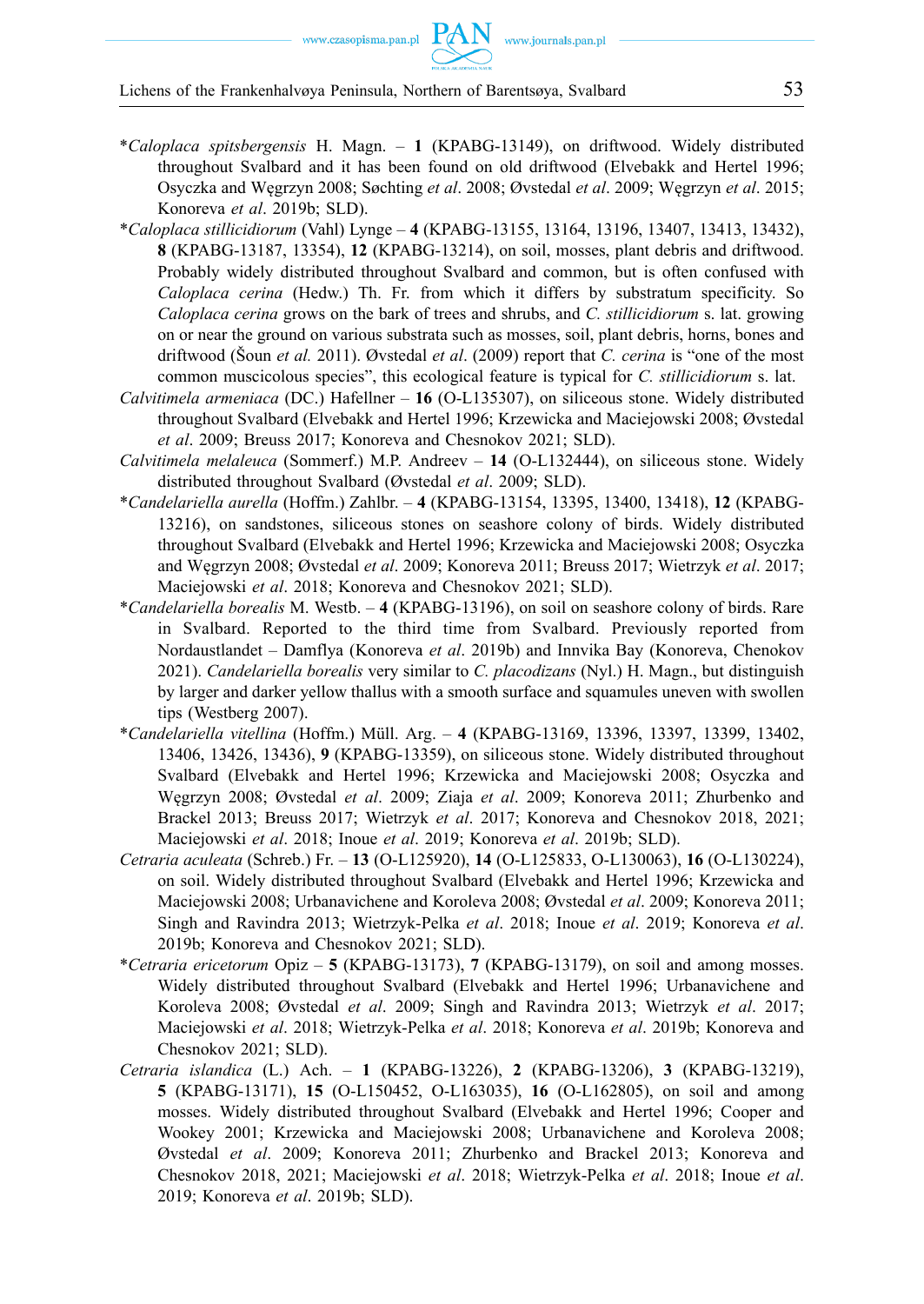- *Cetraria muricata* (Ach.) Eckfeldt **5** (KPABG-13172), **16** (O-L132393), on soil and among mosses. Widely distributed throughout Svalbard (Elvebakk and Hertel 1996; Urbanavichene and Koroleva 2008; Øvstedal *et al*. 2009; Breuss 2017; Konoreva *et al*. 2019b; Konoreva and Chesnokov 2021; SLD).
- *Cetrariella delisei* (Bory *ex* Schaer.) Kärnefelt *et* Thell **2** (KPABG-13211), **14** (O-L128860), **15** (O-L162989), on soil and among mosses, in wet places. Widely distributed throughout Svalbard (Elvebakk and Hertel 1996; Cooper and Wookey 2001; Urbanavichene and Koroleva 2008; Øvstedal *et al*. 2009; Redchenko *et al*. 2010; Konoreva 2011; Singh and Ravindra 2013; Zhurbenko and Brackel 2013; Breuss 2017; Wietrzyk *et al*. 2017; Konoreva and Chesnokov 2018, 2021; Wietrzyk-Pelka *et al*. 2018, 2021; Inoue *et al*. 2019; Konoreva *et al*. 2019b; Węgrzyn *et al*. 2019; SLD).
- \**Cetrariella fastigiata* (Delise *ex* Nyl.) Kärnefelt *et* Thell **3** (KPABG-13217), on soil among mosses. Widely distributed throughout Svalbard, although it is far less common than *C. delisei* (Elvebakk and Hertel 1996; Øvstedal *et al*. 2009; Singh and Ravindra 2013; Inoue *et al*. 2019; SLD).
- *Cladonia acuminata* (Ach.) Norrl. **15** (O-L150463), on soil. Sporadically distributed throughout Svalbard (Elvebakk and Hertel 1996; Urbanavichene and Koroleva 2008; Øvstedal *et al*. 2009; Konoreva *et al*. 2019b; SLD).
- *Cladonia amaurocraea* (Flörke) Schaer. **2** (KPABG-13211), **3** (KPABG-13221), **5** (KPABG-13227), **15** (O-L128873), **16** (O-L150731), on soil among mosses. Widely distributed throughout Svalbard (Elvebakk and Hertel 1996; Osyczka 2006; Urbanavichene and Koroleva 2008; Øvstedal *et al*. 2009; Wietrzyk *et al*. 2017; Konoreva and Chesnokov 2018, 2021; Konoreva *et al*. 2019b; SLD).
- *Cladonia bellidiflora* (Ach.) Schaer. **15** (O-L148504), on soil and among mosses. Widely distributed throughout Svalbard (Elvebakk and Hertel 1996; Osyczka 2006; Øvstedal *et al*. 2009; Konoreva *et al*. 2019b; SLD).
- *Cladonia borealis* S. Stenroos **16** (O-L150466), on soil. Widely distributed throughout Svalbard (Elvebakk and Hertel 1996; Osyczka 2006; Øvstedal *et al*. 2009; Maciejowski *et al*. 2018; Wietrzyk-Pelka *et al*. 2018, 2021; Konoreva *et al*. 2019b; SLD).
- *Cladonia chlorophaea* (Flörke *ex* Sommerf.) Spreng. **15** (O-L138292), on soil. Widely distributed throughout Svalbard (Elvebakk and Hertel 1996; Osyczka 2006; Urbanavichene and Koroleva 2008; Øvstedal *et al*. 2009; Maciejowski *et al*. 2018; Wietrzyk-Pelka *et al*. 2018, 2021; Inoue *et al*. 2019; SLD).
- *Cladonia coccifera* (L.) Willd. **2** (KPABG-13207, 13211), **3** (KPABG-13217, 13219, 13220), **5** (KPABG-13171, 13227), **15** (O-L130067), on soil among mosses. Widely distributed throughout Svalbard (Elvebakk and Hertel 1996; Osyczka 2006; Urbanavichene and Koroleva 2008; Øvstedal *et al*. 2009; Breuss 2017; Wietrzyk *et al*. 2017; Konoreva and Chesnokov 2018, 2021; Wietrzyk-Pelka *et al*. 2018; Konoreva *et al*. 2019b; Węgrzyn *et al*. 2019; SLD).
- *Cladonia cyanipes* (Sommerf.) Nyl. **14** (O-L130230), on soil. Widely distributed throughout Svalbard (Elvebakk and Hertel 1996; Urbanavichene and Koroleva 2008; Øvstedal *et al*. 2009; SLD).
- *Cladonia gracilis* (L.) Willd. **1** (KPABG-13152, 13226, 13374, 13387, 13388), **2** (KPABG-13206, 13211), **5** (KPABG-13171), **6** (KPABG-13366)**, 11** (KPABG-13223), **14** (O-L168879), **15** (O-L130069, O-L168818), on soil among mosses. Widely distributed throughout Svalbard (Elvebakk and Hertel 1996; Urbanavichene and Koroleva 2008; Øvstedal *et al*. 2009; Zhurbenko and Brackel 2013; Breuss 2017; Wietrzyk *et al*. 2017; Konoreva and Chesnokov 2018; Konoreva *et al*. 2019b; SLD).
- *Cladonia gracilis* ssp. *elongata* (Wulfen) Vain. **16** (O-L138843), on soil among mosses. Widely distributed throughout Svalbard (Elvebakk and Hertel 1996; Osyczka 2006; Øvstedal *et al*. 2009; Konoreva and Chesnokov 2021; SLD).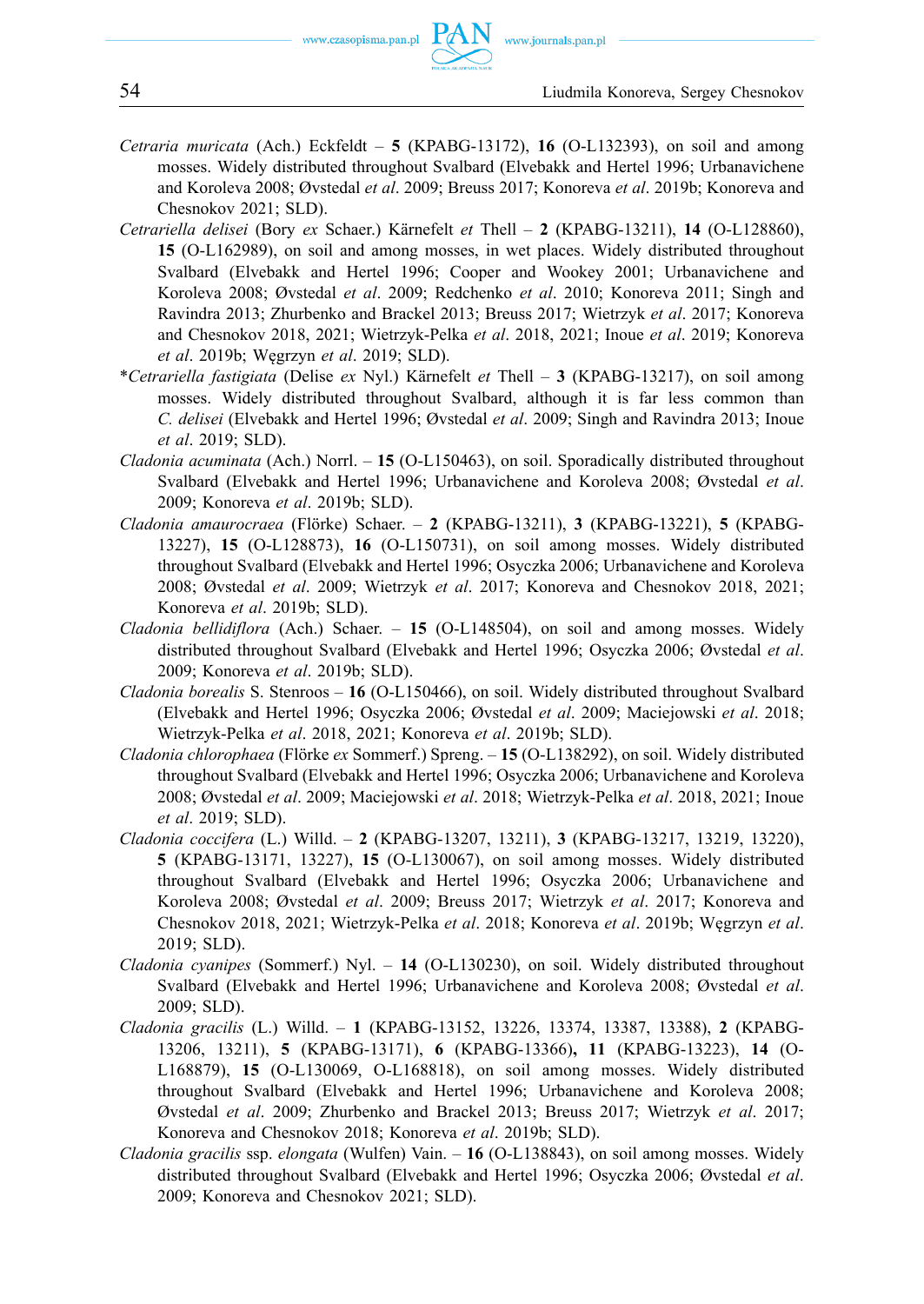- *Cladonia* cf. *islandica* Kristinsson & Ahti ined. **14** (O; Øvstedal *et al*. 2009), on soil among mosses. Rare in Svalbard. Known from only Barentsøya and Nordaustlandet – Rijpfjorden, Brennevinsfjorden (Øvstedal *et al*. 2009).
- *Cladonia macrophyllodes* Nyl. **16** (O-L124801), on soil among mosses. Widely distributed throughout Svalbard (Elvebakk and Hertel 1996; Osyczka 2006; Øvstedal *et al*. 2009; Zhurbenko and Brackel 2013; Maciejowski *et al*. 2018; SLD).
- *Cladonia mitis* Sandst. **1** (KPABG-13226, 13388), **3** (KPABG-13217), **11** (KPABG-13223), **14** (O-L134728), on soil among mosses. Widespread along the whole coast of Svalbard (Elvebakk and Hertel 1996; Osyczka 2006; Øvstedal *et al*. 2009; Zhurbenko and Brackel 2013; Wietrzyk *et al*. 2017; Konoreva and Chesnokov 2018, 2021; Maciejowski *et al*. 2018; Wietrzyk-Pelka *et al*. 2018; Inoue *et al*. 2019; Konoreva *et al*. 2019b; Węgrzyn *et al*. 2019; SLD).
- *Cladonia phyllophora* Hoffm. **15** (O-L128885), **16** (O-L150622), on soil among mosses. Widely distributed throughout Svalbard (Elvebakk and Hertel 1996; Osyczka 2006; Urbanavichene and Koroleva 2008; Øvstedal *et al*. 2009; Breuss 2017; SLD).
- \**Cladonia pocillum* (Ach.) Grognot **1** (KPABG-13144, 13225), **5** (KPABG-13173), **8** (KPABG-13178, 13186, 13230), on calcareous soil and on mosses. Widely distributed throughout Svalbard (Elvebakk and Hertel 1996; Osyczka 2006; Urbanavichene and Koroleva 2008; Øvstedal *et al*. 2009; Redchenko *et al*. 2010; Singh and Ravindra 2013; Zhurbenko and Brackel 2013; Breuss 2017; Maciejowski *et al*. 2018; Wietrzyk-Pelka *et al*. 2018, 2021; Konoreva *et al*. 2019b; SLD).
- *Cladonia pyxidata* (L.) Hoffm. **2** (KPABG-13204, 13207), **3** (KPABG-13220), **4** (KPABG-13198), **6** (KPABG-13366)**, 13** (O-L168882), **15** (O-L148471, O-L168821), **16** (O-L131951), on soil. Widely distributed throughout Svalbard (Elvebakk and Hertel 1996; Osyczka 2006; Urbanavichene and Koroleva 2008; Øvstedal *et al*. 2009; Redchenko *et al*. 2010; Konoreva 2011; Singh and Ravindra 2013; Zhurbenko and Brackel 2013; Breuss 2017; Wietrzyk *et al*. 2017; Konoreva and Chesnokov 2018, 2021; Maciejowski *et al*. 2018; Wietrzyk-Pelka *et al*. 2018, 2021; Inoue *et al*. 2019; Konoreva *et al*. 2019b; Węgrzyn *et al*. 2019; SLD).
- *Cladonia squamosa* Hoffm. **14** (O-L128874), as tufts in moss pollsters. Widely distributed throughout Svalbard (Elvebakk and Hertel 1996; Øvstedal *et al*. 2009; Wietrzyk-Pelka *et al*. 2018; SLD).
- *Cladonia stricta* (Nyl.) Nyl. **13** (O-L148455), **14** (O-L148463, O-L168724), **15** (O-L148462, O-L171515), on soil among mosses. Sporadically distributed throughout Svalbard (Elvebakk and Hertel 1996; Osyczka 2006; Urbanavichene and Koroleva 2008; Øvstedal *et al*. 2009; Maciejowski *et al*. 2018; Konoreva *et al*. 2019b; SLD).
- *Cladonia subulata* (L.) Weber *ex* F. H. Wigg. **14** (O-L150557, O-L168770), on soil. Widely distributed throughout Svalbard (Elvebakk and Hertel 1996; Osyczka 2006; Øvstedal *et al*. 2009; Maciejowski *et al*. 2018; SLD).
- *Collemopsidium sublitorale* (Leight.) Grube *et* B. D. Ryan **14** (O-L150011), on barnacles. Rare in Svalbard. Known from only Barentsøya (Øvstedal *et al*. 2009).
- \**Dermatocarpon polyphyllizum* (Nyl.) Blomb. *et* Forssell **12** (KPABG-13369), on wet rock. Sporadically distributed throughout Svalbard (Elvebakk and Hertel 1996; Øvstedal *et al*. 2009; SLD).
- \**Farnoldia micropsis* (A. Massal.) Hertel **12** (KPABG-13370), on limestone. Known from a few scattered sites of Svalbard: Hinlopenstretet (Fries 1867); Bjørnøya (Lynge 1926); Amsterdamøya (Hertet and Ullrich 1976); Oscar II Land – Ny-Ålesund area (Hertel 1977a), Beach from Brandalpynten to Stuphallet, Bayelva (Breuss 2017); Axeløya; Dickson Land – Lyckholmdalen (Øvstedal *et al*. 2009); Nordaustlandet – Innvika Bay (Konoreva and Chesnokov 2021).
- *Flavocetraria cucullata* (Bellardi) Kärnefelt *et* A. Thell **11** (KPABG-13223, 13347), **13** (O-L162979), on soil among mosses. Widely distributed throughout Svalbard (Elvebakk and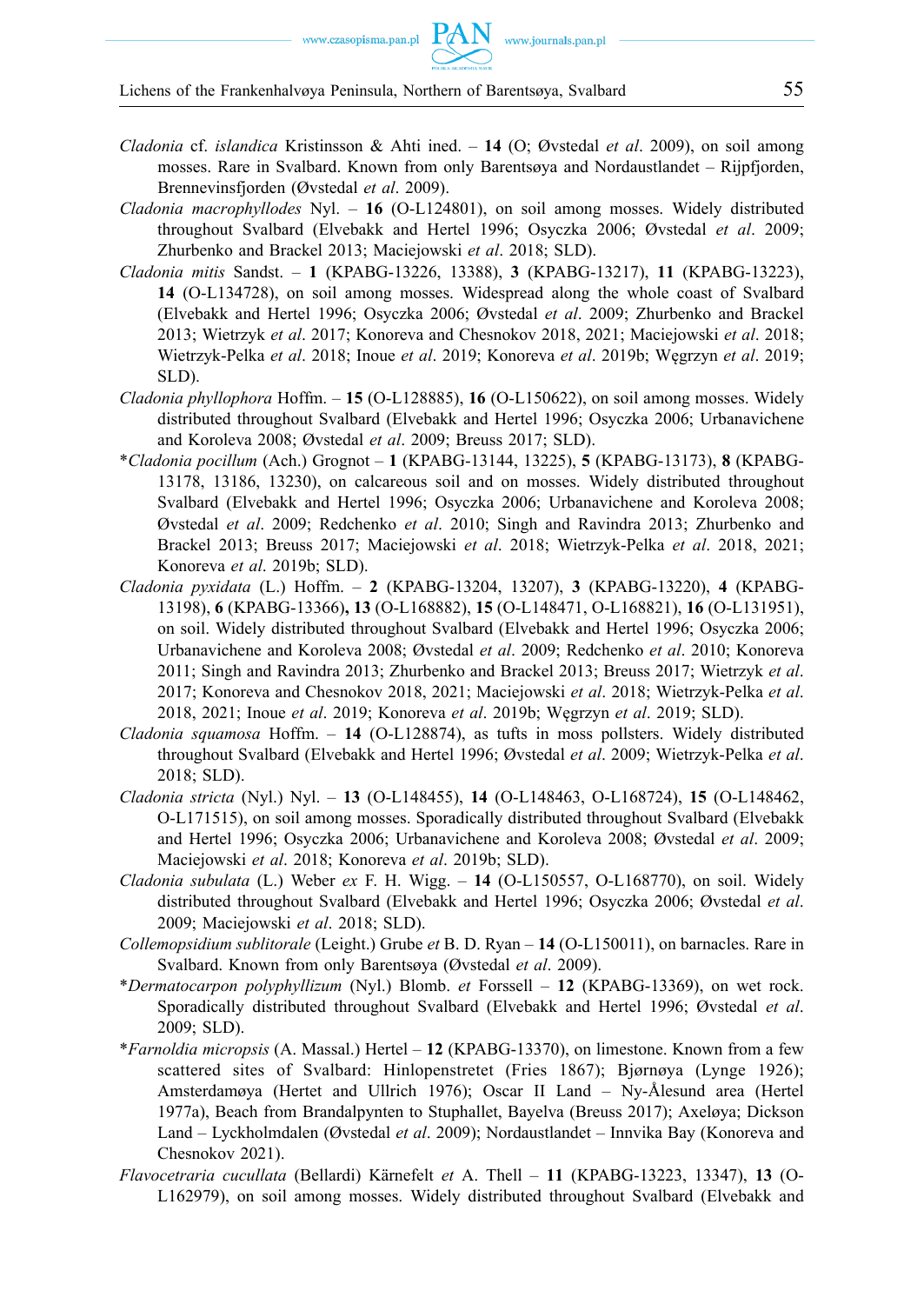Hertel 1996; Cooper and Wookey 2001; Øvstedal *et al*. 2009; Konoreva 2011; Singh and Ravindra 2013; Breuss 2017; Wietrzyk-Pelka *et al*. 2018; Inoue *et al*. 2019; Konoreva *et al*. 2019b; Węgrzyn *et al*. 2019; Konoreva and Chesnokov 2021; SLD).

- *Flavocetraria nivalis* (L.) Kärnefelt *et* A. Thell **15** (O-L150457), **16** (O-L162807), on soil among mosses. Widely distributed throughout Svalbard (Elvebakk and Hertel 1996; Cooper and Wookey 2001; Krzewicka and Maciejowski 2008; Urbanavichene and Koroleva 2008; Øvstedal *et al*. 2009; Redchenko *et al*. 2010; Konoreva 2011; Singh and Ravindra 2013; Breuss 2017; Wietrzyk *et al*. 2017; Konoreva and Chesnokov 2018, 2021; Maciejowski *et al*. 2018; Wietrzyk-Pelka *et al*. 2018; Inoue *et al*. 2019; Konoreva *et al*. 2019b; Węgrzyn *et al*. 2019; SLD).
- *Fuscopannaria abscondita* P. M. Jørg. **14** (O-L1224), among mosses in a moist habitat. Rare in Svalbard. The species was described from the Barentsøya (Jørgensen and Zhurbenko 2002) and known from a few scattered sites of Svalbard: Egdeøya – Rosenbergdalen (Øvstedal *et al*. 2009), Dickson Land – Kapp Thordsen (as *Fuscopannaria abscondita*, O-L163052).
- *Fuscopannaria praetermissa* (Nyl.) P. M. Jørg. **16** (O-L138305), on bryophytes on base-rich soil. Sporadically distributed throughout Svalbard (Elvebakk and Hertel 1996; Øvstedal *et al*. 2009; Breuss 2017; SLD).
- \**Gyalolechia bracteata* (Hoffm.) A. Massal. **8** (KPABG-13178), on soil on mossy slope. Widely distributed throughout Svalbard (Elvebakk and Hertel 1996; Urbanavichene and Koroleva 2008; Øvstedal *et al*. 2009; Redchenko *et al*. 2010; Zhurbenko and Brackel 2013; Wietrzyk-Pelka *et al*. 2018; Konoreva and Chesnokov 2021; SLD).
- \**Henrica melaspora* (Taylor) S. Savić *et* Tibell **9** (KPABG-13228), on small siliceous stone under rock. Rare in Svalbard. Known from a few scattered sites of Svalbard: Bjørnøya (Lynge 1926), Brøggerhalvøya – Ny-Ålesund area (Hertel 1977a), Gluudneset (Øvstedal *et al*. 2009); Nordenskiöld Land – Kapp Linné (Øvstedal *et al*. 2009), Rieperbreen; Oskar II Land – Irenebreen (Wietrzyk *et al*. 2017); Nordaustlandet – Damflya (Konoreva *et al*. 2019b), Innvika Bay (Konoreva and Chesnokov 2021).
- *Henrica theleodes* (Sommerf.) Savić *et al*. **13** (O-L162854), on base rock. Widely distributed throughout Svalbard (Elvebakk and Hertel 1996; Øvstedal *et al*. 2009; Konoreva 2011; Wietrzyk *et al*. 2016, 2017; Breuss 2017; SLD).
- *Hymenelia heteromorpha* (Kremp.) Lutzoni **12** (KPABG-13370), **15** (O-L126325), on sandstones. Widely distributed throughout Svalbard (Elvebakk and Hertel 1996; Øvstedal *et al*. 2009; Breuss 2017; SLD).
- \**Illosporium carneum* Fr. **4** (KPABG-13167), on thallus of *Peltigera didactyla*. Sporadically distributed throughout Svalbard (Elvebakk and Hertel 1996; Øvstedal *et al*. 2009; Zhurbenko and Brackel 2013; Konoreva *et al*. 2019b; SLD).
- \**Ionaspis lacustris* (With.) Lutzoni **7** (KPABG-13188), on wet stone. Widely distributed throughout Svalbard (Elvebakk and Hertel 1996; Øvstedal *et al*. 2009; Breuss 2017; Maciejowski *et al*. 2018; Konoreva *et al*. 2019b; Konoreva and Chesnokov 2021; SLD).
- \**Japewia tornoensis* (Nyl.) Tønsberg **1** (KPABG-13153), **3** (KPABG-13219), on plant debris, soil and wood. Widely distributed throughout Svalbard (Elvebakk and Hertel 1996; Urbanavichene and Koroleva 2008; Øvstedal *et al*. 2009; Breuss 2017; Wietrzyk-Pelka *et al*. 2018; Konoreva *et al*. 2019b; Konoreva and Chesnokov 2021; SLD).
- *Lecanora atromarginata* (H. Magn.) Hertel *et* Rambold **15** (O-L150079), on rock, mostly calcareous sandstone. Widely distributed throughout Svalbard (Elvebakk and Hertel 1996; Øvstedal *et al*. 2009; Wietrzyk *et al*. 2017; SLD).
- *Lecanora cenisia* Ach. **13** (O-L127774), **15** (O-L126375, O-L127032), on rock. Sporadically distributed throughout Svalbard (Elvebakk and Hertel 1996; Urbanavichene and Koroleva 2008; Øvstedal *et al*. 2009; Konoreva and Chesnokov 2018; Konoreva *et al*. 2019b; SLD).
- *Lecanora epibryon* (Ach.) Ach. **1** (KPABG-13225, 13389), **5** (KPABG-13174), **8** (KPABG-13186), **14** (O-L138857), **16** (O-L168707), on mosses and soil. Widely distributed throughout Svalbard (Elvebakk and Hertel 1996; Urbanavichene and Koroleva 2008; Øvstedal *et al*.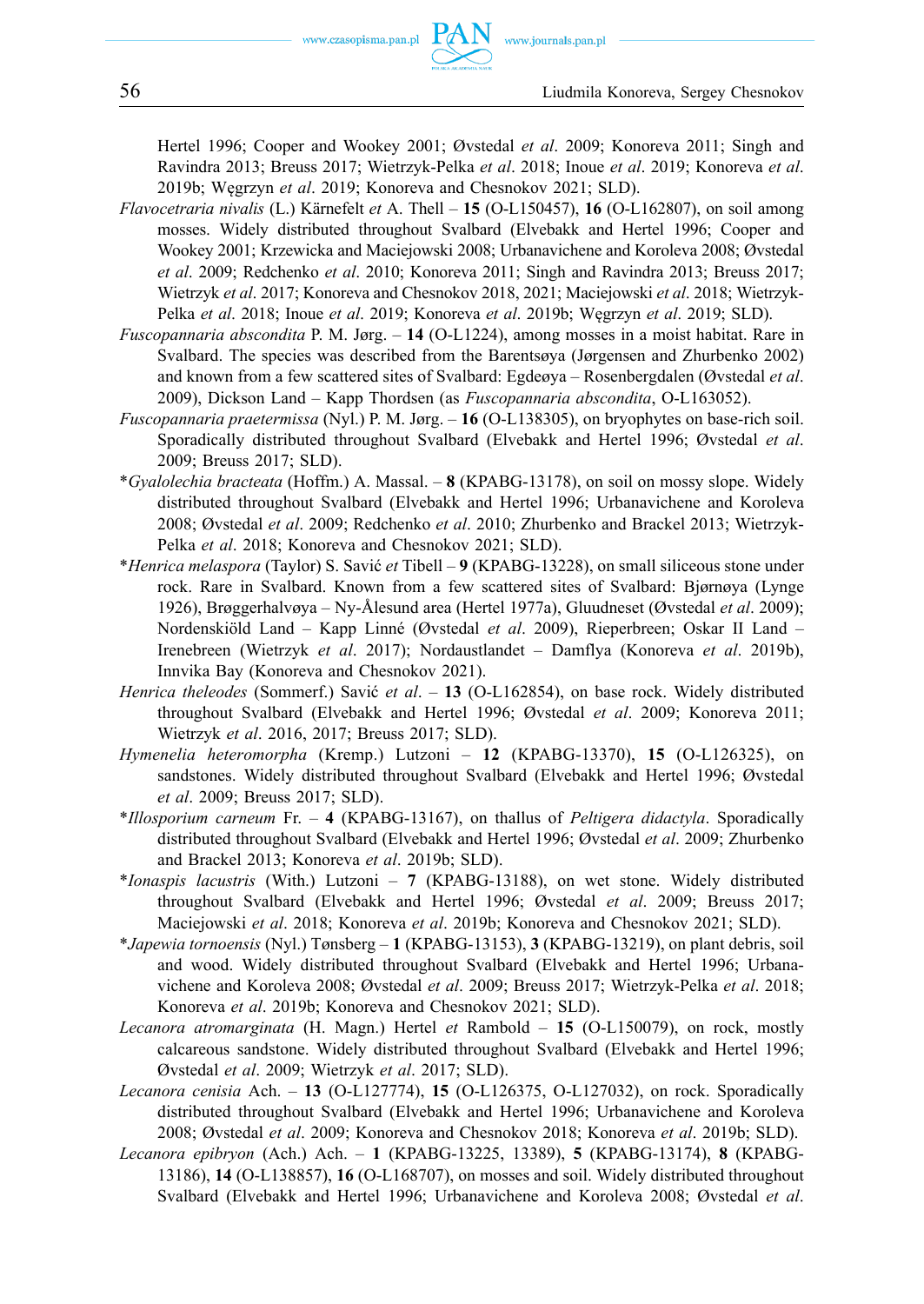2009; Redchenko *et al*. 2010; Konoreva 2011; Singh and Ravindra 2013; Zhurbenko and Brackel 2013; Breuss 2017; Wietrzyk *et al*. 2017; Wietrzyk-Pelka *et al*. 2018; Inoue *et al*. 2019; Konoreva *et al*. 2019b; Konoreva and Chesnokov 2021; SLD).

- *Lecanora intricata* (Ach.) Ach. **1** (KPABG-13377, 13382), **4** (KPABG-13154, 13396, 13403), **10** (KPABG-13189), **15** (O-L128303), on siliceous stones. Sporadically distributed throughout Svalbard (Elvebakk and Hertel 1996; Øvstedal *et al*. 2009; Konoreva 2011; Breuss 2017; Konoreva and Chesnokov 2018, 2021; Maciejowski *et al*. 2018; Konoreva *et al*. 2019b; SLD).
- \**Lecanora orae-frigidae* R. Sant. **1** (KPABG-13153), on driftwood. Sporadically distributed throughout Svalbard (Elvebakk and Hertel 1996; Osyczka and Węgrzyn 2008; Øvstedal *et al*. 2009; Węgrzyn *et al*. 2015; Konoreva *et al*. 2019b; SLD).
- *Lecanora polytropa* (Ehrh. *ex* Hoffm.) Rabenh. **1** (KPABG-13376, 13382, 13385), **4** (KPABG-13159, 13393, 13394, 13399, 13403, 13406, 13410, 13420, 13428), **5** (KPABG-13176), **10** (KPABG-13191, 13192), **13** (O-L149977), on siliceous stones. Widely distributed throughout Svalbard (Elvebakk and Hertel 1996; Krzewicka and Maciejowski 2008; Øvstedal *et al*. 2009; Ziaja *et al*. 2009; Konoreva 2011; Singh and Ravindra 2013; Zhurbenko and Brackel 2013; Breuss 2017; Konoreva and Chesnokov 2018, 2021; Maciejowski *et al*. 2018; Konoreva *et al*. 2019b; SLD).
- \**Lecidea atrobrunnea* (Ramond *ex* Lam. *et* DC.) Schaer. **1** (KPABG-13381), **4** (KPABG-13159, 13393, 13394, 13397), on siliceous stones on coast. Widely distributed throughout Svalbard (Elvebakk and Hertel 1996; Krzewicka and Maciejowski 2008; Øvstedal *et al*. 2009; Ziaja *et al*. 2009; Konoreva 2011; Breuss 2017; Maciejowski *et al*. 2018; Konoreva *et al*. 2019b; Konoreva and Chesnokov 2021; SLD).
- \**Lecidea confluens* (Weber) Ach. **4** (KPABG-13428), on siliceous stone. Sporadically distributed throughout Svalbard (Elvebakk and Hertel 1996; Øvstedal *et al*. 2009; Zhurbenko and Brackel 2013; Konoreva and Chesnokov 2018, 2021; Maciejowski *et al*. 2018; SLD).
- *Lecidea lapicida* (Ach.) Ach. **14** (O-L128051), **15** (O-L125395), on siliceous stones. Widely distributed throughout Svalbard (Elvebakk and Hertel 1996; Krzewicka and Maciejowski 2008; Øvstedal *et al*. 2009; Singh and Ravindra 2013; Zhurbenko and Brackel 2013; Wietrzyk *et al*. 2017; Maciejowski *et al*. 2018; Konoreva *et al*. 2019b; Konoreva and Chesnokov 2021; SLD).
- \**Lecidea lapicida* var. *pantherina* Ach. **1** (KPABG-13378), on siliceous stone. Widely distributed throughout Svalbard (Elvebakk and Hertel 1996; Øvstedal *et al*. 2009; Zhurbenko and Brackel 2013; Breuss 2017; Konoreva and Chesnokov 2021; SLD).
- \**Lecidea plana* (J. Lahm) Nyl. **4** (KPABG-13398, 13404), on siliceous stone. Known from a few scattered sites of Svalbard: Nordenskiöld Land – Marmierfjellet (Lynge 1940), Adventfjorden (O-L168970); Haakon VII Land – Bockfjorden (Schuhwerk 1992); Danskøya – Kobbefjorden (O-L139737); Nordaustlandet – Damflya (Konoreva *et al*. 2019b); Sørkapp Land – Gåsbreen (Wietrzyk *et al*. 2016), Tvillingtoppen, Daudbjørnpynten (Maciejowski *et al*. 2018); Oskar II Land – Ny-Ålesund (Inoue *et al*. 2019).
- \**Lecidea ramulosa* Th. Fr. **1** (KPABG-13147, 13386), **8** (KPABG-13178), on soil and mosses. Widely distributed throughout Svalbard (Elvebakk and Hertel 1996; Urbanavichene and Koroleva 2008; Øvstedal *et al*. 2009; Zhurbenko and Brackel 2013; Breuss 2017; Wietrzyk *et al*. 2017; Wietrzyk-Pelka *et al*. 2018, 2021; Konoreva *et al*. 2019b; Konoreva and Chesnokov 2021; SLD).
- *Lecidea silacea* (Hoffm.) Ach. **16** (O-L171731), on metal-rich, siliceous rock. Rare in Svalbard. Known from a few scattered sites of Svalbard: Sørkapp Land (Olech 1990); Nordenskiöld Land – Longyearbyen (Hertel 1977a), Nordenskiöldfjellet (Breuss 2017), Colesdalen (Øvstedal *et al*. 2009); Nordaustlandet – Damflya (Konoreva *et al*. 2019b).
- *Lecidella elaeochroma* (Ach.) M. Choisy **14** (O-L125403), on driftwood. Widely distributed throughout Svalbard (Elvebakk and Hertel 1996; Øvstedal *et al*. 2009; Węgrzyn *et al*. 2015; Breuss 2017; Konoreva *et al*. 2019b; SLD).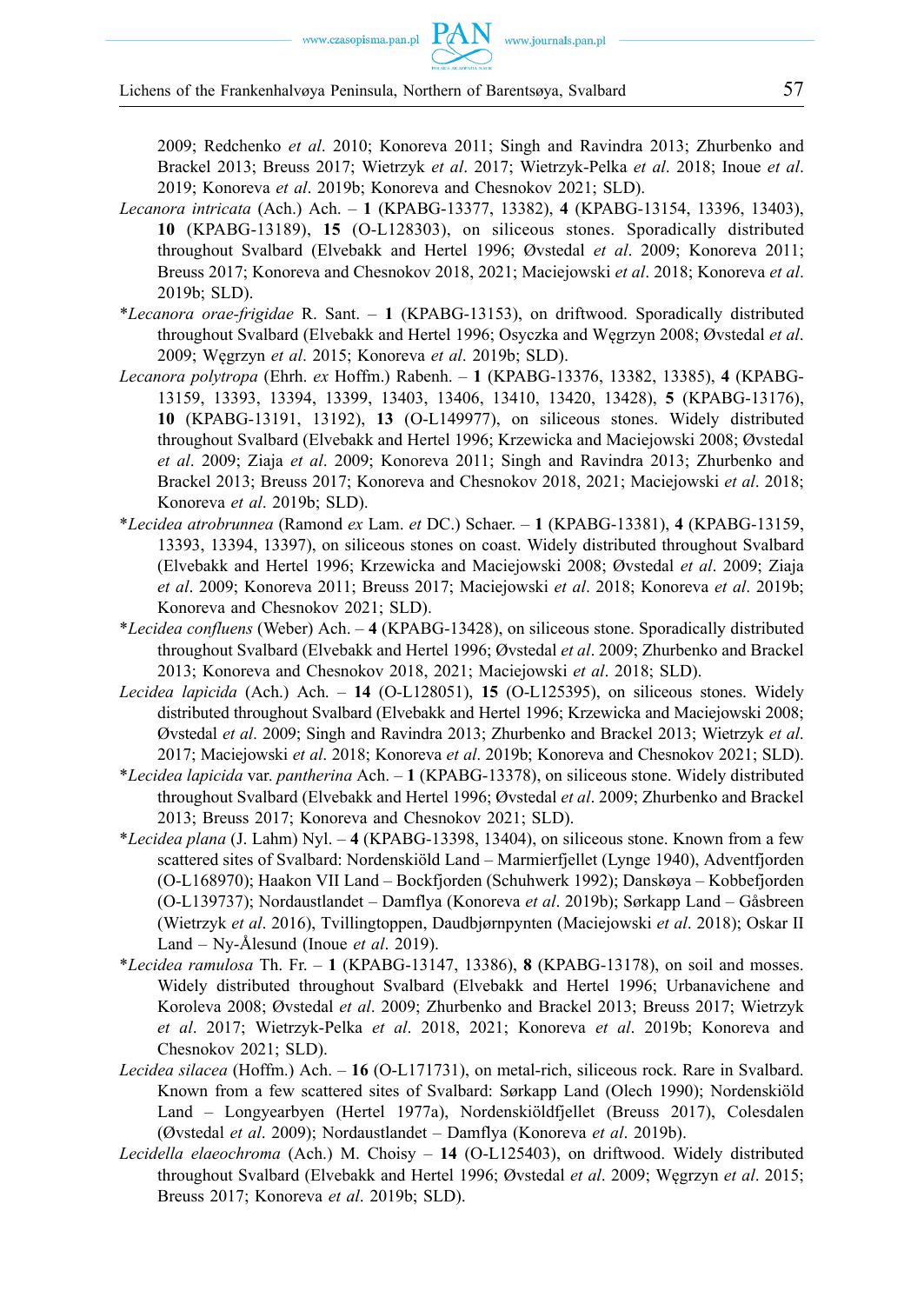- \**Lecidella euphorea* (Flörke) Hertel **1** (KPABG-13338), on driftwood. Sporadically distributed throughout Svalbard (Elvebakk and Hertel 1996; Øvstedal *et al*. 2009; Węgrzyn *et al*. 2015; Breuss 2017; Konoreva *et al*. 2019b; SLD).
- \**Lecidella wulfenii* (Hepp.) Körb. **5** (KPABG-13170), over mosses. Widely distributed throughout Svalbard (Elvebakk and Hertel 1996; Øvstedal *et al*. 2009; Wietrzyk *et al*. 2017; Breuss 2017; Wietrzyk-Pelka *et al*. 2018; SLD).
- *Lecidoma demissum* (Rutstr.) Gotth. Schneid. *et* Hertel **14** (O-L150489), on soil. Sporadically distributed throughout Svalbard (Elvebakk and Hertel 1996; Øvstedal *et al*. 2009; Maciejowski *et al*. 2018; Wietrzyk-Pelka *et al*. 2018; Inoue *et al*. 2019; Konoreva *et al*. 2019b; Konoreva and Chesnokov 2021; SLD).
- \**Lendemeriella exsecuta* (Nyl.) S.Y. Kondr. **7** (KPABG-13188), on siliceous stone. Known from a few scattered sites of Svalbard: Nordenskiöld Land – Longyeardalen, Reindalen, Oskar II Land – Brøggerhalvøya (Søchting *et al*. 2008), Kaffiøyra (Węgrzyn *et al*. 2015), Bjørnøya as *Blastenia arctica* (Lynge 1926), Haakon VII Land – Möllerfjorden (Søchting 1989); Sørkapp Land – Tvillingtoppen (Maciejowski *et al*. 2018); Nordaustlandet – Innvika Bay (Konoreva and Chesnokov 2021).
- \**Lendemeriella nivalis* (Körb.) S.Y. Kondr. **7** (KPABG-13177), on epilithic mosses. Rare in Svalbard. Known from a few scattered sites of Svalbard: Albert I Land – Mitrahalvøya (Søchting *et al*. 2008), Keisar Wilhelmshøgda (Elvebakk 1984); Sørkapp Land (Olech 1990); Nordaustlandet – Damflya (Konoreva *et al*. 2019b); Oskar II Land – Irenebreen (Wietrzyk *et al*. 2017).
- \**Lendemeriella tornoensis* (H. Magn.) S.Y. Kondr. **5** (KPABG-13351), on soil and mosses. Rare in Svalbard. Known from a few scattered sites of Svalbard: Sabine Land – Sassendalen (Søchting *et al*. 2008); Dickson Land – Petuniabukta (Redchenko *et al*. 2010); Sørkapp Land – Hedgehogfjellet (Maciejowski *et al*. 2018); Nordaustlandet – Damflya (Konoreva *et al*. 2019b), Innvika Bay (Konoreva and Chesnokov 2021); Nordenskiöld Land – Reindalen (Søchting 1992); Funglesongen Nordvestøyane – Ytre Norskøya (O-L160168).
- \**Lepraria neglecta* (Nyl.) Lettau **4** (KPABG-13429), **6** (KPABG-13363), **10** (KPABG-13348), **11** (KPABG-13223), on soil and mosses. Spot tests: K+ yellow, C+ reddish orange, KC+ reddish orange, Pd+ lemon yellow; contains alectorialic acid and angardianic/roccellic acid (Øvstedal *et al*. 2009, Saag *et al*. 2009). *Lepraria neglecta* may resemble *L. gelida*, but is distinct by its bluish colour, the presence of granular soredia, absence of a medulla, and presence of a fatty acid (Øvstedal *et al*. 2009, Saag *et al*. 2009). Widely distributed throughout Svalbard (Elvebakk and Hertel 1996; Øvstedal *et al*. 2009; Konoreva 2011; Konoreva and Chesnokov 2018, 2021; Maciejowski *et al*. 2018; Konoreva *et al*. 2019b; SLD).
- *Lepraria rigidula* (de Lesd.) Tønsberg **15** (O; Øvstedal *et al*. 2009), on mosses. Rare in Svalbard. Known from only Barentsøya and Nordenskiöld Land – along the road between Longyearbyen and Bjørndalen (Øvstedal *et al*. 2009) and Sørkapp Land – Hedgehogfjellet, Daudbjørnpynten (Maciejowski *et al*. 2018).
- \**Lichenomphalia umbellifera* (L.:Fr.) Redhead *et al*. **2** (KPABG-13208), **3** (KPABG-13219), on soil and mosses. Widely distributed throughout Svalbard (Elvebakk and Hertel 1996; Øvstedal *et al*. 2009; Konoreva and Chesnokov 2018, 2021; SLD).
- \**Lobaria linita* (Ach.) Rabenh. **2** (KPABG-13203), **3** (KPABG-13221), **5** (KPABG-13171), on soil and mosses. Widely distributed throughout Svalbard (Elvebakk and Hertel 1996; Øvstedal *et al*. 2009; Konoreva 2011; Zhurbenko and Brackel 2013; Konoreva and Chesnokov 2018; Konoreva *et al*. 2019b; SLD).
- \**Lopadium coralloideum* (Nyl.) Lynge **6** (KPABG-13364), **7** (KPABG-13355), on soil and mosses. Widely distributed throughout Svalbard (Elvebakk and Hertel 1996; Urbanavichene and Koroleva 2008; Øvstedal *et al*. 2009; Zhurbenko and Brackel 2013; Wietrzyk-Pelka *et al*. 2018, 2021; Inoue *et al*. 2019; Konoreva *et al*. 2019b; Konoreva and Chesnokov 2021; SLD).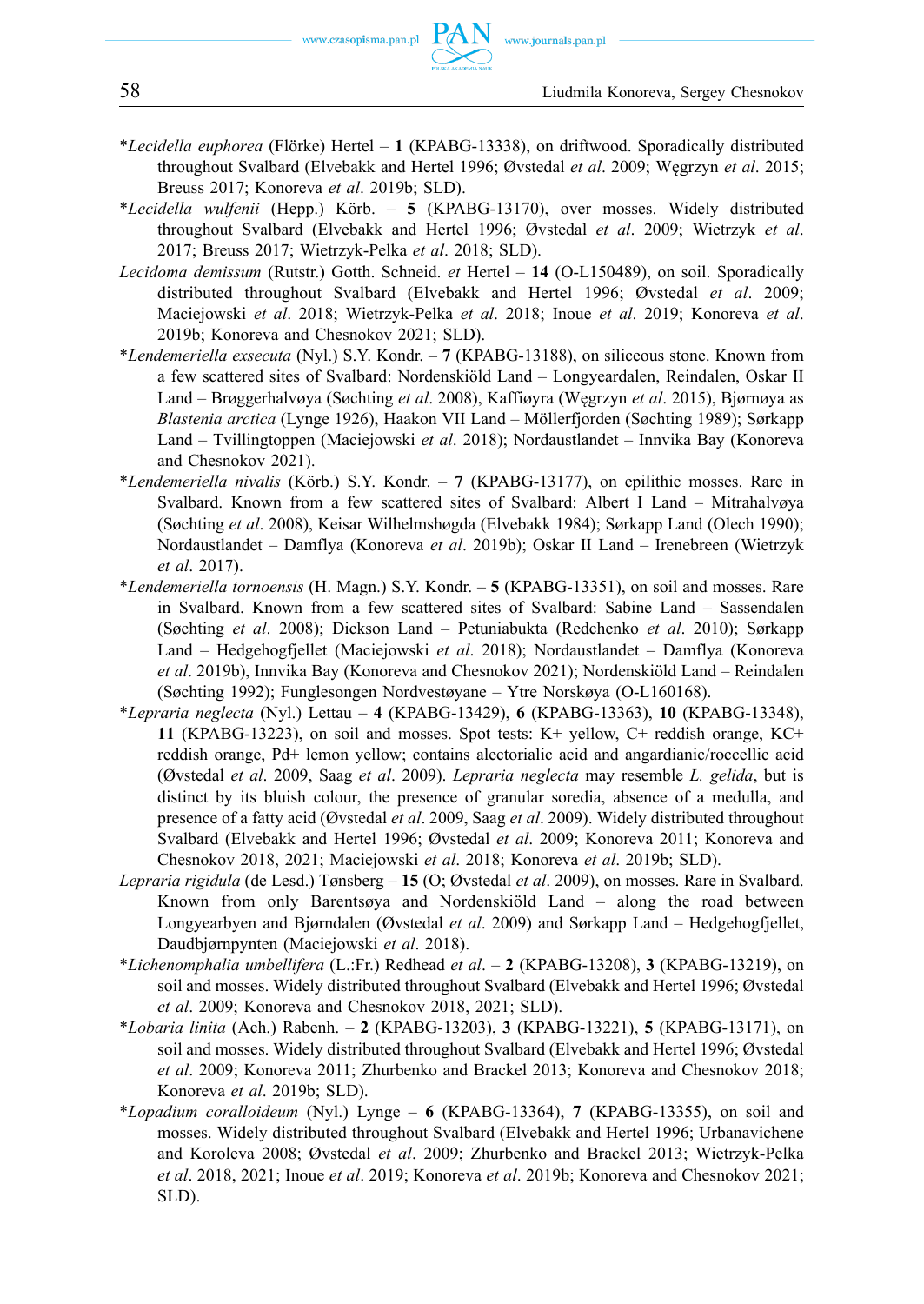- *Lopadium pezizoideum* (Ach.) Körb. **2** (KPABG-13211), **14** (O-L125842), **15** (O-L150563), on soil and mosses. Widely distributed throughout Svalbard (Elvebakk and Hertel 1996; Øvstedal *et al*. 2009; Zhurbenko and Brackel 2013; Breuss 2017; Konoreva *et al*. 2019b; Konoreva and Chesnokov 2021; SLD).
- \**Megaspora verrucosa* (Ach.) Hafellner *et* V. Wirth **1** (KPABG-13392)**, 4** (KPABG-13416)**, 5** (KPABG-13174), **8** (KPABG-13186, 13187, 13230), on soil and plant debris. Widely distributed throughout Svalbard (Elvebakk and Hertel 1996; Øvstedal *et al*. 2009; Zhurbenko and Brackel 2013; Breuss 2017; Wietrzyk *et al*. 2017; Wietrzyk-Pelka *et al*. 2018; Inoue *et al*. 2019; SLD).
- *Melanelia hepatizon* (Ach.) A. Thell **7** (KPABG-13184), **13** (O-L130245), **15** (O-L150492), **16** (O-L130247), on siliceous stones. Widely distributed throughout Svalbard (Elvebakk and Hertel 1996; Urbanavichene and Koroleva 2008; Øvstedal *et al*. 2009; Konoreva 2011; Konoreva and Chesnokov 2018, 2021; Konoreva *et al*. 2019b; SLD).
- *Melanelia stygia* (L.) Essl. **7** (KPABG-13182), **10** (KPABG-13193), **14** (O-L134792), on siliceous stones. Widely distributed throughout Svalbard (Elvebakk and Hertel 1996; Urbanavichene and Koroleva 2008; Øvstedal *et al*. 2009; Konoreva 2011; Breuss 2017; Wietrzyk *et al*. 2017; Konoreva *et al*. 2019b; Konoreva and Chesnokov 2021; SLD).
- *Melanohalea elegantula* (Zahlbr.) O. Blanco *et al*. **13** (O-L170341), on bird-manured cliffs. Rare in Svalbard. Known from a few scattered sites of Svalbard: Parryøya (O-L125843); Ny-Friesland – E of Austfjorden (Øvstedal *et al*. 2009).
- *Melanohalea infumata* (Nyl.) O. Blanco *et al*. **4** (KPABG-13162), **16** (O-L125413, O-L152956), on stone. Widely distributed throughout Svalbard (Elvebakk and Hertel 1996; Øvstedal *et al*. 2009; Konoreva 2011; Breuss 2017; Konoreva *et al*. 2019b; Konoreva and Chesnokov 2021; SLD).
- \**Micarea incrassata* Hedl. **1** (KPABG-13145, 13388), **5** (KPABG-13171), **6** (KPABG-13362), on soil. Sporadically distributed throughout Svalbard (Elvebakk and Hertel 1996; Øvstedal *et al*. 2009; Redchenko *et al*. 2010; Breuss 2017; Wietrzyk *et al*. 2017; Maciejowski *et al*. 2018; Wietrzyk-Pelka *et al*. 2018, 2021; Inoue *et al*. 2019; Konoreva *et al*. 2019b; Konoreva and Chesnokov 2021; SLD).
- *Montanelia disjuncta* (Erichsen) Divakar *et al*. **13** (O-L132403, O-L140500), on siliceous stone. Widely distributed throughout Svalbard (Elvebakk and Hertel 1996; Øvstedal *et al*. 2009; Zhurbenko and Brackel 2013; Konoreva and Chesnokov 2018; SLD).
- *Montanelia sorediata* (Ach.) Divakar *et al*. without localities (O; Øvstedal *et al*. 2009), on exposed rock. Widely distributed throughout Svalbard and common (Elvebakk and Hertel 1996; Øvstedal *et al*. 2009; SLD).
- *Mycobilimbia* cf. *epixanthoides* (Nyl.) Vitik. *et al*. **13** (O-L150782), on old bone. Only known from Barentsøya (Øvstedal *et al*. 2009).
- \**Myriolecis dispersa* (Pers.) Śliwa *et al*. **4** (KPABG-13405), on calcareous stone. Sporadically distributed throughout Svalbard (Elvebakk and Hertel 1996; Krzewicka and Maciejowski 2008; Øvstedal *et al*. 2009; Konoreva 2011; Konoreva and Chesnokov 2018; SLD).
- \**Myriolecis thuleana* (Poelt) Śliwa *et al*. **4** (KPABG-13397, 13425), on bird-manured, siliceous rocks. Widely distributed throughout Svalbard (Elvebakk and Hertel 1996; Øvstedal *et al*. 2009; Zhurbenko and Brackel 2013; Konoreva and Chesnokov 2018; SLD).
- *Myriolecis zosterae* (Ach.) Śliwa *et al*. (=*Lecanora zosterae* (Ach.) Nyl.) **13** (O-L125393), **14** (O-L150648), on bones, driftwood and limestone. Widely distributed throughout Svalbard (Elvebakk and Hertel 1996; Øvstedal *et al*. 2009; Węgrzyn *et al*. 2015; Wietrzyk-Pelka *et al*. 2018, 2021; Konoreva *et al*. 2019b; SLD).
- *!Myriolecis zosterae* var. *palanderi* (Vain.) Śliwa **4** (KPABG-13393, 13395, 13400, 13411, 13418, 13422), on bird-manured siliceous rocks. Reported to the first time from Svalbard. Probably widespread on Svalbard and in the Arctic, but not well understood to date (Śliwa 2007).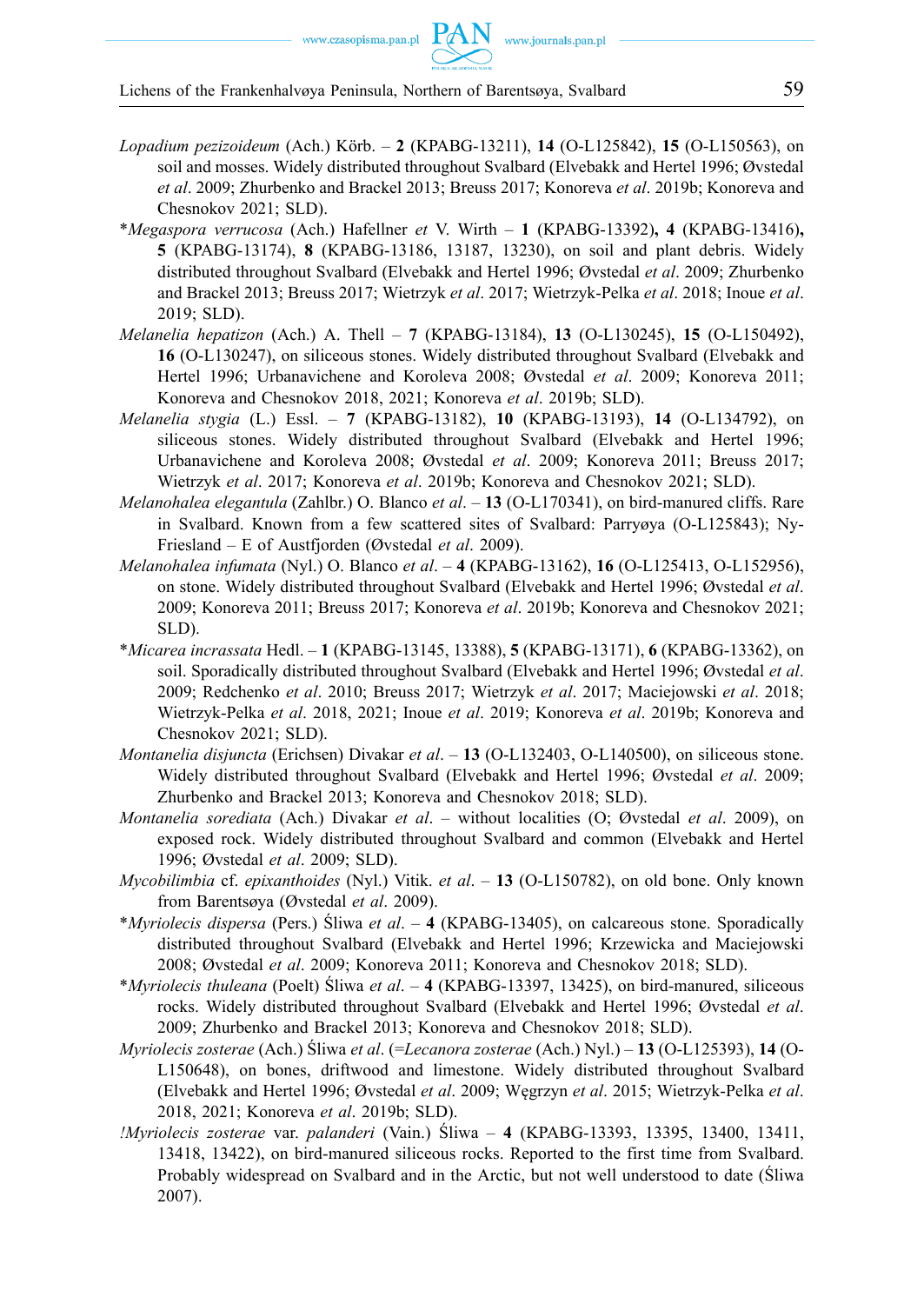- *Nephroma expallidum* (Nyl.) Nyl. **13** (O-L127050, O-L127057, O-L127394, O-L131977), **15** (O-L127053, O-L127395, O-L130106), **16** (O-L126878), on calcareous soil. Widely distributed throughout Svalbard (Elvebakk and Hertel 1996; Urbanavichene and Koroleva 2008; Øvstedal *et al*. 2009; Breuss 2017; Wietrzyk-Pelka *et al*. 2018; SLD).
- *Ochrolechia frigida* (Sw.) Lynge **1** (KPABG-13226, 13339, 13375, 13388, 13389)**, 2** (KPABG-13207), **3** (KPABG-13217, 13218, 13219, 13220), **4** (KPABG-13161, 13166, 13169, 13198, 13202, 13409, 13413, 13435), **5** (KPABG-13175), **6** (KPABG-13363)**, 7** (KPABG-13182, 13355, 13356), **8** (KPABG-13186), **10** (KPABG-13189), **12** (KPABG-13214, 13367, 13371), **15** (O-L138871), on soil, on stone, plant debris, mosses and driftwood. Widely distributed throughout Svalbard (Elvebakk and Hertel 1996; Krzewicka and Maciejowski 2008; Urbanavichene and Koroleva 2008; Øvstedal *et al*. 2009; Konoreva 2011; Singh and Ravindra 2013; Zhurbenko and Brackel 2013; Breuss 2017; Wietrzyk *et al*. 2017; Konoreva and Chesnokov 2018, 2021; Maciejowski *et al*. 2018; Wietrzyk-Pelka *et al*. 2018, 2021; Inoue *et al*. 2019; Konoreva *et al*. 2019b; Węgrzyn *et al*. 2019; SLD).
- *Ochrolechia grimmiae* Lynge **14** (O-L138222), on mosses. Widely distributed throughout Svalbard (Elvebakk and Hertel 1996; Øvstedal *et al*. 2009; Zhurbenko and Brackel 2013; Breuss 2017; Konoreva and Chesnokov 2018; Konoreva *et al*. 2019b; SLD).
- *Pannaria hookeri* (Borrer *ex* Sm.) Nyl. **4** (KPABG-13165), **16** (O-L125930, O-L127828), on rock and soil. Widely distributed throughout Svalbard (Elvebakk and Hertel 1996; Øvstedal *et al*. 2009; Zhurbenko and Brackel 2013; Breuss 2017; Konoreva *et al*. 2019b; SLD).
- *Parmelia omphalodes* (L.) Ach. **14** (O-L126618), **15** (O-L152955), on rocks and over bryophytes. Widely distributed throughout Svalbard (Elvebakk and Hertel 1996; Øvstedal *et al*. 2009; Konoreva and Chesnokov 2018, 2021; Inoue *et al*. 2019; Konoreva *et al*. 2019b; SLD).
- *Parmelia saxatilis* (L.) Ach. **13** (O-L129900), **16** (O-L125847), on rocks and over bryophytes. Widely distributed throughout Svalbard (Elvebakk and Hertel 1996; Krzewicka and Maciejowski 2008; Osyczka and Węgrzyn 2008; Øvstedal *et al*. 2009; Redchenko *et al*. 2010; Konoreva 2011; Singh and Ravindra 2013; Zhurbenko and Brackel 2013; Konoreva and Chesnokov 2018, 2021; Maciejowski *et al*. 2018; Konoreva *et al*. 2019b; SLD).
- *Parmelia skultii* Hale **1** (KPABG-13144), **3** (KPABG-13218), **5** (KPABG-13171), **13** (O-L125431), **15** (O-L125428, O-L125429), on soil and mosses. Widely distributed throughout Svalbard (Elvebakk and Hertel 1996; Øvstedal *et al*. 2009; Breuss 2017; Konoreva and Chesnokov 2018, 2021; Konoreva *et al*. 2019b; SLD).
- *Parmelia sulcata* Taylor **16** (O-L129903), on rock and over bryophytes. Widely distributed throughout Svalbard (Elvebakk and Hertel 1996; Øvstedal *et al*. 2009; SLD).
- \**Parvoplaca tiroliensis* (Zahlbr.) Arup *et al*. **4** (KPABG-13166, 13196, 13414, 13430, 13434), **8** (KPABG-13187, 13354), **12** (KPABG-13214), on soil, mosses and plant debris. Widely distributed throughout Svalbard (Elvebakk and Hertel 1996; Søchting *et al*. 2008; Urbanavichene and Koroleva 2008; Øvstedal *et al*. 2009; Węgrzyn *et al*. 2015, 2019; Breuss 2017; Wietrzyk *et al*. 2017; Wietrzyk-Pelka *et al*. 2018, 2021; Konoreva *et al*. 2019b; SLD).
- *Peltigera aphthosa* (L.) Willd. **2** (KPABG-13204), **5** (KPABG-13171), **13** (O-L127285, O-L127289, O-L130313), on soil and mosses. Widely distributed throughout Svalbard (Elvebakk and Hertel 1996; Urbanavichene and Koroleva 2008; Øvstedal *et al*. 2009; Zhurbenko and Brackel 2013; Breuss 2017; Konoreva and Chesnokov 2018, 2021; Wietrzyk-Pelka *et al*. 2018; Konoreva *et al*. 2019b; SLD).
- *Peltigera canina* (L.) Willd. **1** (KPABG-13150), **13** (O-L126516), on soil and mosses. Widely distributed throughout Svalbard (Elvebakk and Hertel 1996; Urbanavichene and Koroleva 2008; Øvstedal *et al*. 2009; Zhurbenko and Brackel 2013; Konoreva and Chesnokov 2018, 2021; Maciejowski *et al*. 2018; Konoreva *et al*. 2019b; SLD).
- *Peltigera didactyla* (With.) J. R. Laundon **4** (KPABG-13161, 13167, 13431), **13** (O-L127290, O-L131842, O-L131980), **16** (O-L168817), on soil and mosses. Widely distributed throughout Svalbard (Elvebakk and Hertel 1996; Urbanavichene and Koroleva 2008;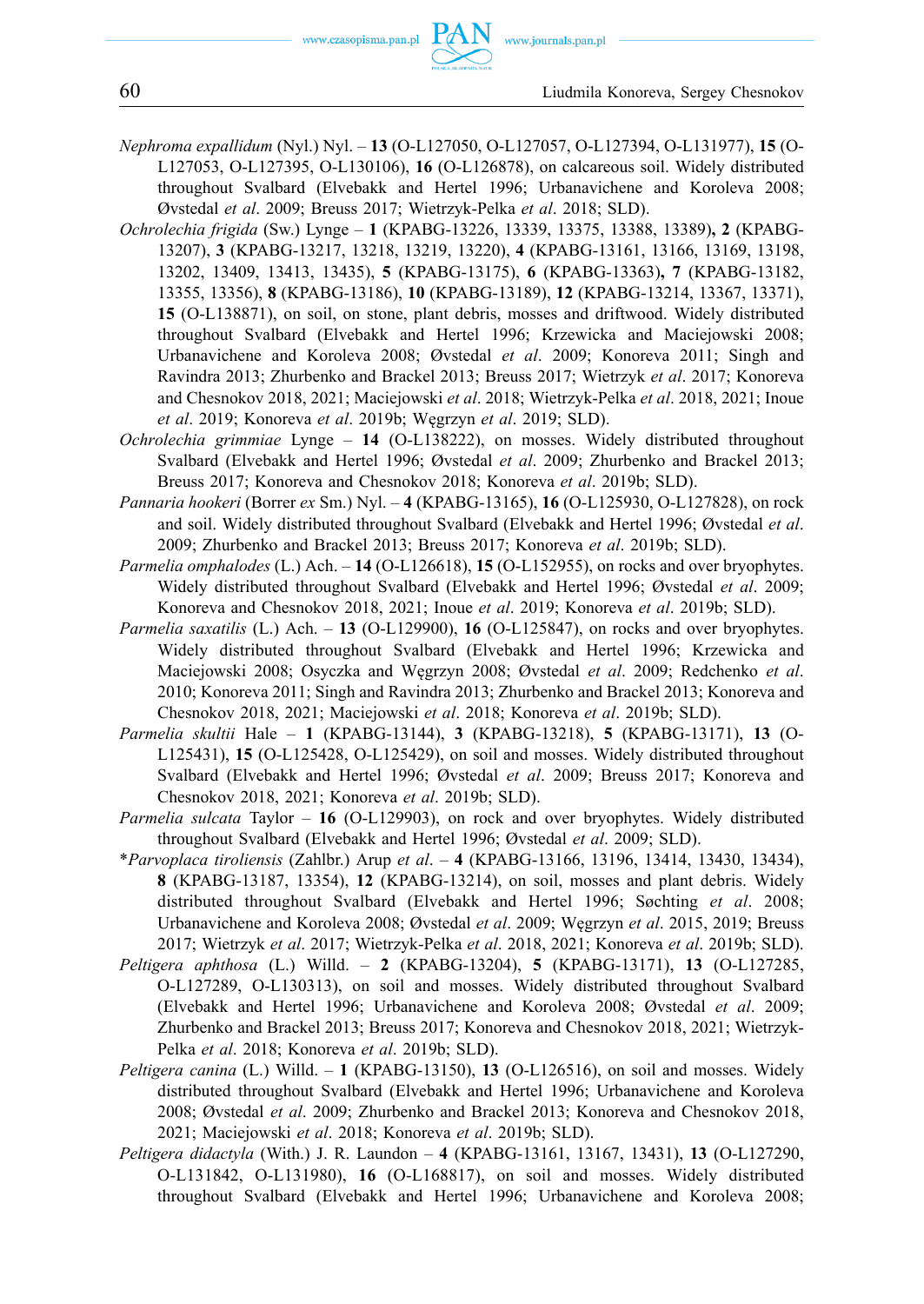Øvstedal *et al*. 2009; Zhurbenko and Brackel 2013; Breuss 2017; Wietrzyk *et al*. 2017; Konoreva and Chesnokov 2018, 2021; Wietrzyk-Pelka *et al*. 2018; Konoreva *et al*. 2019b; Węgrzyn *et al*. 2019; SLD).

- \**Peltigera extenuata* (Nyl. *ex* Vain.) Lojka **1** (KPABG-13143), **4** (KPABG-13197), **8** (KPABG-13187), on soil and mosses. Rare in Svalbard. Reported to the first time from Svalbard. Previously reported for Oskar II Land – Zeppelinfjellet (Breuss 2017); Nordaustlandet – Floraberget (Czernyadjeva *et al*. 2020). Probably widely distributed in the Arctic. *Peltigera extenuata* was previously considered a chemotype or variety of *P. didactyla*, but due to recent phylogenetic studies accepted as species. It differs from *P. didactyla* by pale, flocculent rhizines and gyrophoric acid in medulla (C+ red) (Vitikainen 2007).
- \**Peltigera leucophlebia* (Nyl.) Gyeln. **4** (KPABG-13202), on soil and mosses. Widely distributed throughout Svalbard (Elvebakk and Hertel 1996; Urbanavichene and Koroleva 2008; Øvstedal *et al*. 2009; Zhurbenko and Brackel 2013; Wietrzyk *et al*. 2017; Konoreva and Chesnokov 2018, 2021; Wietrzyk-Pelka *et al*. 2018; Konoreva *et al*. 2019b; Węgrzyn *et al*. 2019; SLD).
- \**Peltigera lyngei* Gyeln. **1** (KPABG-13143, 13148, 13387), **2** (KPABG-13209, 13210), **3** (KPABG-13219), **4** (KPABG-13158), **6** (KPABG-13361), on soil and mosses. Rare in Svalbard. Known from a few scattered sites of Svalbard: Danskøya – Kobbefjorden (Gyelnik 1932); Nordenskiöld Land – Sveagruva (as *P. malacea* var. *lyngei*; Eurola 1971), Grønfjorden (Vitikainen 1994; Urbanavichene and Koroleva 2008), Adventfjorden; Nordaustlandet – Nordkapp, Floraberget (Vitikainen 1994), Innvika Bay (Konoreva and Chesnokov 2021).
- \**Peltigera malacea* (Ach.) Funck **3** (KPABG-13219, 13220), on soil and mosses. Widely distributed throughout Svalbard (Elvebakk and Hertel 1996; Urbanavichene and Koroleva 2008; Øvstedal *et al*. 2009; Redchenko *et al*. 2010; Wietrzyk *et al*. 2017; Konoreva and Chesnokov 2018, 2021; Maciejowski *et al*. 2018; Konoreva *et al*. 2019b; SLD).
- *Peltigera neckeri* Hepp *ex* Müll. Arg. **13** (O-L132414), on soil and mosses. Rare in Svalbard. Known from a few scattered sites of Svalbard: Wedel Jarlsberg Land – Recherchefjorden (as *P. polydactyloides* Nyl.; Lynge 1938); Hornsund (as *P. polydactyla* var. *crassoides* Gyeln.; Nowak 1965); Nordenskiöld Land and Ny-Friesland (Vitikainen 1994).
- *Peltigera rufescens* (Weiss) Humb. **1** (KPABG-13143, 13383, 13387), **8** (KPABG-13230), **13** (O-L132417), **15** (O-L127294), on soil and mosses. Widely distributed throughout Svalbard (Elvebakk and Hertel 1996; Urbanavichene and Koroleva 2008; Øvstedal *et al*. 2009; Konoreva 2011; Zhurbenko and Brackel 2013; Konoreva and Chesnokov 2018, 2021; Inoue *et al*. 2019; Konoreva *et al*. 2019b; SLD).
- *Peltigera scabrosa* Th. Fr. **2** (KPABG-13205), **14** (O-L126636, O-L132422, O-L132425), **15** (O-L132420), on soil and mosses. Widely distributed throughout Svalbard (Elvebakk and Hertel 1996; Urbanavichene and Koroleva 2008; Øvstedal *et al*. 2009; Konoreva 2011; Zhurbenko and Brackel 2013; Konoreva and Chesnokov 2018, 2021; Konoreva *et al*. 2019b; SLD).
- \**Pertusaria geminipara* (Th. Fr.) C. Knight *ex* Brodo **3** (KPABG-13220), **5** (KPABG-13349), on soil. Widely distributed throughout Svalbard (Elvebakk and Hertel 1996; Urbanavichene and Koroleva 2008; Øvstedal *et al*. 2009; Konoreva *et al*. 2019b; Konoreva and Chesnokov 2021; SLD).
- *Pertusaria oculata* (Dicks.) Th. Fr. **2** (KPABG-13211), **7** (KPABG-13181), **11** (KPABG-13223), **15** (O-L138813), on soil. Widely distributed throughout Svalbard (Elvebakk and Hertel 1996; Urbanavichene and Koroleva 2008; Øvstedal *et al*. 2009; Wietrzyk *et al*. 2017; Konoreva and Chesnokov 2018, 2021; Konoreva *et al*. 2019b; SLD).
- *Phaeophyscia endococcina* (Körb.) Moberg **13** (O-L153654), on damp rock faces. Sporadically distributed throughout Svalbard (Elvebakk and Hertel 1996; Øvstedal *et al*. 2009; Maciejowski *et al*. 2018; SLD).
- *Phaeophyscia sciastra* (Ach.) Moberg **13** (O-L126640), on siliceous stone. Widely distributed throughout Svalbard (Elvebakk and Hertel 1996; Øvstedal *et al*. 2009; Konoreva 2011; Singh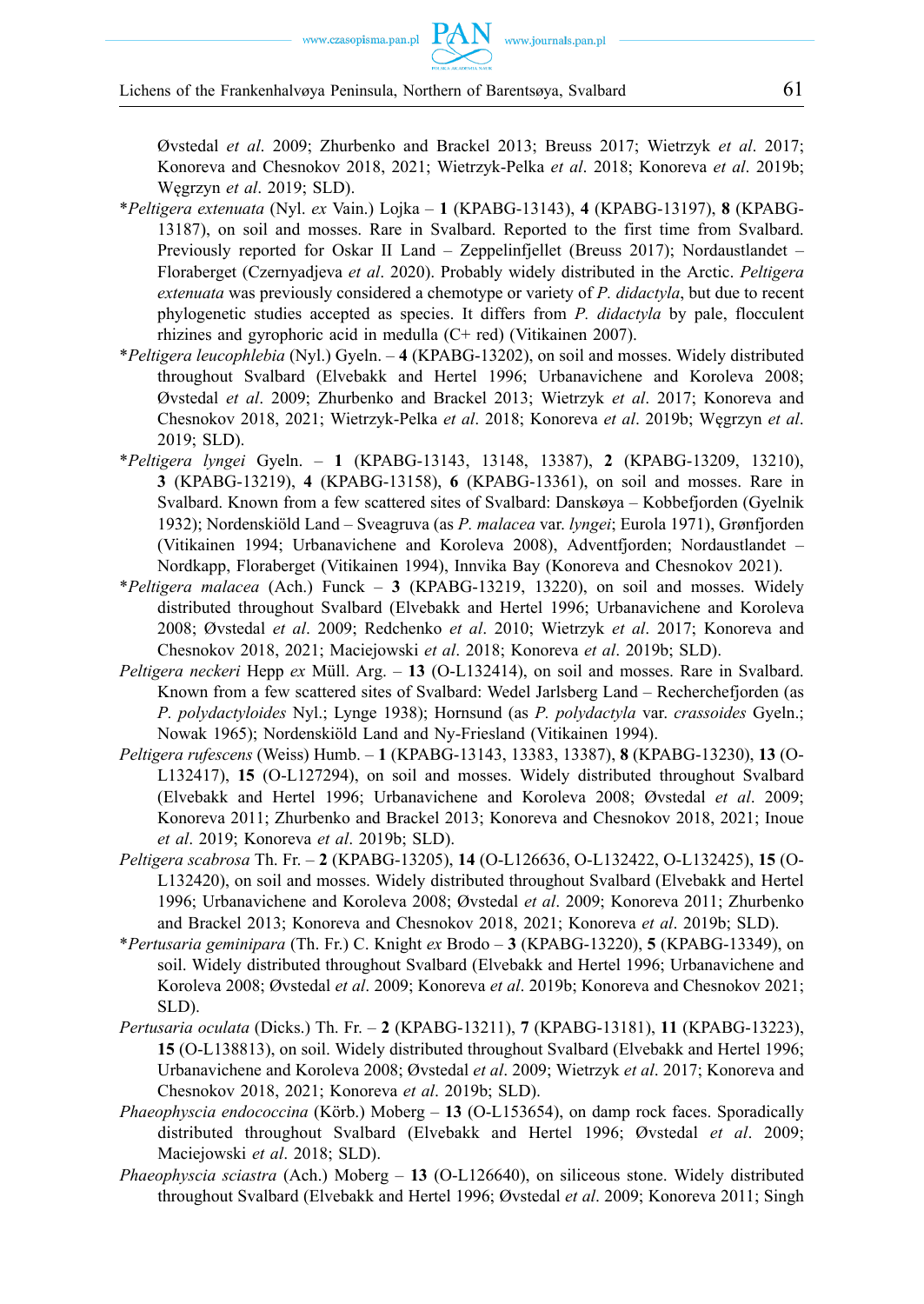and Ravindra 2013; Zhurbenko and Brackel 2013; Breuss 2017; Konoreva and Chesnokov 2018; Konoreva *et al*. 2019b; SLD).

- *Physcia caesia* (Hoffm.) Fürnr. **4** (KPABG-13162, 13163, 13200, 13399, 13401, 13406, 13411, 13423), **16** (O-L154102), on bird-manured, siliceous rock. Widely distributed throughout Svalbard (Elvebakk and Hertel 1996; Krzewicka and Maciejowski 2008; Osyczka and Węgrzyn 2008; Øvstedal *et al*. 2009; Ziaja *et al*. 2009; Konoreva 2011; Singh and Ravindra 2013; Zhurbenko and Brackel 2013; Węgrzyn *et al*. 2015; Wietrzyk *et al*. 2016, 2017; Maciejowski *et al*. 2018; Konoreva *et al*. 2019b; Konoreva and Chesnokov 2021; SLD).
- *Physcia dubia* (Hoffm.) Lettau **4** (KPABG-13154, 13156, 13166, 13168, 13195, 13201, 13396, 13399, 13401, 13403, 13404-13406, 13411, 13413, 13417, 13420, 13422, 13423, 13432, 13436), **13** (O-L152926, O-L153962, O-L154063), **14** (O-L153964, O-L154064), **15** (O-L135343, O-L152925, O-L152954), **16** (O-L153600, O-L153994), on bird-manured, siliceous rock, over other lichens and bryophytes. Widely distributed throughout Svalbard (Elvebakk and Hertel 1996; Øvstedal *et al*. 2009; Konoreva 2011; Singh and Ravindra 2013; Zhurbenko and Brackel 2013; Konoreva and Chesnokov 2018; Maciejowski *et al*. 2018; Konoreva *et al*. 2019b; SLD).
- *Physconia muscigena* (Ach.) Poelt **4** (KPABG-13160, 13164, 13169, 13200, 13408, 13415, 13435), **5** (KPABG-13173), **13** (O-L138228), **16** (O-L153010, O-L153634), on soil and mosses. Widely distributed throughout Svalbard (Elvebakk and Hertel 1996; Øvstedal *et al*. 2009; Redchenko *et al*. 2010; Konoreva 2011; Singh and Ravindra 2013; Zhurbenko and Brackel 2013; Breuss 2017; Konoreva and Chesnokov 2018; Inoue *et al*. 2019; Konoreva *et al*. 2019b; SLD).
- \**Placynthium pulvinatum* Øvst. **12** (KPABG-13216), in the cracks of boulders. Rare in Svalbard. Known from a few scattered sites of Svalbard: Nordenskiöld Land – Adventdalen, Endalen; Bünsow Land – Gipsdalen; Sabine Land – Sassendalen (Øvstedal *et al*. 2009).
- *Polyblastia intermedia* Th. Fr. **12** (KPABG-13370), **15** (O-L136504), on dolerite stones. Widely distributed throughout Svalbard (Elvebakk and Hertel 1996; Øvstedal *et al*. 2009; SLD).
- *Polycauliona candelaria* (L.) Frödén *et al*. **15** (O-L150819), on bird-manured siliceous rock. Widely distributed throughout Svalbard (Elvebakk and Hertel 1996; Øvstedal *et al*. 2009; Breuss 2017; Konoreva and Chesnokov 2018; SLD).
- *Polychidium muscicola* (Sw.) Gray **13** (O-L127298), among mosses. Rare in Svalbard. Known from a few scattered sites of Svalbard: Nordenskiöld Land – Grønfjorden (Paulson 1928), W of Kapp Laila; Nathorst Land – Bromelldalen (Øvstedal *et al*. 2009); Nordaustlandet – Damflya (Konoreva *et al*. 2019b).
- \**Porpidia flavicunda* (Ach.) Gowan **10** (KPABG-13191), on siliceous stone. Widely distributed throughout Svalbard but it is not common (Elvebakk and Hertel 1996; Øvstedal *et al*. 2009; Konoreva 2011; Konoreva and Chesnokov 2018, 2021; SLD).
- *Porpidia melinodes* (Körb.) Gowan *et* Ahti **14** (O-L171645), on siliceous stone. Widely distributed throughout Svalbard (Elvebakk and Hertel 1996; Krzewicka and Maciejowski 2008; Øvstedal *et al*. 2009; Konoreva 2011; Breuss 2017; Konoreva and Chesnokov 2018, 2021; Maciejowski *et al*. 2018; Konoreva *et al*. 2019b; SLD).
- \**Protomicarea alpestris* (Sommerf.) McCune **4** (KPABG-13412), **12** (KPABG-13215), on soil. Sporadically distributed throughout Svalbard (Elvebakk and Hertel 1996; Urbanavichene and Koroleva 2008; Øvstedal *et al*. 2009; Konoreva *et al*. 2019b; SLD).
- *Protopannaria pezizoides* (Weber) P. M. Jørg. *et* S. Ekman **1** (KPABG-13151), **5** (KPABG-13175), **6** (KPABG-13364)**, 15** (O-L150579, O-L153626), **16** (O-L125931, O-L130329, O-L150797), on soil and mosses. Widely distributed throughout Svalbard (Elvebakk and Hertel 1996; Urbanavichene and Koroleva 2008; Øvstedal *et al*. 2009; Konoreva 2011; Zhurbenko and Brackel 2013; Breuss 2017; Wietrzyk *et al*. 2017; Konoreva and Chesnokov 2018, 2021; Wietrzyk-Pelka *et al*. 2018, 2021; Inoue *et al*. 2019; Konoreva *et al*. 2019b; Węgrzyn *et al*. 2019; SLD).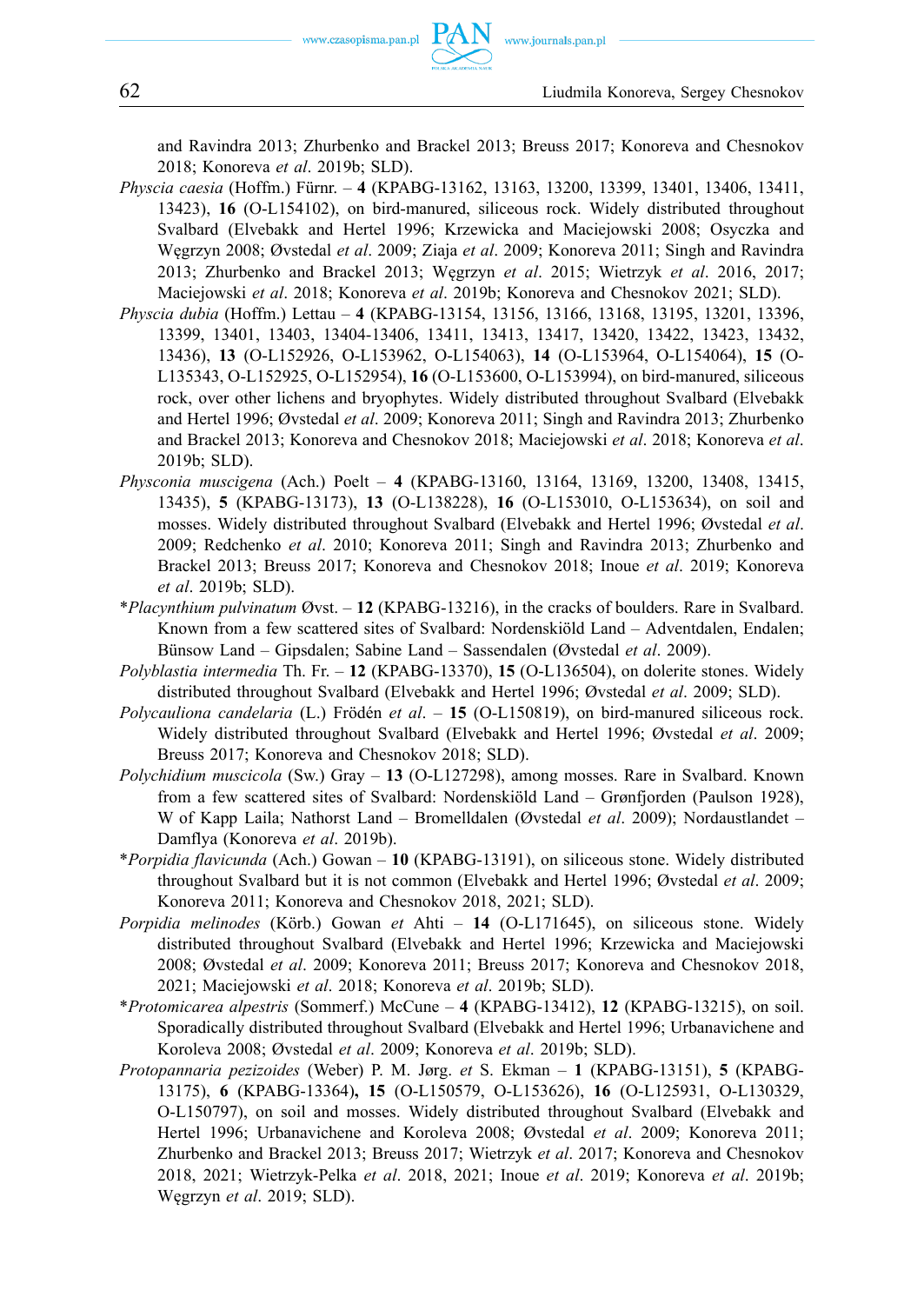- *Protoparmelia badia* (Hoffm.) Hafellner **12** (KPABG-13342), **15** (O-L150400), **16** (O-L162833), on siliceous stone. Widely distributed throughout Svalbard (Elvebakk and Hertel 1996; Øvstedal *et al*. 2009; Konoreva 2011; Wietrzyk *et al*. 2017; Konoreva *et al*. 2019b; SLD).
- *Pseudephebe minuscula* (Nyl. *ex* Arnold) Brodo *et* D. Hawksw. **1** (KPABG-13377, 13384), **4** (KPABG-13394), **10** (KPABG-13189), **13** (O-L125430), on siliceous stone. Widely distributed throughout Svalbard (Elvebakk and Hertel 1996; Urbanavichene and Koroleva 2008; Øvstedal *et al*. 2009; Breuss 2017; Wietrzyk *et al*. 2017; Konoreva and Chesnokov 2018, 2021; Maciejowski *et al*. 2018; Konoreva *et al*. 2019b; SLD).
- *Pseudephebe pubescens* (L.) M. Choisy **4** (KPABG-13159), **7** (KPABG-13185), **10** (KPABG-13189), **12** (KPABG-13216), **14** (O-L138329, O-L153631), **15** (O-L126894), **16** (O-L126895, O-L140561), on siliceous stone. Widely distributed throughout Svalbard (Elvebakk and Hertel 1996; Krzewicka and Maciejowski 2008; Øvstedal *et al*. 2009; Konoreva 2011; Singh and Ravindra 2013; Breuss 2017; Wietrzyk *et al*. 2017; Konoreva and Chesnokov 2018, 2021; Maciejowski *et al*. 2018; Inoue *et al*. 2019; Konoreva *et al*. 2019b; SLD).
- *Psoroma hypnorum* (Vahl) Gray **2** (KPABG-13211), **3** (KPABG-13218), **5** (KPABG-13227), **10** (KPABG-13190), **15** (O-L138333), on soil. Widely distributed throughout Svalbard (Elvebakk and Hertel 1996; Urbanavichene and Koroleva 2008; Øvstedal *et al*. 2009; Zhurbenko and Brackel 2013; Breuss 2017; Wietrzyk *et al*. 2017; Konoreva and Chesnokov 2018; Wietrzyk-Pelka *et al*. 2018; Inoue *et al*. 2019; Konoreva *et al*. 2019b; Węgrzyn *et al*. 2019; SLD).
- \**Psoroma tenue* var. *boreale* Henssen **4** (KPABG-13155, 13166, 13202, 13407), **6** (KPABG-13364), **12** (KPABG-13212, 13214, 13367), on soil. Sporadically distributed throughout Svalbard (Elvebakk and Hertel 1996; Øvstedal *et al*. 2009; Breuss 2017; SLD).
- *Rhexophiale rhexoblephara* (Nyl.) Hellb. **5** (KPABG-13227), **13** (O-L138242, O-L138338), on soil. Rare in Svalbard. Known from a few scattered sites of Svalbard: Sjuøyane (Elvebakk and Hertel 1996); Nordenskiöld Land – Grønfjordfjellet (Vězda 1967, Urbanavichene and Koroleva 2008); Oskar II Land – Ny-Ålesund (Øvstedal *et al.* 2009); Nordaustlandet – Damflya (Konoreva *et al*. 2019b), Innvika Bay (Konoreva and Chesnokov 2021); Kongsfjorden – ved Gåselva (BG-L69811).
- \**Rhizocarpon anseris* Lynge **1** (KPABG-13378, 13380-13382, 13384), on shale. Rare in Svalbard. Reported to the second time from Svalbard. Previously reported from Nordenskiöld Land – Barentsburg (Øvstedal *et al*. 2009).
- *Rhizocarpon copelandii* (Körb.) Th. Fr. **15** (O-L136571, O-L138883), on siliceous stone. Widely distributed throughout Svalbard and common (Elvebakk and Hertel 1996; Øvstedal *et al*. 2009; Breuss 2017; Konoreva and Chesnokov 2018, 2021; Maciejowski *et al*. 2018; Konoreva *et al*. 2019b; SLD).
- *Rhizocarpon dahlii* Øvstedal **13** (O; Øvstedal *et al*. 2009), on prothallus of *R. geographicum*. Rare in Svalbard. The species was described from the Barentsøya (Øvstedal *et al*. 2009) and known from the holotype and Nordenskiöld Land – Björndalen (Breuss 2017).
- \**Rhizocarpon disporum* (Nägeli *ex* Hepp) Müll. Arg. **1** (KPABG-13379, 13382, 13385), on siliceous stones. *Rhizocarpon disporum* can be confused with *R. geminatum*, but different from the latter by single-spored asci and medulla Pd+ orange (Foucard 2001). Elvebakk and Hertel (1996) report that there is no confirmed data on the distribution about *R. disporum*. Øvstedal *et al*. (2009) does not report this species to Svalbard, although there are many entries on Svalbard Lichens Database. Probably widely distributed throughout Svalbard as well as *R. geminatum*, but it seems it needs revision.
- *Rhizocarpon ferax* H. Magn. **9** (KPABG-13359), **13** (O-L1199), on siliceous stones. Widely distributed throughout Svalbard and not common (Elvebakk and Hertel 1996; Urbanavichene and Koroleva 2008; Øvstedal *et al*. 2009; Breuss 2017; Konoreva *et al*. 2019b; Konoreva and Chesnokov 2021; SLD).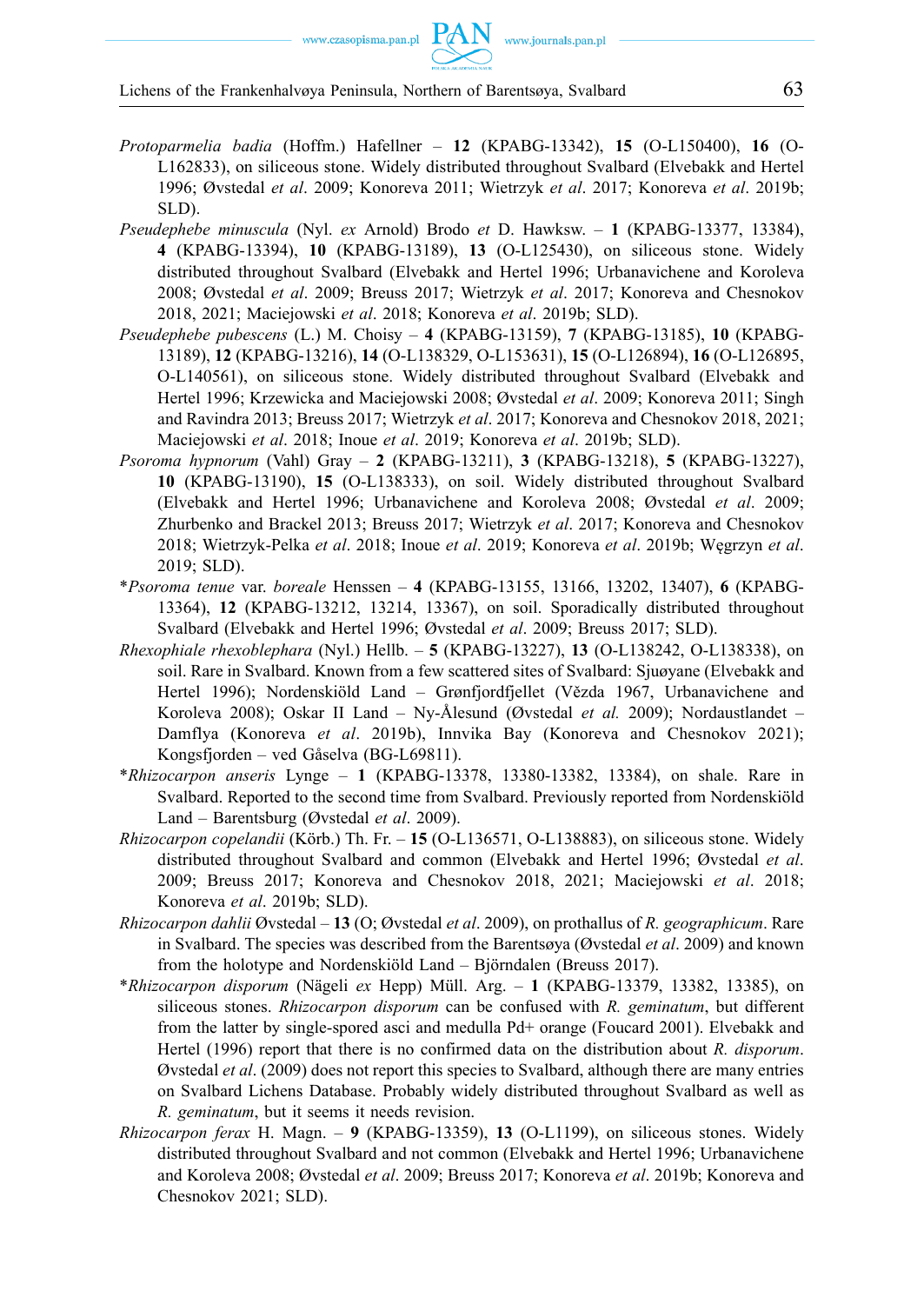- *!Rhizocarpon furfurosum* H. Magn. *et* Poelt **1** (KPABG-13385), on shale. Reported to the first time from Svalbard. It is characterized by dull ochre-brown to dark-grey, matt, areoles, which are densely and often completely covered with small fragile blastidia. Apothecia not seen. Known from British Isles, Scandinavia and Central Europe (Smith *et al*. 2009).
- \**Rhizocarpon geminatum* Körb. **4** (KPABG-13154), **7** (KPABG-13188), on siliceous stones. Widely distributed throughout Svalbard (Elvebakk and Hertel 1996; Øvstedal *et al*. 2009; Konoreva 2011; Zhurbenko and Brackel 2013; Wietrzyk *et al*. 2016; Breuss 2017; Konoreva and Chesnokov 2018, 2021; Maciejowski *et al*. 2018; Inoue *et al*. 2019; Konoreva *et al*. 2019b; SLD).
- \**Rhizocarpon geographicum* (L.) DC. **7** (KPABG-13188), **9** (KPABG-13358, 13359), **10** (KPABG-13191, 13192), **11** (KPABG-13222, 13344), on siliceous stones. Widely distributed throughout Svalbard (Elvebakk and Hertel 1996; Krzewicka and Maciejowski 2008; Øvstedal *et al*. 2009; Konoreva 2011; Singh and Ravindra 2013; Zhurbenko and Brackel 2013; Breuss 2017; Wietrzyk *et al*. 2017; Konoreva and Chesnokov 2018, 2021; Maciejowski *et al*. 2018; Inoue *et al*. 2019; Konoreva *et al*. 2019b; SLD).
- \**Rhizocarpon grande* (Flörke) Arnold **9** (KPABG-13358), on siliceous stones. Widely distributed throughout Svalbard (Elvebakk and Hertel 1996; Øvstedal *et al*. 2009; Wietrzyk *et al*. 2017; Konoreva *et al*. 2019b; Konoreva and Chesnokov 2021; SLD).
- \**Rhizocarpon hochstetteri* (Körb.) Vain. **9** (KPABG-13359), on siliceous stones. Sporadically distributed throughout Svalbard (Elvebakk and Hertel 1996; Krzewicka and Maciejowski 2008; Øvstedal *et al*. 2009; Wietrzyk *et al*. 2017; Maciejowski *et al*. 2018; Konoreva and Chesnokov 2021; SLD).
- *!Rhizocarpon leptolepis* Anzi **1** (KPABG-13379), on siliceous stone. Reported to the first time from Svalbard. *Rhizocarpon leptolepis* is characterized by brown to red-brown, convex to slightly squamulose, smooth, with a whitish pruine areoles and brown muriform ascospores (Foucard 2001). Known from Central and Northern Europe (Dobrysh 2003), European Russia, Southern Siberia and Russian Far East (Urbanavichus 2010).
- *Rhizoplaca melanophthalma* (DC.) Leuckert *et* Poelt **4** (KPABG-13156, 13162, 13169, 13196, 13419, 13427), **13** (O-L168510), **16** (O-L168512), on siliceous stone. Widely distributed throughout Svalbard (Elvebakk and Hertel 1996; Krzewicka and Maciejowski 2008; Øvstedal *et al*. 2009; Konoreva 2011; Zhurbenko and Brackel 2013; Breuss 2017; Konoreva and Chesnokov 2018, 2021; Maciejowski *et al*. 2018; Inoue *et al*. 2019; SLD).
- \**Rinodina archaea* (Ach.) Arnold **1** (KPABG-13146, 13339, 13340), on driftwood. Known from a few scattered sites of Svalbard: Bjørnøya (Lynge 1926); Albert I Land – Magdalenefjorden; Nordenskiöld Land – Grønfjorden (Øvstedal *et al*. 2009), Colesdalen (Konoreva and Chesnokov 2018); Wedel Jarlsberg Land – Hyttevika (Osyczka and Wegrzyn 2008); Oskar II Land – Kaffiøyra Plain (Wegrzyn *et al*. 2015); Nordaustlandet – Damflya (Konoreva *et al*. 2019b).
- *Rinodina olivaceobrunnea* C. W. Dodge *et* G. E. Baker **4** (KPABG-13409), **5** (KPABG-13171), **6** (KPABG-13364), **15** (O-L125453), on soil and plant debris. Known from a few scattered sites of Svalbard: Nordenskiöld Land – Grønfjorden (Urbanavichene and Koroleva 2008), Longyearbyen (Zhurbenko and Brackel 2013); Sørkapp Land; Haakon VII Land – Liefdefjorden (Øvstedal *et al*. 2009); Nordauslandet – Damflya (Konoreva *et al*. 2019b); Oskar II Land – Ny-Ålesund (as *Rinodina* cf. *olivaceobrunnea*, Inoue *et al*. 2019).
- \**Rinodina roscida* (Sommerf.) Arnold **8** (KPABG-13186, 13187), **12** (KPABG-13214), on soil and mosses. Widely distributed throughout Svalbard (Elvebakk and Hertel 1996; Øvstedal *et al*. 2009; Redchenko *et al*. 2010; Konoreva 2011; Breuss 2017; Wietrzyk-Pelka *et al*. 2018; Konoreva *et al*. 2019b; SLD).
- \**Rinodina terrestris* Tomin **8** (KPABG-13354), on soil. Rare in Svalbard. Known from a few scattered sites of Svalbard: Danskøya – Kobbefjorden (Øvstedal *et al*. 2009); Ny-Friesland – Austbotnhytta (BG-L94924); Nordaustlandet – Innvika Bay (Konoreva and Chesnokov 2021).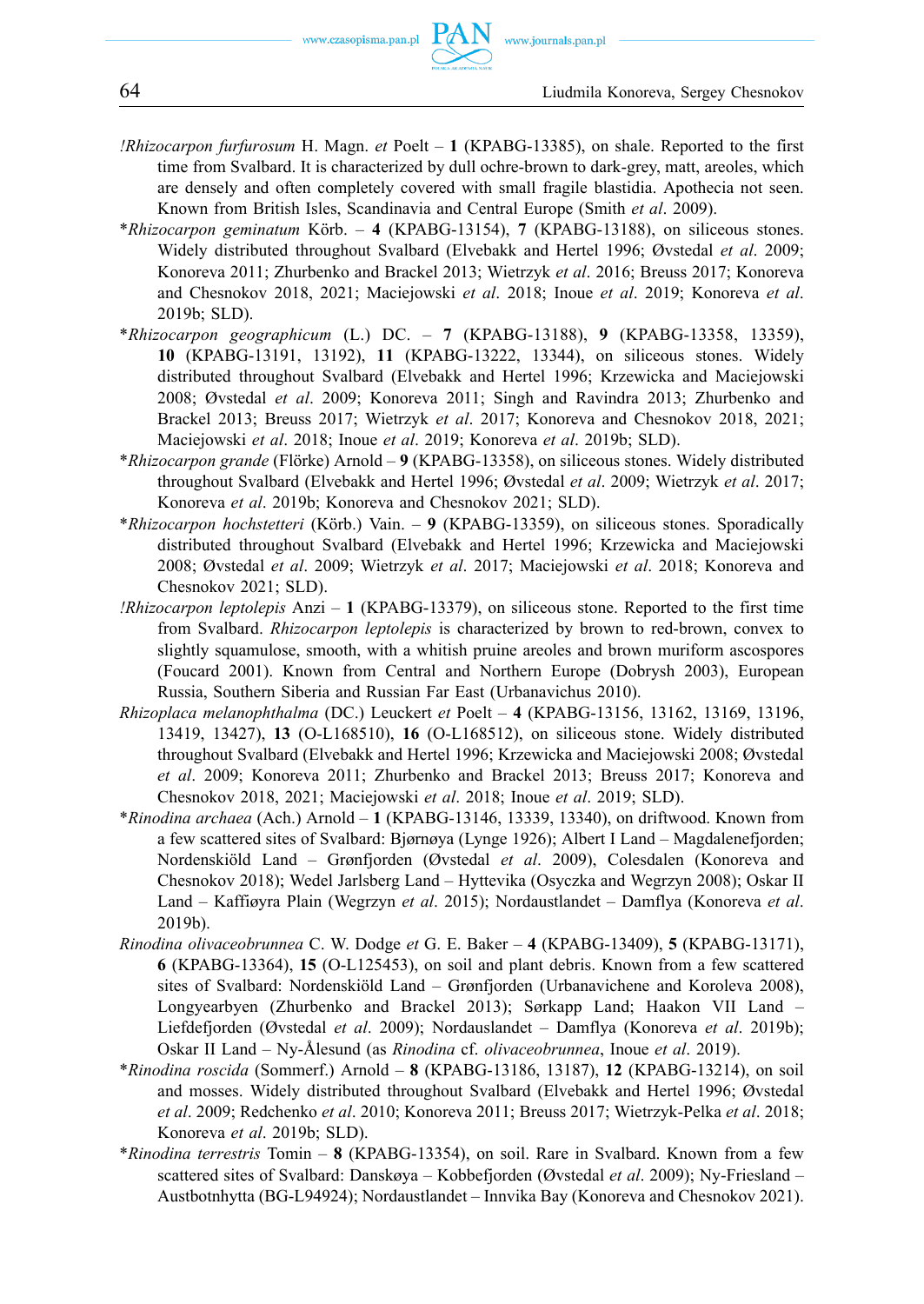- \**Rinodina turfacea* (Wahlenb.) Körb. **4** (KPABG-13196, 13202, 13409, 13433), **11** (KPABG-13346), on soil and mosses. Widely distributed throughout Svalbard (Elvebakk and Hertel 1996; Osyczka and Węgrzyn 2008; Urbanavichene and Koroleva 2008; Øvstedal *et al*. 2009; Redchenko *et al*. 2010; Zhurbenko and Brackel 2013; Breuss 2017; Wietrzyk *et al*. 2017; Wietrzyk-Pelka *et al*. 2018, 2021; Konoreva *et al*. 2019b; Węgrzyn *et al*. 2019; Konoreva and Chesnokov 2021; SLD).
- \**Rostania ceranisca* (Nyl.) Otálora *et al*. **8** (KPABG-13354), on soil. Widely distributed throughout Svalbard (Elvebakk and Hertel 1996; Urbanavichene and Koroleva 2008; Øvstedal *et al*. 2009; Redchenko *et al*. 2010; Zhurbenko and Brackel 2013; Węgrzyn *et al*. 2015, 2019; Breuss 2017; Wietrzyk *et al*. 2017; Wietrzyk-Pelka *et al*. 2018, 2021; Inoue *et al*. 2019; SLD).
- *Rusavskia elegans* (Link) S.Y. Kondr. *et* Kärnefelt **4** (KPABG-13157, 13168, 13195, 13201, 13393, 13403-13405, 13411, 13421, 13426, 13432, 13425), **5** (KPABG-13176), **13** (O-L136507), **15** (O-L135142), on siliceous stones. Widely distributed throughout Svalbard (Elvebakk and Hertel 1996; Krzewicka and Maciejowski 2008; Osyczka and Węgrzyn 2008; Øvstedal *et al*. 2009; Ziaja *et al*. 2009; Konoreva 2011; Singh and Ravindra 2013; Zhurbenko and Brackel 2013; Węgrzyn *et al*. 2015; Wietrzyk *et al*. 2016, 2017; Breuss 2017; Konoreva and Chesnokov 2018, 2021; Maciejowski *et al*. 2018; Konoreva *et al*. 2019b; SLD).
- \**Rusavskia sorediata* (Vain.) S.Y. Kondr. *et* Kärnefelt **8** (KPABG-13183), **12** (KPABG-13216), on siliceous stones. Widely distributed throughout Svalbard (Elvebakk and Hertel 1996; Krzewicka and Maciejowski 2008; Øvstedal *et al*. 2009; Konoreva 2011; Breuss 2017; Konoreva and Chesnokov 2018, 2021; Maciejowski *et al*. 2018; Konoreva *et al*. 2019b; SLD).
- *Sagedia mastrucata* (Wahlenb.) A. Nordin *et al*. (=*Aspicilia mastrucata* (Wahlenb.) Th. Fr.) **13** (O-L126255), **15** (O-L127858), on siliceous stones. Widely distributed throughout Svalbard (Elvebakk and Hertel 1996; Øvstedal *et al*. 2009; SLD).
- *Santessoniella arctophila* (Th. Fr.) Henssen **14** (O-L126898), on soil. Rare in Svalbard. Known from a few scattered sites of Svalbard: Bjørnøya (Lynge 1926); Haakon VII Land – Liefdefjorden (Øvstedal *et al*. 2009); Nordenskiöld Land – Reindalen (TROM-L561386); Grønfjorden, Adventfjorden (Lynge 1938); Hornsund, Isfjorden (Eurola 1968); Sørkapp Land (Olech 1990).
- *Scytinium* cf. *gelatinosum* (With.) Otálora *et al*. **16** (O-L130240), on soil among mosses. Widely distributed throughout Svalbard (Elvebakk and Hertel 1996; Øvstedal *et al*. 2009; Wietrzyk-Pelka *et al*. 2018; SLD).
- \**Scytinium imbricatum* (P.M. Jørg.) Otálora *et al*. **12** (KPABG-13367), on calcareous soil. Rare in Svalbard. Known from a few scattered sites of Svalbard: Nordenskiöld Land – Grønfjorden (Urbanavichene and Koroleva 2008); Sabine Land – Moskusdalen (Øvstedal *et al*. 2009); Nathorst Land – Forsbladhamna (O-L124079) Wedel Jarlsberg Land – Camp Violet– Bergeliusfjellet (O-L124077); Albert I Land – Konglomeratodden (O-L124085, O-L124086); Haakon VII Land – at the base of Generalfjella (O-L124052).
- \**Scytinium lichenoides* (L.) Otálora *et al*. **12** (KPABG-13372), on soil. Widely distributed throughout Svalbard (Elvebakk and Hertel 1996; Øvstedal *et al*. 2009; SLD).
- \**Solorina bispora* Nyl. **5** (KPABG-13351), on calcareous soil. Widely distributed throughout Svalbard (Elvebakk and Hertel 1996; Øvstedal *et al*. 2009; Konoreva 2011; Zhurbenko and Brackel 2013; Breuss 2017; Wietrzyk *et al*. 2017; Konoreva and Chesnokov 2018, 2021; Wietrzyk-Pelka *et al*. 2018, 2021; Konoreva *et al*. 2019b; SLD).
- *Solorina crocea* (L.) Ach. **1** (KPABG-13226, 13373), **2** (KPABG-13211), **5** (KPABG-13175), **15** (O-L168784, O-L168785), on soil. Widely distributed throughout Svalbard (Elvebakk and Hertel 1996; Urbanavichene and Koroleva 2008; Øvstedal *et al*. 2009; Zhurbenko and Brackel 2013; Wietrzyk *et al*. 2017; Konoreva and Chesnokov 2018, 2021; Wietrzyk-Pelka *et al*. 2018; Inoue *et al*. 2019; Konoreva *et al*. 2019b; Węgrzyn *et al*. 2019; SLD).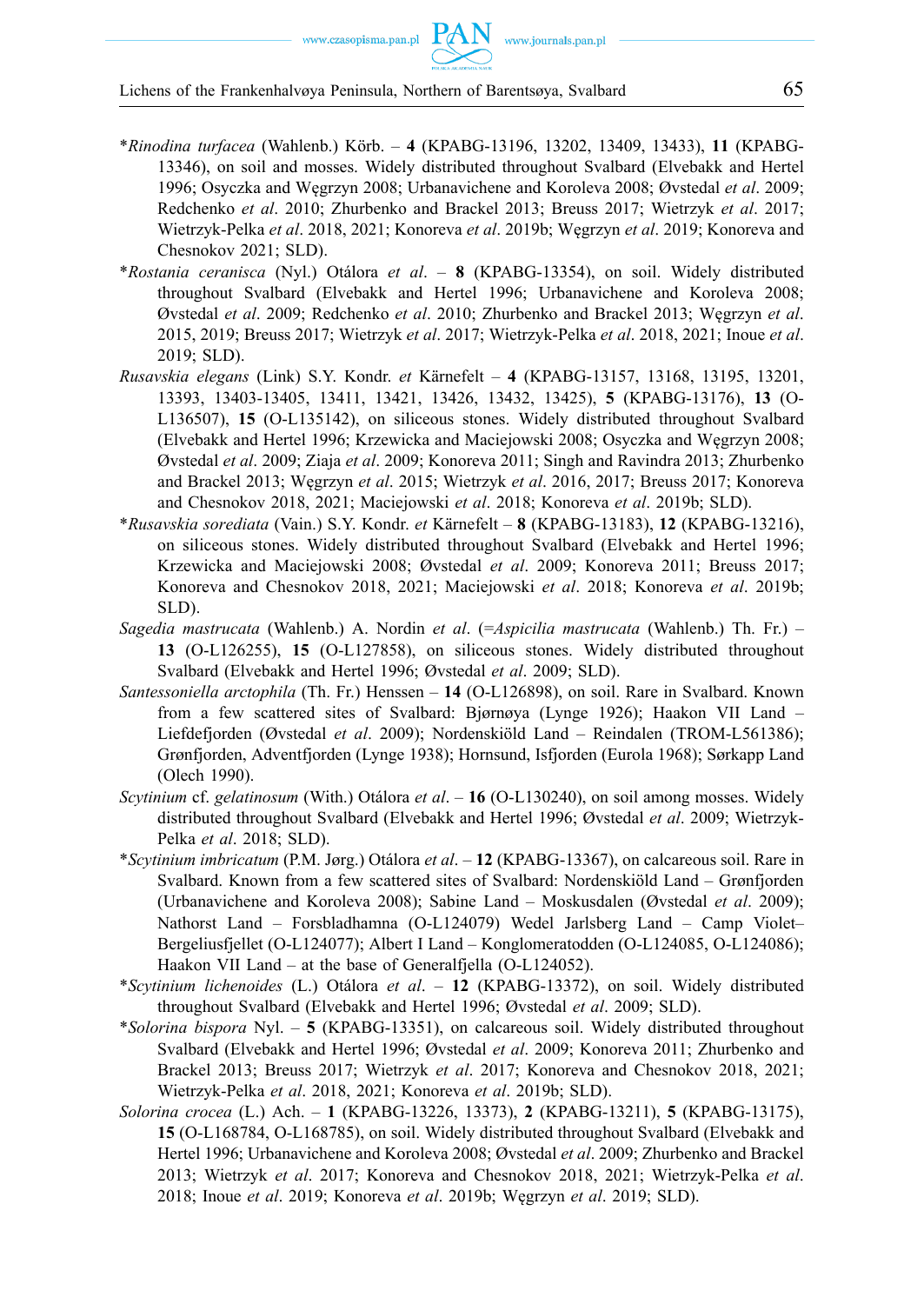66 Liudmila Konoreva, Sergey Chesnokov

- *Solorina* cf. *saccata* (L.) Ach. **16** (O-L128334, O-L128342), on calcareous soil. Widely distributed throughout Svalbard (Elvebakk and Hertel 1996; Øvstedal *et al*. 2009; Zhurbenko and Brackel 2013; Breuss 2017; Inoue *et al*. 2019; SLD).
- *Solorina spongiosa* (Ach.) Anzi **13** (O-L153035), on calcareous soil. Widely distributed throughout Svalbard (Elvebakk and Hertel 1996; Øvstedal *et al*. 2009; Konoreva and Chesnokov 2021; SLD).
- \**Sphaerophorus fragilis* (L.) Pers. **3** (KPABG-13218), **5** (KPABG-13171), on soil above stones. Widely distributed throughout Svalbard (Elvebakk and Hertel 1996; Urbanavichene and Koroleva 2008; Øvstedal *et al*. 2009; Zhurbenko and Brackel 2013; Konoreva and Chesnokov 2018, 2021; Inoue *et al*. 2019; Konoreva *et al*. 2019b; SLD).
- *Sphaerophorus globosus* (Huds.) Vain. **1** (KPABG-13226, 13375), **2** (KPABG-13204), **11** (KPABG-13347), **13** (O-L153046), **15** (O-L130126), **16** (O-L125874), on soil. Widely distributed throughout Svalbard (Elvebakk and Hertel 1996; Urbanavichene and Koroleva 2008; Øvstedal *et al*. 2009; Zhurbenko and Brackel 2013; Konoreva and Chesnokov 2018, 2021; Maciejowski *et al*. 2018; Wietrzyk-Pelka *et al*. 2018; Inoue *et al*. 2019; Konoreva *et al*. 2019b; SLD).
- \**Sporastatia polyspora* (Nyl.) Grummann **11** (KPABG-13343), on siliceous stone. Widely distributed throughout Svalbard (Elvebakk and Hertel 1996; Øvstedal *et al*. 2009; Konoreva 2011; Zhurbenko and Brackel 2013; Breuss 2017; Konoreva and Chesnokov 2021; SLD).
- \**Sporastatia testudinea* (Ach.) A. Massal. **4** (KPABG-13394), on siliceous stone. Widely distributed throughout Svalbard (Elvebakk and Hertel 1996; Øvstedal *et al*. 2009; Konoreva 2011; Zhurbenko and Brackel 2013; Breuss 2017; Konoreva and Chesnokov 2018, 2021; Konoreva *et al*. 2019b; SLD).
- *Sporodictyon arcticum* Savić *et* Tibell **13** (O-L171629), on calcium containing stone. Rare in Svalbard. Known from Nordenskiöld Land – Adventfjord (Øvstedal *et al*. 2009), Nordenskiöldfjellet; Oskar II Land – Bayelva-Stromgebiet (Breuss 2017).
- *Sporodictyon schaererianum* A. Massal. **13** (O; Øvstedal *et al*. 2009), on sandstone. Rare in Svalbard. Known from a few scattered sites of Svalbard: Barentsøya; Kong Karls Land – Hårfagrehaugen (Øvstedal *et al*. 2009); Bjørnøya (Hafellner 2010); Nordenskiöld Land – Nordenskiöldfjellet, Trollsteinen (Breuss 2017), Rieperbreen (Wietrzyk *et al*. 2017; Wietrzyk-Pelka *et al*. 2018), Bolterdalen (Węgrzyn *et al*. 2019); Oskar II Land – Irenebreen (Wietrzyk *et al*. 2017); Dickson Land – Ferdinandbreen, Svenbreen (Wietrzyk-Pelka *et al*. 2018).
- *Sporodictyon terrestre* (Th. Fr.) Savić *et* Tibell **13** (O-L140533), **16** (O-L125151), on siliceous stones. Widely distributed throughout Svalbard (Elvebakk and Hertel 1996; Øvstedal *et al*. 2009; Redchenko *et al*. 2010; Breuss 2017; Wietrzyk *et al*. 2017; Wietrzyk-Pelka *et al*. 2018; Konoreva *et al*. 2019b; SLD).
- *Stereocaulon alpinum* Laurer **3** (KPABG-13218, 13220), **5** (KPABG-13171, 13227, 13352), **9** (KPABG-13357), **13** (O-L126541), **14** (O-L126548, O-L130264), on soil. Widely distributed throughout Svalbard (Elvebakk and Hertel 1996; Urbanavichene and Koroleva 2008; Øvstedal *et al*. 2009; Singh and Ravindra 2013; Zhurbenko and Brackel 2013; Breuss 2017; Wietrzyk *et al*. 2017; Konoreva and Chesnokov 2018, 2021; Maciejowski *et al*. 2018; Wietrzyk-Pelka *et al*. 2018; Konoreva *et al*. 2019b; Węgrzyn *et al*. 2019; SLD).
- *Stereocaulon arcticum* Lynge **14** (O-L126557), soil. Widely distributed throughout Svalbard (Elvebakk and Hertel 1996; Urbanavichene and Koroleva 2008; Øvstedal *et al*. 2009; Redchenko *et al*. 2010; Zhurbenko and Brackel 2013; Maciejowski *et al*. 2018; Wietrzyk-Pelka *et al*. 2018; Inoue *et al*. 2019; Konoreva *et al*. 2019b; SLD).
- *Stereocaulon botryosum* Ach. **11** (KPABG-13223), **13** (O-L125891), **14** (O-L126567, O-L132441), **15** (O-L130267), **16** (O-L125888, O-L125956, O-L126941, O-L130268, O-L150789), on siliceous stones, on soil. Widely distributed throughout Svalbard (Elvebakk and Hertel 1996; Øvstedal *et al*. 2009; Konoreva 2011; Zhurbenko and Brackel 2013; Breuss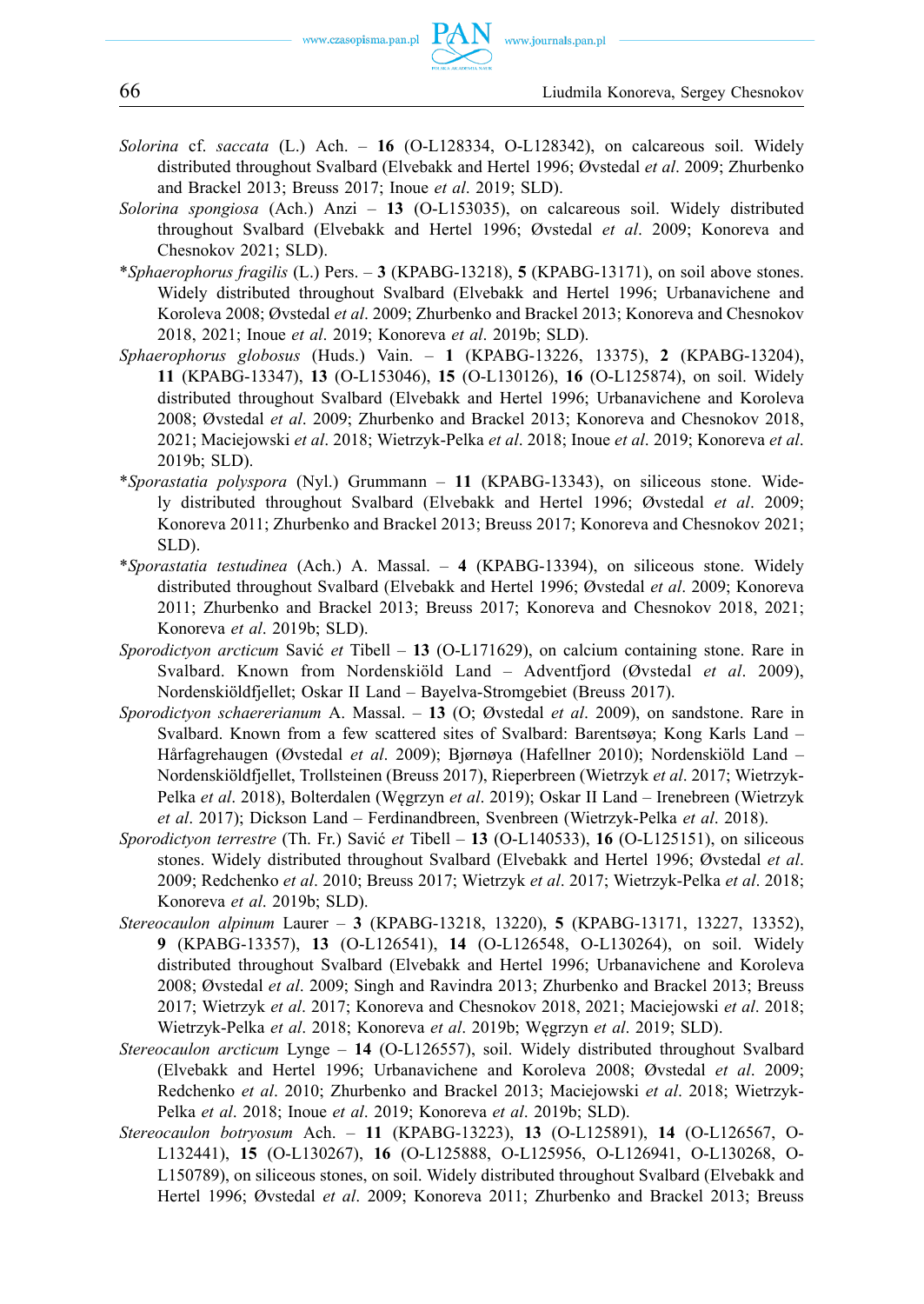2017; Maciejowski *et al*. 2018; Wietrzyk-Pelka *et al*. 2018; Inoue *et al*. 2019; Konoreva *et al*. 2019b; Konoreva and Chesnokov 2021; SLD).

- \**Stereocaulon glareosum* (L. I .Savicz) H. Magn. **1** (KPABG-13224), **7** (KPABG-13356), **10** (KPABG-13193), **12** (KPABG-13212), on soil. Widely distributed throughout Svalbard (Elvebakk and Hertel 1996; Urbanavichene and Koroleva 2008; Øvstedal *et al*. 2009; Konoreva 2011; Breuss 2017; Maciejowski *et al*. 2018; Wietrzyk-Pelka *et al*. 2018, 2021; Konoreva *et al*. 2019b; Konoreva and Chesnokov 2021; SLD).
- *Stereocaulon groenlandicum* (E. Dahl) I.M. Lamb **16** (O-L168843), on soil. Rare in Svalbard. Known from Nordenskiöld Land – west coast of Grønfjorden (Øvstedal *et al*. 2009; Zhurbenko and Brackel 2013); Bünsow Land – near Norddammen Lake (Zhurbenko and Brackel 2013); Nordaustlandet – Murchisonfjorden (Zhurbenko 2010).
- *Stereocaulon rivulorum* H. Magn. **14** (O-L125894, O-L126579, O-L132019), **15** (O-L132017), on soil. Widely distributed throughout Svalbard (Elvebakk and Hertel 1996; Urbanavichene and Koroleva 2008; Øvstedal *et al*. 2009; Redchenko *et al*. 2010; Zhurbenko and Brackel 2013; Wietrzyk *et al*. 2017; Maciejowski *et al*. 2018; Wietrzyk-Pelka *et al*. 2018, 2021; Konoreva *et al*. 2019b; Konoreva and Chesnokov 2021; SLD).
- *Stereocaulon vesuvianum* Pers. **14** (O-L126585), on stone. Widely distributed throughout Svalbard (Elvebakk and Hertel 1996; Urbanavichene and Koroleva 2008; Øvstedal *et al*. 2009; Singh and Ravindra 2013; SLD).
- \**Tetramelas concinnus* (Th. Fr.) Giralt **4** (KPABG-13402), on siliceous stone. Rare in Svalbard. Previously reported from Nordenskiöld Land – Adventdalen; Akseløya (Øvstedal *et al*. 2009).
- \**Tetramelas insignis* (Nägeli *ex* Hepp) Kalb **1** (KPABG-13390), **3** (KPABG-13218), **4** (KPABG-13403), **5** (KPABG-13171), **6** (KPABG-13229, 13364, 13365), **11** (KPABG-13223, 13347), on soil. Widely distributed throughout Svalbard (Elvebakk and Hertel 1996; Osyczka and Węgrzyn 2008; Urbanavichene and Koroleva 2008; Øvstedal *et al*. 2009; Zhurbenko and Brackel 2013; Breuss 2017; Wietrzyk *et al*. 2017; Konoreva and Chesnokov 2018, 2021; Maciejowski *et al*. 2018; Wietrzyk-Pelka *et al*. 2018, 2021; Konoreva *et al*. 2019b; SLD).
- *Thamnolia vermicularis* (Sw.) Schaer. **3** (KPABG-13218), **10** (KPABG-13190), **14** (O-L153608), **16** (O-L138416), on soil. Widely distributed throughout Svalbard (Elvebakk and Hertel 1996; Urbanavichene and Koroleva 2008; Øvstedal *et al*. 2009; Redchenko *et al*. 2010; Konoreva 2011; Zhurbenko and Brackel 2013; Konoreva and Chesnokov 2018, 2021; Wietrzyk-Pelka *et al*. 2018; Konoreva *et al*. 2019b; SLD).
- *Tremolecia atrata* (Ach.) Hertel **1** (KPABG-13377, 13382, 13384, 13385), **4** (KPABG-13159), **7** (KPABG-13185, 13188), **9** (KPABG-13358, 13359), **11** (KPABG-13222, 13343), **15** (O-L138832, O-L150304), on siliceous stones. Widely distributed throughout Svalbard (Elvebakk and Hertel 1996; Krzewicka and Maciejowski 2008; Øvstedal *et al*. 2009; Ziaja *et al*. 2009; Konoreva 2011; Breuss 2017; Wietrzyk *et al*. 2017; Konoreva and Chesnokov 2018, 2021; Maciejowski *et al*. 2018; Inoue *et al*. 2019; Konoreva *et al*. 2019b; SLD).
- *Umbilicaria arctica* (Ach.) Nyl. **15** (O-L126950, O-L150530), on siliceous stones. Widely distributed throughout Svalbard (Elvebakk and Hertel 1996; Krzewicka and Maciejowski 2008; Øvstedal *et al*. 2009; Breuss 2017; Wietrzyk *et al*. 2017; Maciejowski *et al*. 2018; Konoreva *et al*. 2019b; Konoreva and Chesnokov 2021; SLD).
- \**Umbilicaria cylindrica* (L.) Delise *ex* Duby **5** (KPABG-13350), **7** (KPABG-13180), on siliceous stones. Widely distributed throughout Svalbard (Elvebakk and Hertel 1996; Krzewicka and Maciejowski 2008; Øvstedal *et al*. 2009; Konoreva 2011; Singh and Ravindra 2013; Zhurbenko and Brackel 2013; Breuss 2017; Wietrzyk *et al*. 2017; Konoreva and Chesnokov 2018, 2021; Maciejowski *et al*. 2018; Konoreva *et al*. 2019b; SLD).
- *Umbilicaria decussata* (Vill.) Zahlbr. **14** (O-L153054), **15** (O-L132033), **16** (O-L126614, O-L138891), on siliceous stones. Widely distributed throughout Svalbard (Elvebakk and Hertel 1996; Krzewicka and Maciejowski 2008; Øvstedal *et al*. 2009; Konoreva 2011; Breuss